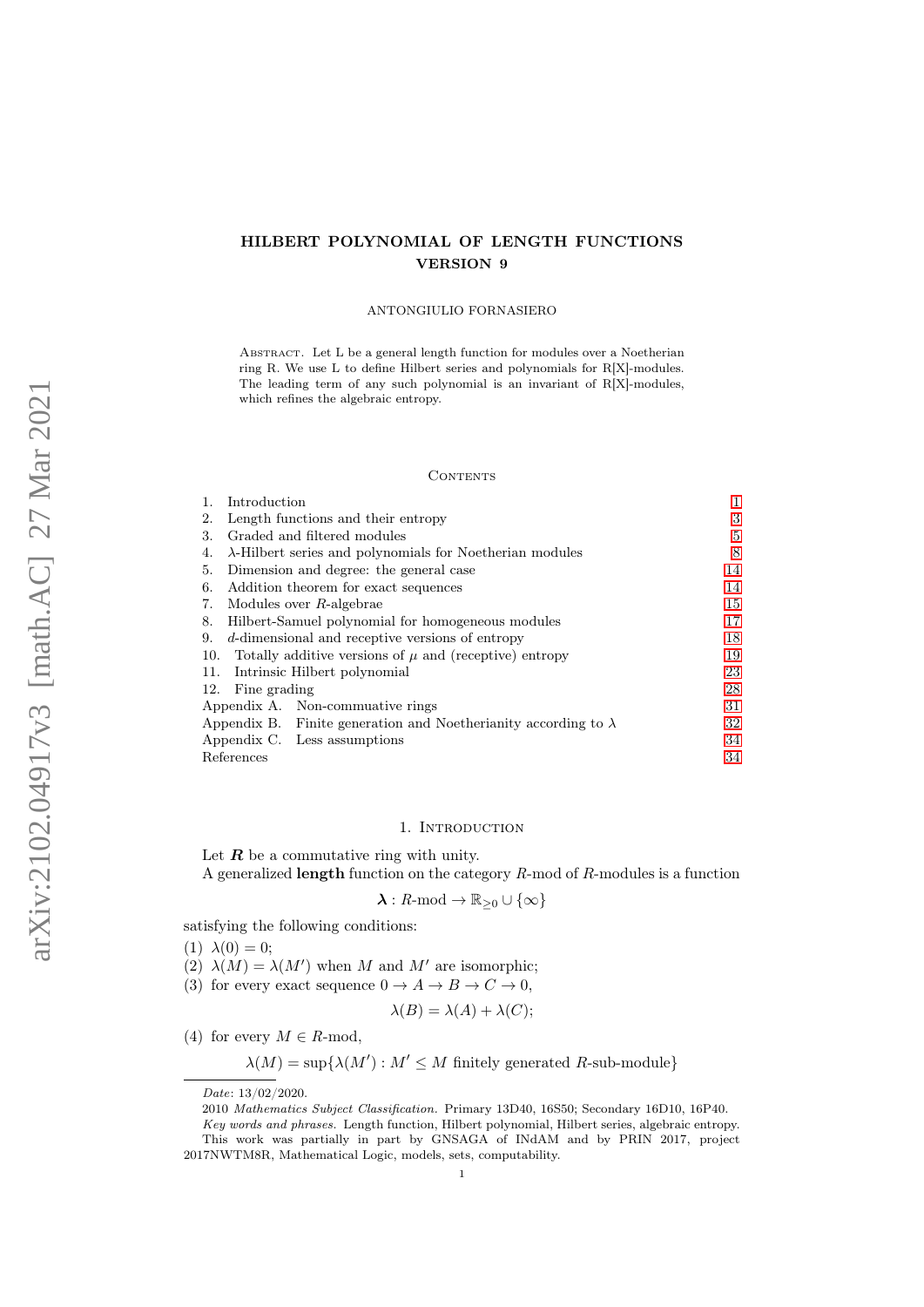Generalized length functions were introduced in [\[NR65\]](#page-34-0) and further studied (among other places) in [\[Vám68a,](#page-34-1)[SVV13\]](#page-34-2): see also [§2](#page-2-0) for a brief introduction; we will simply say "length" or "lenght function" in the rest of the paper.

Fix  $k \in \mathbb{N}$  and let  $S := R[x_1, \ldots, x_k]$ . Let M be an S-module.

We show that, under some assumptions on  $M$ , we can define a **Hilbert series** and a **Hilbert polynomial** for  $M$ , generalizing the known theory when  $R$  is a field and  $\lambda$  is equal to the linear dimension (see e.g. [\[Eis95,](#page-33-2) [MS05\]](#page-34-3)). More precisely, we fix an R-sub-module  $V \leq M$  such that  $\lambda(V) < \infty$  and  $SV = M$ ; if we define  $S_n$  as the set of polynomials in  $S$  of total degree less or equal to  $n$ , we see that the formal power series

$$
\sum_{n=0}^{\infty} \lambda(S_n V) t^n
$$

is a rational function (of t), and the function  $n \mapsto \lambda(S_n V)$  is equal to a polynomial (for  $n \in \mathbb{N}$  large enough). The leading coefficient  $\mu(M)$  of this polynomial does not depend on the choice of  $V$  (Theorem [4.10\)](#page-11-0): thus, this leading monomial is an invariant of M, and describes the growth rate of  $\lambda$  on M.

After some preliminary definition and facts about graded and filtered modules in [§3,](#page-4-0) in [§4](#page-7-0) we show the existence of a Hilbert series for the case when  $M$  is an N-graded module (Theorem [4.1\)](#page-7-1); then we move to the case when  $M$  is a upward filtered module (Theorem [4.2\)](#page-8-0). Often Hilbert series are defined for downward filtered modules, but, in light of the applications in [§4.3](#page-10-0) and [§6,](#page-13-1) it is more appropriate for our purposes to consider upward filtered modules (cf. [\[KLMP99,](#page-34-4) §1.3]).

We then deduce the existence of a Hilbert polynomial associated to a suitable generating  $R$ -sub-module  $V$  of an  $S$ -module  $M$ .

In  $\S5$  we generalize this construction to the case when M is not finitely generated, and show that, under some suitable assumptions, the function  $\mu$  is additive (Theorem [6.1\)](#page-13-2).

The coefficient of the k-term of the Hilbert polynomial is (up to a constant factor) the algebraic entropy of the action of  $\mathbb{N}^k$  on M (see [§2](#page-2-0) for the definition of algebraic entropy and its main properties). Therefore, the additivity of  $\mu$  is a refinement of the known additivity of algebraic entropy (see Fact [2.5](#page-3-0) and [\[SVV13,](#page-34-2) [SV15,](#page-34-5) [DFGB20\]](#page-33-3)). However, the additivity of algebraic entropy has already been proved under weaker assumptions: one of the most general results considers the case when the acting monoid  $\Gamma$  is cancellative and amenable, and M is locally  $\lambda_R$ -finite (as in Definition [2.1\)](#page-2-1): see [\[Vir19,](#page-34-6) [DFGB20\]](#page-33-3).

In [§8](#page-16-0) we show how the usual construction of Hilbert-Samuel polynomial can be extended to length functions.

In  $\S7$  we replace S with a finitely generated R-algebra T and we define a corresponding Hilbert polynomial for each  $T$ -module  $M$ : its degree will be an invariant of M (while the leading coefficient will depend on the choice of a set of generators for  $T$ ).

In [§9](#page-17-0) we introduce the d-dimensional entropy (a generalization of the receptive entropy in [\[BDGSa\]](#page-33-4)) and relate it to the Hilbert polynomial.

In [§10](#page-18-0) we employ a technique in [\[Vám68a\]](#page-34-1) and use  $\mu$  to define an invariant  $\hat{\mu}$ which is a length function on  $S$ -modules (assuming that R is Noetherian): a similar construction works for the (d-dimensional) entropy.

In [§11](#page-22-0) we define the "intrinsic" Hilbert polynomial: it bears the same relationship to the Hilbert polynomial that the intrinsic algebraic entropy (introduced in [\[DGSV15\]](#page-33-5): see [§2.3\)](#page-4-1) bears to the "usual" algebraic entropy. From it we extract an invariant  $\tilde{\mu}$ , and we show that  $\tilde{\mu}$  is a length function on S-modules (always assuming that R is Noetherian). Thus, we have naturally defined 2 length functions on S-modules,  $\hat{\mu}$  and  $\tilde{\mu}$ , which in general are different.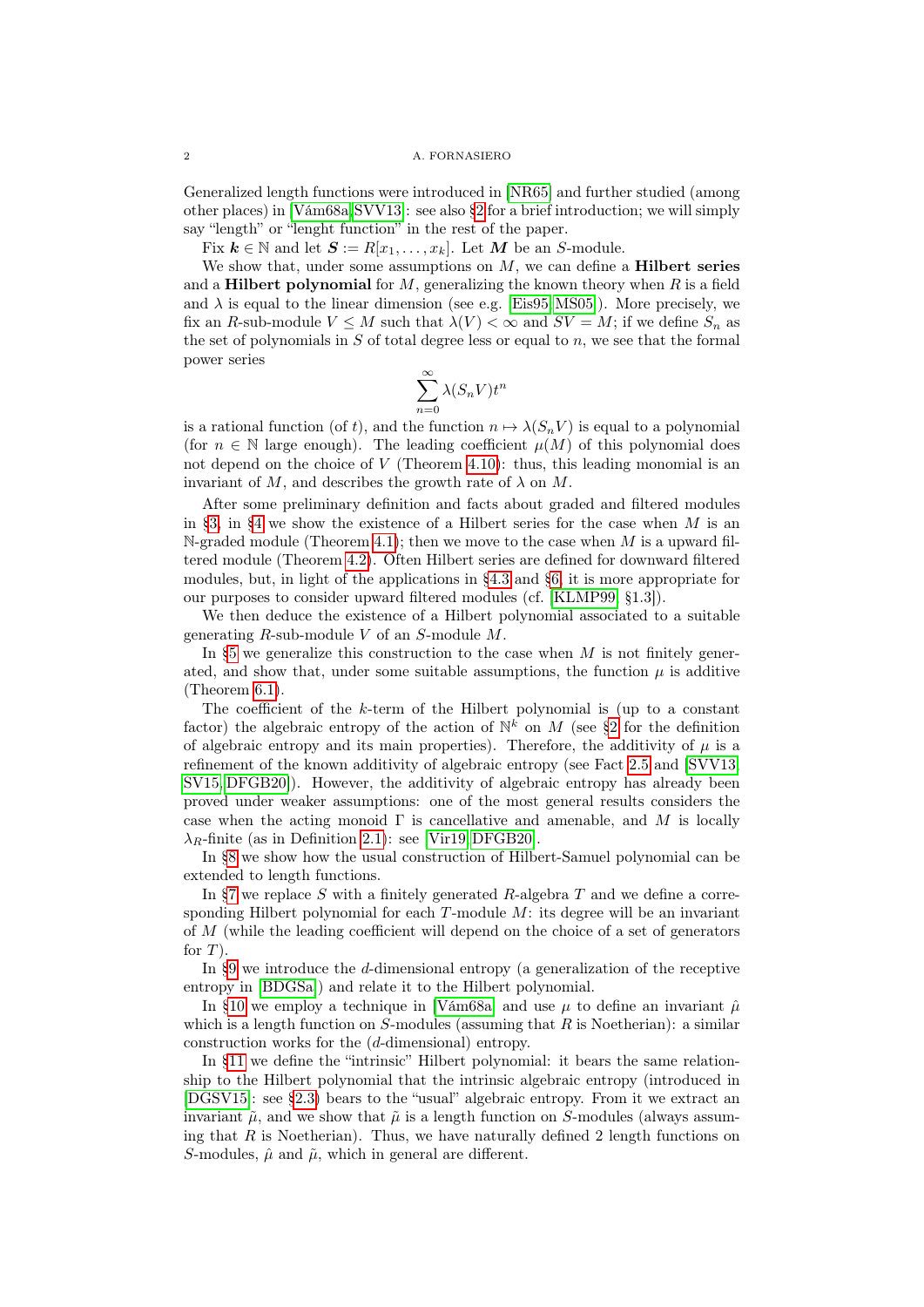Besides, we consider in [§12](#page-27-0) a finer version of the Hilbert series where the grading is no longer in N but in some suitable monoid Γ.

Most of the proof are either adaption of "classical" proof about Hilbert series and polynomials to this setting, or quite straightforward: hence we often skip them.

In most of our results, we assume that  $R$  is Noetherian. We think it may be possible to generalize them to some non Noetherian rings (see the Appendices); however, we don't have (yet) a working theory of "Noetherianity-up-to-λ" for rings, so we could not go far in this direction of inquiry. Without any assumption of Noetherianity it's not clear if a Hilbert polynomial exists at all: on the other hand, the algebraic entropy (and its intrinsic version) for non-Noetherian rings has already been studied (see e.g. [\[SV15,](#page-34-5) [SV19\]](#page-34-7)).

It would be interesting to consider the cases when either the ring  $R$  or the algebra S are not commutative (cf. [\[Nor68\]](#page-34-8) for the case when R is not commutative, and  $[DFGB20, Vir19]$  $[DFGB20, Vir19]$  $[DFGB20, Vir19]$  for the case when S is not commutative): some partial results are in Appendix [A;](#page-30-0) we think that most results (except possibly Proposition [10.7](#page-19-0) and its corollaries) generalize to the case when  $R$  is non-commutative; however, we mostly avoided this line of inquiry due to our lack of familiarity with non-commutative rings.

<span id="page-2-0"></span>Acknowledgments. We thank Simone Virili for the useful discussions.

2. Length functions and their entropy

Let R be a ring and  $\lambda$  be a length function on R-mod.

2.1. Length functions. It can happen that  $\lambda(R)$  is infinite: the following definition deals with that situation.

<span id="page-2-1"></span>**Definition 2.1.** Let N be an R-module. We say that N is **locally**  $\lambda_R$ -finite<sup>(1</sup>[\)](#page-2-2) if either of the following equivalent conditions hold:

(1) For every  $v \in N$ ,  $\lambda(Rv) < \infty$ ;

(2) For every  $N_0 < N$  finitely generated R-sub-module,  $\lambda(N_0) < \infty$ .

**Examples 2.2.** (a) If R is a field, then the linear dimension is the unique length  $\lambda$  on R-mod such that  $\lambda(R) = 1$ .

<span id="page-2-6"></span>(b) Let  $R = \mathbb{Z}$ , and define  $\lambda(M)$  to be the logarithm of the cardinality of M. Then,  $\lambda(R) = \infty$ , and an Abelian group is locally  $\lambda_R$ -finite iff it is torsion. We call  $\lambda$  the standard length on Z-modules, and we will use it often in examples.

(c) The following are two "trivial" lengths:

i)  $\lambda(M) = 0$  for every M;

ii)  $\lambda(M) = \infty$  for every  $M \neq 0$ .

<span id="page-2-5"></span>(d) Given any ring R, the (classical) length of an R-module M is the length of a composition series for  $M$  (see e.g. [\[Eis95\]](#page-33-2)).

A property we will use often in the rest of the paper is the following:

<span id="page-2-4"></span>**Definition 2.3.** Given an R-algebra S and an S-module  $M$ , we say that M is  $\lambda_S$ -small if A is finitely generated (as S-module) and locally  $\lambda_R$ -finite.<sup>(2</sup>)

**Remark 2.4.** Assume that S is a Noetherian R-algebra and let  $M$  be an S-module. T.f.a.e.:

- (1) M is  $\lambda_S$ -small
- (2) there exists  $V < M$  R-sub-module such that:

i)  $SV = M$ 

<span id="page-2-2"></span><sup>&</sup>lt;sup>(1</sup>) Also called "locally λ-finite" in [\[SVV13\]](#page-34-2): here we prefer to write explicitly the ring R too

<span id="page-2-3"></span><sup>(</sup> 2 ) A similar notion is called "Hilbert S-module" in [\[Nor68,](#page-34-8) C.7].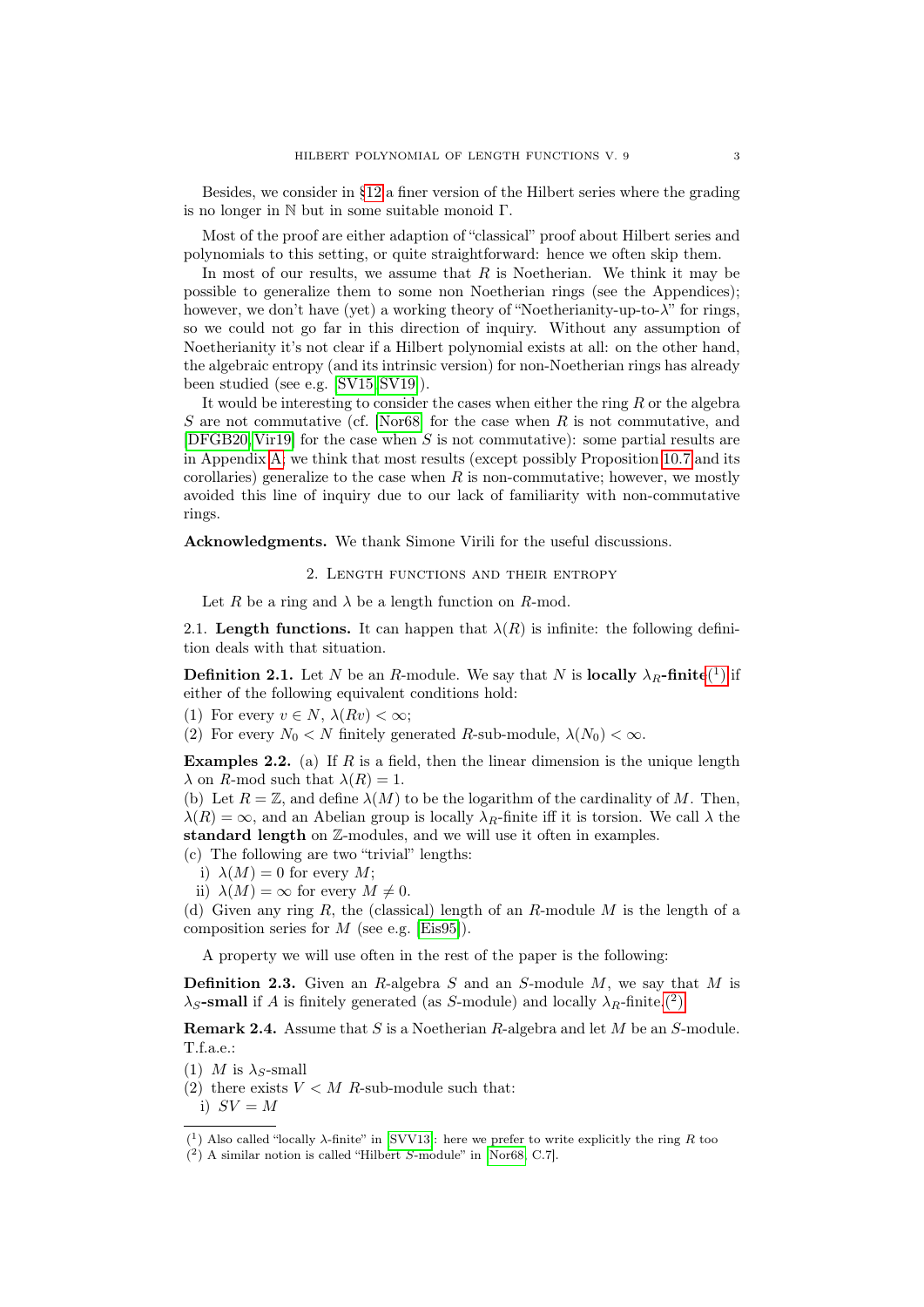ii)  $V$  is finitely generated (as  $R$ -module)

iii)  $\lambda(V) < \infty$ 

(3) every sub-module and every quotient of M is  $\lambda$ <sub>S</sub>-small.

[\[Vám68a,](#page-34-1) Theorem 5] characterizes the length functions on Noetherian rings: for every prime ideal  $P < R$  there is a canonical length function  $l_P$  on R-mod, and any length function  $\lambda$  can be written as

$$
\lambda = \sum_{P < R \text{ prime ideal}} r_P^{\lambda} \cdot l_P
$$

for some  $r_P^{\lambda} \in \mathbb{R}_{\geq 0} \cup \{\infty\}.$ 

<span id="page-3-2"></span>2.2. Algebraic entropy. The content of this and the following subsections can be skipped: it is mostly a motivation for the definitions and results in the paper. We recall the definition of algebraic entropy and its main properties.

We fix a length  $\lambda$  on R-mod. Let M be an R-module and  $\phi$  be an endomorphism of M. Given an R-sub-module  $V \leq M$ , we define

$$
H_{\lambda}(\phi; V) := \lim_{n \to \infty} \frac{\lambda(V + \phi(V) + \dots + \phi^{n-1}(V))}{n}
$$

(the limit always exists). The entropy of  $\phi$  (according to the length  $\lambda$ ) is defined by

 $h_{\lambda}(\phi) = \sup \{ H_{\lambda}(\phi; V) : V \leq M \}$  R-sub-module of finite length.

Equivalently, we can see M as an  $R[x]$ -module, (with X acting on M as  $\phi$ ) and consider  $h_{\lambda}$  as an invariant of M as  $R[X]$ -module. For the relationship between algebraic entropy and multiplicity, see [\[SVV13,](#page-34-2) [Nor68\]](#page-34-8).

More generally, given an S-module M (where  $S = R[x_1, \ldots, x_k]$ ), let  $S_n$  be the set of polynomials in  $S$  of degree at most  $n$ . Define

$$
H(M;V) := \lim_{n \to \infty} \lambda(S_n V) / \binom{n+k}{k} = k! \lim_{n \to \infty} \lambda(S_n V) / n^k
$$
  

$$
h_{\lambda}(M) := \sup \{ H(\phi; V) : V \leq M \text{ } R \text{-sub-module of finite length} \}
$$

The limit in the definition of  $H(M; V)$  exists, and  $h_{\lambda}$  is the algebraic entropy (relative to the length function  $\lambda$ ): see [\[CSCK14,](#page-33-6) [DFGB20\]](#page-33-3).<sup>(3</sup>)

One of the most important properties of algebraic entropy is its additivity:

<span id="page-3-0"></span>**Fact 2.5.** Let  $0 \to A \to B \to C \to 0$  be an exact sequence of S-modules. Assume that B is locally  $\lambda_R$ -finite. Then,

$$
h_{\lambda}(B) = h_{\lambda}(A) + h_{\lambda}(C).
$$

For a proof of the above fact, see [\[SV15\]](#page-34-5) for the case when  $k = 1$ , and [\[DFGB20,](#page-33-3) [Vir19\]](#page-34-6) for the case when  $k \geq 1$  (or even more generally of R-modules with an action of a cancellative amenable monoid).

Length functions on R-modules were explicitly introduced in [\[NR65\]](#page-34-0) and further studied in [\[Vám68b,](#page-34-9) [Vám68a\]](#page-34-1); however, additive functions on modules is a "classical" topic (see e.g. [\[AM69,](#page-33-7) Chapters 2 and 11]): one of the novelties was allowing values in  $\mathbb{R}_{\geq 0} \cup \{\infty\}$ . Algebraic entropy was introduced in [\[DGSZ09\]](#page-33-8): it and its variants have been extensively studied, both in particular cases (e.g.,  $R = \mathbb{Z}$  and  $k = 1$ ) and in general (including non-Noetherian rings): see e.g. [\[SZ09,](#page-34-10) [DGZ13,](#page-33-9) [SV15,](#page-34-5) [BDGSa,](#page-33-4)[GBV15,](#page-33-10)[GS17b\]](#page-34-11) and see [\[SVV13,](#page-34-2)[GS17a\]](#page-34-12) for surveys.

<span id="page-3-1"></span><sup>(&</sup>lt;sup>3</sup>) Let  $B_n^k$  be the set of monic monomials in  $S_n$ . Then  $\binom{n+k}{k}$  is the cardinality of  $B_n^k$ . Moreover, the family  $(B_n^k)_{n\in\mathbb{N}}$ , is a Følner sequence inside the monoid of all monic monomials in S, and therefore we can apply the machinery of [\[CSCK14\]](#page-33-6).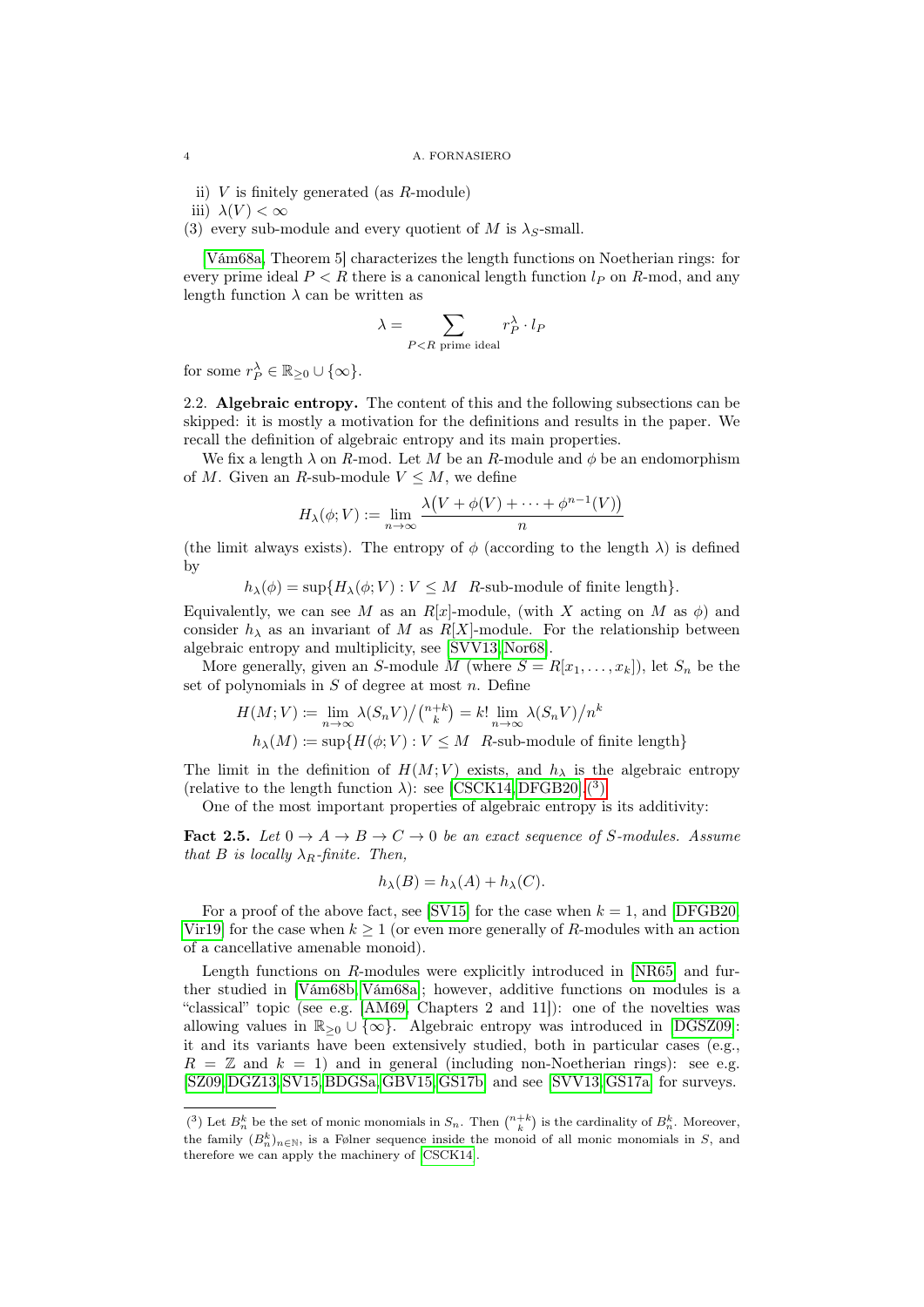<span id="page-4-1"></span>2.3. Intrinsic algebraic entropy. We fix a length  $\lambda$  on R-mod. Let M be an R-module and  $\phi$  be an endomorphism of M. Given an R-sub-module  $V \leq M$ , we define

$$
\tilde{H}_{\lambda}(\phi; V) := \lim_{n \to \infty} \frac{\lambda\big((V + \phi(V) + \dots + \phi^{n-1}(V))/V\big)}{n}
$$

(the limit always exists). The intrinsic entropy of  $\phi$  (according to the length  $\lambda$ ). introduced in [\[DGSV15\]](#page-33-5), is defined by

 $\tilde{h}_{\lambda}(\phi) = \sup \{ H_{\lambda}(\phi; V) : V \leq M \mid R\text{-sub-module such that } \lambda((V + \phi(V))/V) < \infty \}.$ 

There is a corresponding addition theorem

**Fact 2.6.** Let  $0 \to A \to B \to C \to 0$  be an exact sequence of  $R[x]$ -modules. Then,

$$
\tilde{h}_{\lambda}(B) = \tilde{h}_{\lambda}(A) + \tilde{h}_{\lambda}(C).
$$

For a proof of the above fact, see [\[DGSV15,](#page-33-5) [SV18\]](#page-34-13): we will give a proof of a stronger version in a more general setting in [§11.](#page-22-0)

# 3. Graded and filtered modules

<span id="page-4-0"></span>Let  $S = R[x_1, \ldots, x_k]$ .

In this section we gather a few definitions and facts about graded and filtered S-modules. The most important ones are: how to construct a graded  $S[y]$ -module  $\mathcal{B}(\bar{A})$  starting from an upward filtered module  $\bar{S}$  (Definition [3.5\)](#page-6-0) and a version of Artin-Rees Lemma for upward filtered modules (Corollary [3.8\)](#page-7-2).

# 3.1. Graded modules.

**Definition 3.1.** Fix  $\bar{\gamma} = \langle \gamma_1, \ldots, \gamma_k \rangle \in \mathbb{N}^k$ . An N-graded S-module of degree  $\bar{\gamma}$ is given by an  $S$ -module  $M$  and a decomposition

$$
M=\bigoplus_{n\in\mathbb{N}}M_n,
$$

where each  $M_n$  is an R-module, and, for every  $i \leq k$  and  $n \in \mathbb{N}$ ,

$$
x_i M_n \leq M_{n+\gamma_i}.
$$

We denote by  $\bar{M}$  the module M with the given grading (including the tuple  $\bar{\gamma}$  :=  $\langle \gamma_1, \ldots, \gamma_k \rangle$ ).

Given  $\bar{\jmath} \in \mathbb{N}^k$  and  $\bar{\gamma} \in \mathbb{N}^k$ , we denote

$$
|\bar{\jmath}|_{\bar{\gamma}} := \bar{\jmath} \cdot \bar{\gamma} := j_1 \gamma_1 + j_2 \gamma_2 + \dots + j_k \gamma_k
$$

Thus, if  $\overline{M}$  is a graded module of degree  $\overline{\gamma}$ , then, for every  $\overline{j} \in \mathbb{N}^k$  and  $m \in M_n$ ,

$$
\bar{x}^{\bar{\jmath}}m \in M_{n+|\bar{\jmath}|_{\bar{\gamma}}}
$$

We will use implicitly the following lemma many times in the remainder of the article.

<span id="page-4-2"></span>**Lemma 3.2.** Let M be an N-graded S-module of degree  $\bar{\gamma}$ . Assume that:

(1)  $\gamma_{\ell} > 0$  for each  $\ell = 1, \ldots, k;$ 

(2) M is finitely generated (as S-module).

Then, each  $M_n$  is also finitely generated (as R-module).

*Proof.* Let  $m_1, \ldots, m_p \in M$  generating M (as S-module). Fix  $n \in \mathbb{N}$ ; we want to show that  $M_n$  is finitely generated. W.l.o.g., we may assume that each  $m_i$  is homogeneous of degree  $d_i$  (i.e.,  $m_i \in M_{d_i}$ ).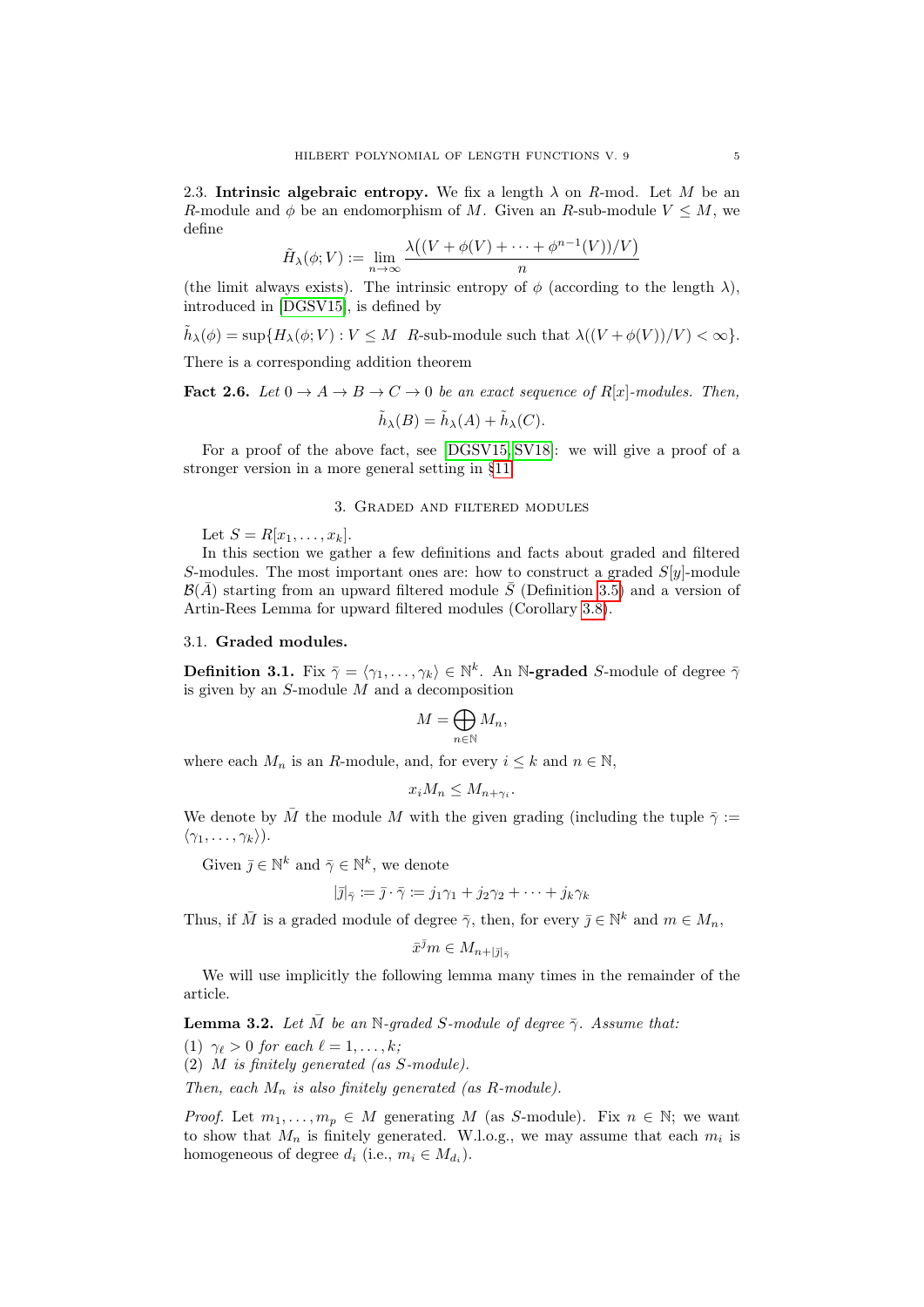Let  $a \in M_n$ . There exist  $s_1, \ldots, s_p \in S$  such that

$$
a = \sum_{i=1}^{p} s_i m_i.
$$

Write

$$
s_i = \sum_{\bar{\jmath} \in \mathbb{N}^k} r_{i,\bar{\jmath}} \, \bar{x}^{\bar{\jmath}}
$$

for some (unique)  $r_{i,\bar{j}} \in R$ . Let

$$
c_{i,\bar{\jmath}} \coloneqq x^{\bar{\jmath}}m_i \in S_{|\bar{\jmath}|_{\bar{\gamma}}} M_{d_i} \subseteq M_{|\bar{\jmath}|_{\bar{\gamma}} + d_i}
$$

Thus,

$$
a = \sum_{i=1}^p \sum_{\bar{\jmath} \in \mathbb{N}^k} r_{i,\bar{\jmath}} x^{\bar{\jmath}} m_i = \sum_{i=1}^p \sum_{\bar{\jmath} \in \mathbb{N}^k} r_{i,\bar{\gamma}} \, c_{i,\bar{\jmath}}.
$$

For every  $\bar{\jmath} \in \mathbb{N}^k$ , let

$$
I_{\bar{j}} \coloneqq \{i \leq p : \ |\bar{j}|_{\bar{\gamma}} - d_i = n\};
$$

notice that,  $I_{\bar{j}}$  is finite (since each  $\gamma_{\ell} > 0$ ) and, for every  $i \in I_{\bar{j}}$ ,

$$
c_{i,\bar{j}}\in M_n.
$$

Since  $a \in M_n$ , and each  $c_{i,\bar{j}} \in M_{|\bar{j}|_{\bar{\gamma}}+d_i}$ , we have that

$$
a = \sum_{\bar{\jmath} \in \mathbb{N}^k} \sum_{i \in I_{\bar{\jmath}}} r_{i, \bar{\gamma}} \, c_{i, \bar{\jmath}}.
$$

Thus,  $M_n$  is generated (as R-module) by the finite set

$$
\{c_{i,\overline{j}} : \overline{j} \in N^k, \ |\overline{j}|_{\overline{\gamma}} \le n, i \in I_{\overline{j}}\}\n\Box
$$

<span id="page-5-1"></span>**Definition 3.3.** An N-graded S-module  $\overline{A}$  is acceptable if:

- (1) A is finitely generated (as S-module);
- (2) each  $x_i$  has degree 1.

For every  $n \in \mathbb{N}$ , we denote by  $S^{(n)}$  the set of homogeneous polynomials in S of degree  $n$  (plus the 0 polynomial).

<span id="page-5-0"></span>**Proposition 3.4.** Let  $\overline{A}$  be an acceptable graded S-module. Then, there exists  $d \in \mathbb{N}$  such that, for every  $n \in \mathbb{N}$ ,

$$
A_{d+n} = S^{(n)}A_d.
$$

*Proof.* It is always true that  $S^{(n)}A_{d+n} \leq A_{d+n}$ . We want to show the opposite containment.

Let  $a_1, \ldots, a_\ell \in A$  be generators of A. W.l.o.g., we may assume that each  $a_i$  is homogeneous of degree  $d_i$  (i.e.,  $a_i \in A_{d_i}$ ).

Let  $d := \max(d_i : i = 1, \ldots, \ell)$ . Let  $b \in A_{n+d}$ . We can write

$$
b = \sum_{i=1}^{\ell} s_i a_i,
$$

for some  $s_i \in S$ . For every  $i = 1, \ldots, \ell$ , write

$$
s_i = \sum_{\bar{\jmath} \in \mathbb{N}^k} r_{i,\bar{\jmath}} \, \bar{x}^{\bar{\jmath}}
$$

for some (unique)  $r_{i,\bar{j}} \in R$ . W.l.o.g., as in the proof of Lemma [3.2,](#page-4-2) we may assume that  $r_{i,\bar{j}} = 0$  when  $d_i + |\bar{j}| \neq n + d$ . For each  $i, \bar{j}$  such that  $d_i + |\bar{j}| = n + d$ , pick  $\bar{j}[i], \bar{j}''[\tilde{i}] \in \mathbb{N}^k$  such that:

$$
\bar{\jmath}'[i] + \bar{\jmath}''[i] = \bar{\jmath} \qquad \& \qquad |\bar{\jmath}'[i]| = n
$$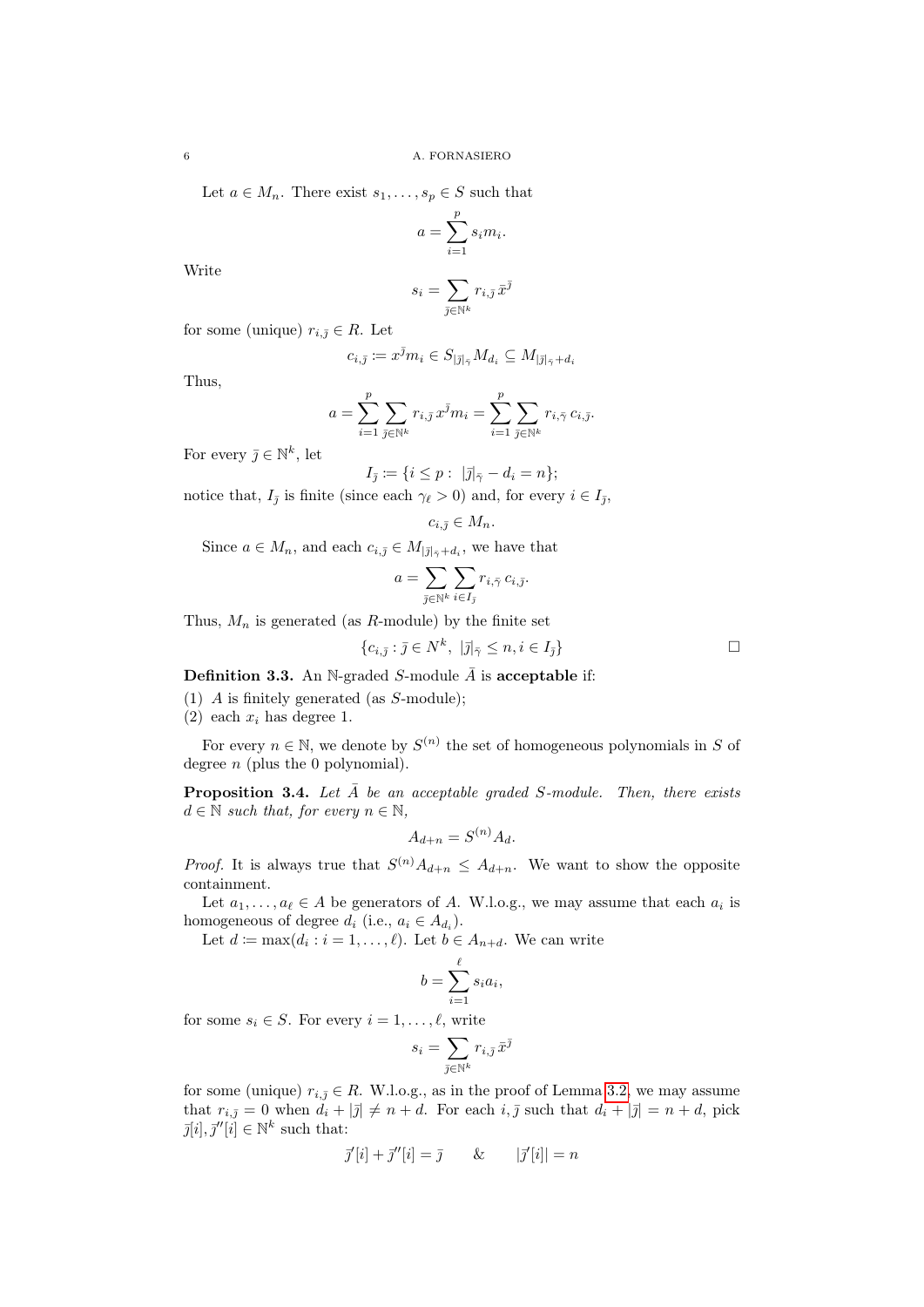Let

Thus,

$$
c_{i,\overline{j}} \coloneqq \overline{x}^{\overline{j}'[i]} a_i \in S^{n-d_i} A_{d_i} \subseteq A_n
$$
  
\n
$$
t_{i,\overline{j}} \coloneqq r_{i,\overline{j}} \overline{x}^{\overline{j}'[i]} \in S^{(n)}.
$$
  
\n
$$
b = \sum_{i+|\overline{j}|=n} t_{i,\overline{j}} c_{i,\overline{j}} \in S^{(n)} A_n
$$

3.2. Filtered modules.

<span id="page-6-0"></span>**Definition 3.5.** Let  $\bar{\gamma} := \langle \gamma_1, \ldots, \gamma_k \rangle \in \mathbb{N}^k$ .

An **increasing filtering** on N with degrees  $\bar{\gamma}$  is an increasing sequence of R-submodules of N

$$
N_0 \leq N_1 \leq N_2 \cdots \leq N
$$

such that  $\bigcup_{i=0}^{\infty} N_i = N$ , and  $x_i N_j \leq N_{j+\alpha_i}$  for every  $j \in \mathbb{N}$ ,  $i \leq k$ . We denote by  $\overline{N}$  the S-module with the given tuple  $\overline{\gamma}$  and the filtering  $(N_i)_{i\in N}$ .

The **blow-up** of  $\bar{N}$  is the following graded  $S[y]$ -module.<sup>(4)</sup>

As an R-module,

$$
\mathcal{B}(\bar{N}) := \bigoplus_{n \in \mathbb{N}} N_n y^n.
$$

The grading of  $\mathcal{B}(\bar{N})$  is given by the decomposition  $\mathcal{B}(\bar{N}) = \bigoplus_{n \in \mathbb{N}} N_n y^n$ .

The multiplication by  $x_i$  on  $\mathcal{B}(\bar{N})$  is defined as:

$$
x_i(vy^j) := (x_iv)y^{j+\gamma_i},
$$

for every  $i \leq k, j \in \mathbb{N}, v \in N_j$ , and then extended by R-linearity on all  $\mathcal{B}(\bar{N})$ : notice that the  $x_i$  has degree  $\gamma_i$  on  $\mathcal{B}(\bar{N})$ . The multiplication by y on  $\mathcal{B}(\bar{N})$  is defined as:

$$
y(vy^j) := vy^{j+1}
$$

,

for every  $j \in \mathbb{N}$ ,  $v \in N_j$ , and then extended by R-linearity on all  $\mathcal{B}(\bar{N})$ : notice that y has degree 1.

Let M be an S-module and  $\overline{M} = (M_n)_{n \in \mathbb{N}}$  be a filtering of M with degrees  $\overline{\gamma}$ . For every  $n \in \mathbb{N}$ , we define

$$
M^m := \bigoplus_{n \le m} M_n y^n \le \mathcal{B}(M).
$$

We say that  $M_m$  **tightly generates** M if: for every  $n \in \mathbb{N}$  and  $v \in M_n$ 

(†) There exist  $m_1, \ldots, m_r \in \mathbb{N}$  with  $m_j \leq m, v_1, \ldots v_r \in M$  such that  $v_j \in M_{m_j}$ , and  $\bar{n}_1, \ldots, \bar{n}_r \in \mathbb{N}^k$  such that:

$$
v = \bar{x}^{\bar{n}_1} v_1 + \dots + \bar{x}^{\bar{n}_r} v_r,
$$
  
\n
$$
n \ge \bar{n}_j \cdot \bar{\gamma} + m_j, \quad j = 1, \dots, r.
$$

where we are using the notations

$$
\bar{n}_j \cdot \bar{\gamma} := n_{j,1}\gamma_1 + \cdots + n_{j,k}\gamma_k \qquad \bar{x}^{\bar{n}_j} := x_1^{n_{j,1}} \cdot \cdots \cdot x_k^{n_{j,k}}.
$$

Notice that (†) is equivalent to:

(†') There exist  $m_1, \ldots, m_r \in \mathbb{N}$  with  $m_j \leq m, v_1, \ldots, v_r \in M$  such that  $v_j \in M_{m_j}$ , and  $p_1, \ldots, p_r \in S$  such that:

$$
v = p_1v_1 + \dots + p_rv_r,
$$
  
\n
$$
n \ge \deg_{\gamma}(p_j) + m_j, \quad j = 1, \dots, r.
$$

<span id="page-6-1"></span> $(4)$  A similar construction is widely used in algebraic geometry for *downward* filtrations: see e.g. [\[Eis95,](#page-33-2) §5.2].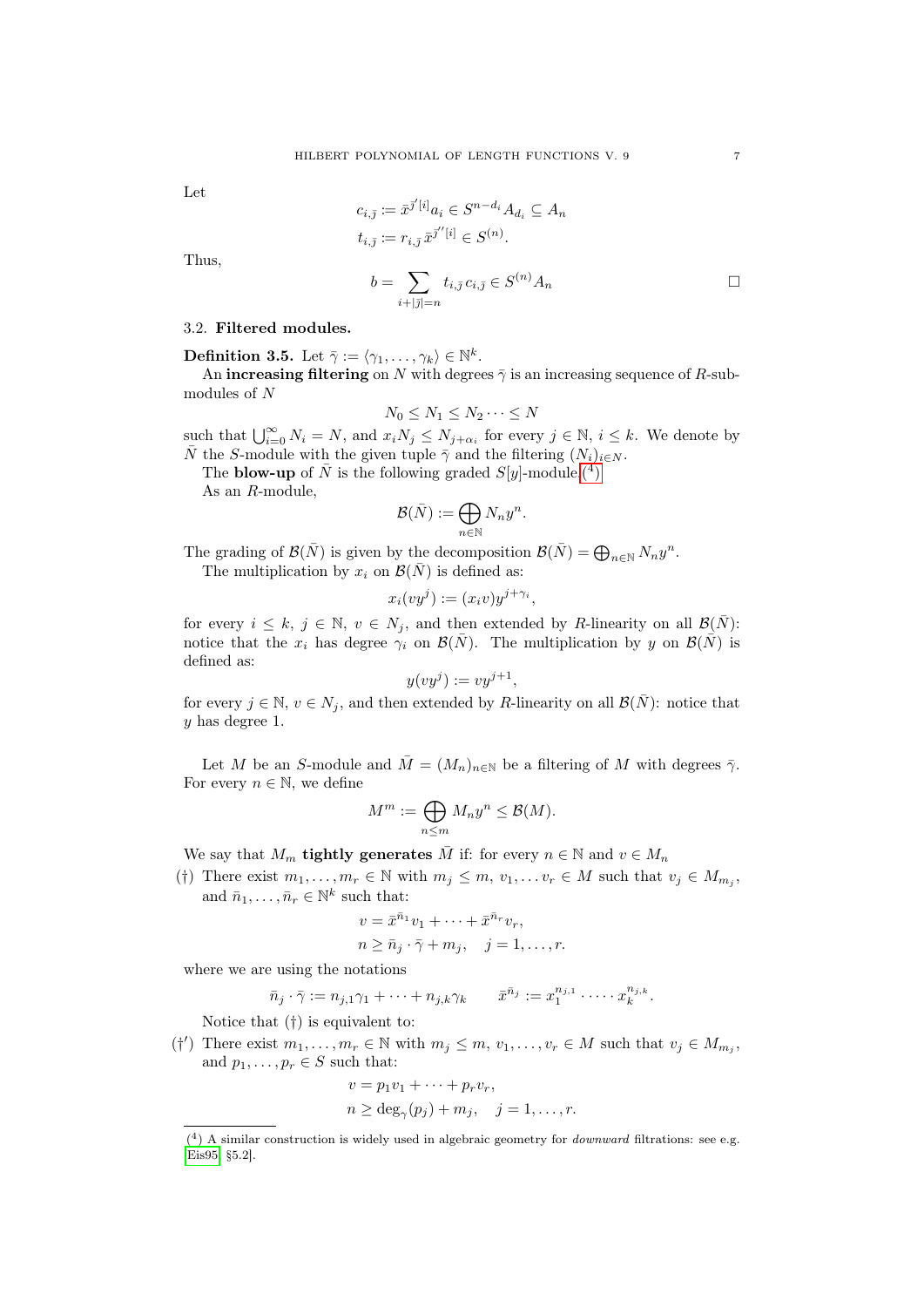<span id="page-7-3"></span>**Lemma 3.6.** Let  $m \in \mathbb{N}$ .  $M^m$  generates  $\mathcal{B}(\overline{M})$  (as an S[y]-module) iff  $M_m$  tightly generates  $\overline{M}$ .

*Proof.*  $\Rightarrow$ ) Let  $n \in \mathbb{N}$  and  $v \in M_n$ . Since  $M^m$  generates  $\mathcal{B}(\overline{M})$ , there exist  $v_1y^{m_1}, \ldots, v_ry^{m_r} \in M^m$  and  $q_1(\bar{x}, y), \ldots, q_r(\bar{x}, y) \in R[\bar{x}, y]$  such that:

 $vy^{n} = q_{1}(\bar{x}, y)v_{1}y^{m_{1}} + \cdots + q_{r}(\bar{x}, y)v_{r}y^{m_{r}}.$ 

Thus, if we define  $p_i(\bar{x}) := q_i(\bar{x}, 0) \in S$ ,  $j = 1, \ldots, r$ , we have

$$
v=p_1v_1+\cdots+p_rv_r.
$$

Moreover,  $\deg_{\gamma}(p_j) + m_j \leq m, j = 1, \ldots, r$ , showing that  $M_m$  tightly generates  $\overline{M}$ .  $\Leftarrow$ ) Let  $n \in \mathbb{N}$  and  $vy^n \in M_ny^n$ . Let  $m_1, \ldots, m_r \in \mathbb{N}$   $v_1, \ldots v_r \in M$  and

 $\bar{n}_1, \ldots, \bar{n}_r \in \mathbb{N}^k$  as in (†). For  $j = 1, \ldots, r$ , define

$$
d_j := n - (\bar{n}_j \cdot \bar{\gamma} + m_j) p_j \quad := \bar{x}^{\bar{n}_j} y^{d_j}.
$$

We have  $v_jy^{m_j} \in M^m$  and

$$
vy^n = \sum_{i=1}^m p_j \cdot (v_j y^{d_j}) \in S[y]M^m
$$

# 3.3. Acceptable filterings and upward Artin-Rees.

<span id="page-7-4"></span>**Definition 3.7.** Let M be an S-module. An acceptable filtering of M is given by a filtering  $\overline{M} := (M_n : n \in \mathbb{N})$  such that  $\mathcal{B}(\overline{M})$  is an acceptable graded module; that is:

- (1) Each  $x_i$  has degree 1;
- (2)  $\mathcal{B}(\overline{M})$  is finitely generated (as an S[y]-module).

The following is an upward version of Artin-Rees Lemma: however, as it can be easily seen, the proof does not require that  $R$  is a commutative ring.

<span id="page-7-2"></span>Corollary 3.8. Let M be an S-module. Let  $\overline{M}$  be an acceptable filtering of M. Then, there exists  $d \in \mathbb{N}$  such that:

- (i)  $M_d$  generates  $M$  (as S-module);
- (ii) for every  $n \in \mathbb{N}$ ,  $M_{n+d} = S_n M_d$ .

*Proof.* Since  $\mathcal{B}(\overline{M})$  is finitely generated, Lemma [3.6](#page-7-3) implies that there exists  $d \in \mathbb{N}$ such that  $M_d$  tightly generates  $M$ : thus, (i) is proven.

*Claim* 1. (ii) also holds (for the same  $d$ )

By assumption,  $\mathcal{B}(M)$  is an acceptable graded  $S[y]$ -module. Thus, by (the proof of) Proposition [3.4,](#page-5-0) for every  $n \in \mathbb{N}$ ,

$$
M_{n+d}y^{n+d} = S[y]^{(n)}M_d y^d
$$

<span id="page-7-0"></span>(as sub-modules of  $\mathcal{B}(\bar{M})$ ) which is equivalent to (ii).

4. λ-Hilbert series and polynomials for Noetherian modules

Let  $S := R[x_1, \ldots, x_k]$ . We will define the Hilbert series and polynomial associated to the length function  $\lambda$ , loosely following the ideas in [\[KLMP99\]](#page-34-4) and [\[AM69,](#page-33-7) Chapter 11].

<span id="page-7-1"></span>**Theorem 4.1.** Let  $\overline{M}$  be an N-graded S-module of degree  $\overline{\gamma} \in \mathbb{N}^k$ . For every  $n \in \mathbb{N}$ , let  $a_n := \lambda(M_n)$ . Define

$$
F_{\bar{M}}(t) := \sum_{n} a_n t^n.
$$

Assume that:

$$
f_{\rm{max}}
$$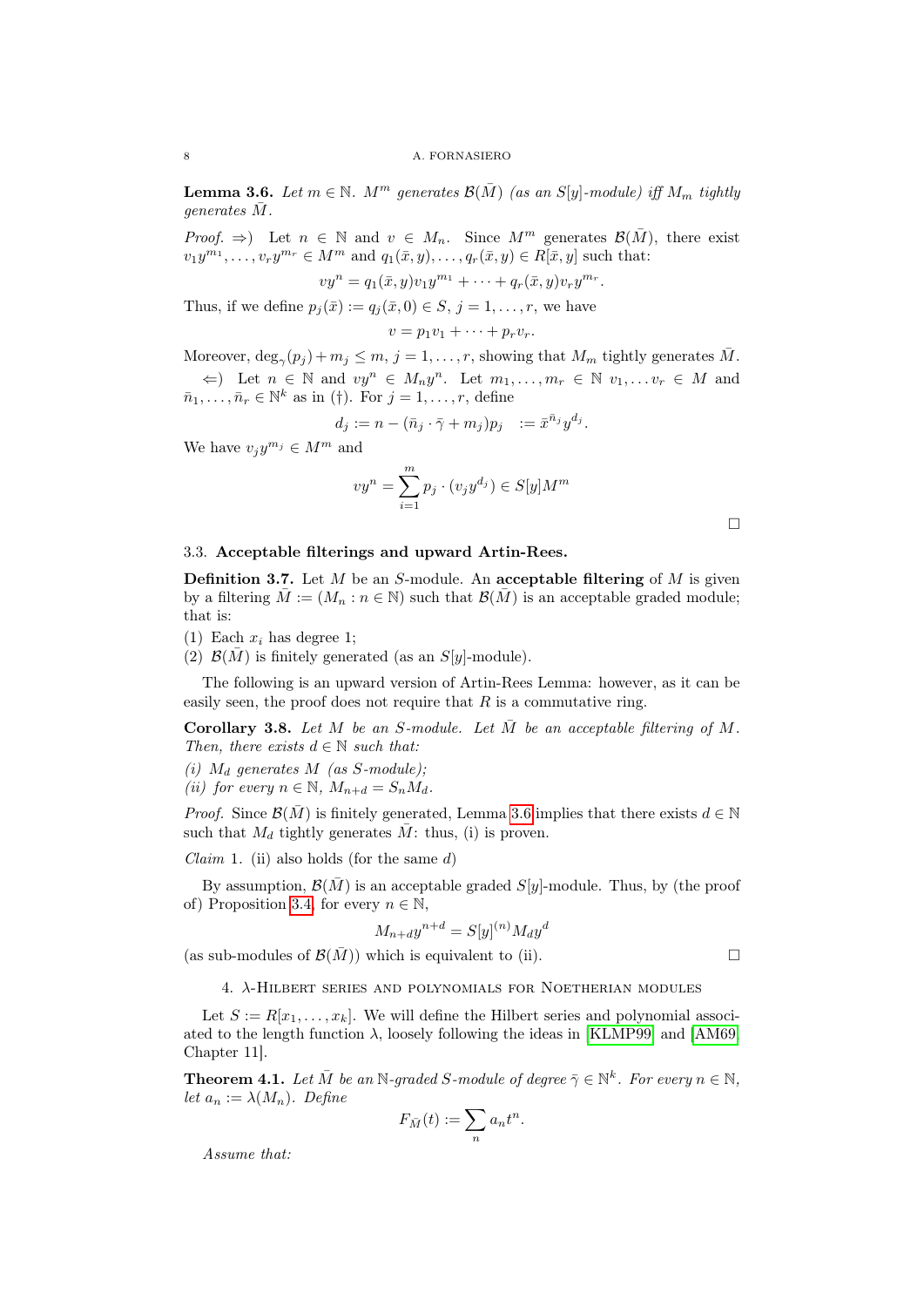(1)  $\gamma_i > 0$  for  $i = 1, ..., k;$ 

(2)  $\lambda(M_n) < \infty$  for every  $n \in \mathbb{N}$ ;

<span id="page-8-1"></span>(3) M is a Noetherian S-module.

Then, there exists a polynomial  $p(t) \in \mathbb{R}[t]$  such that

$$
F_{\bar{M}}(t) = \frac{p(t)}{\prod_{i=1}^k (1 - t^{\gamma_i})}.
$$

*Proof.* By induction on  $k$ .

If  $k = 0$ , then, since M is Noetherian, only finitely many of the  $M_n$  are nonzero. Thus,  $F_{\bar{M}}(t)$  is a sum of finitely many (finite) terms, and hence it is a polynomial.

Assume now that we have proven the conclusion for  $k-1$ . Let  $y : M \to M$  be the multiplication by  $x_k$  and  $\alpha := \gamma_k$ . For every  $n \in \mathbb{N}$ , let  $y_n : M^n \to M^{n+\alpha}$  be the restriction of y to  $M_n$ . Let  $K := \text{Ker}(y)$  and  $K_n := K \cap M_n = \text{Ker}(y_n)$ . Let  $C_n := \text{Coker}(y_n) = M_{m+\alpha}/yM_n$ , and  $C := \bigoplus_{n \in \mathbb{N}} C_n$ . Notice that both  $\lambda(K_n)$  and  $\lambda(C_n)$  are finite. Therefore, both K and C are N-graded  $R[x_1, \ldots, x_{k-1}]$ -modules, and satisfy the assumptions of the theorem (that is, they are Noetherian modules, and each  $K_n$  and each  $C_n$  has finite  $\lambda$ ).

For every  $n \in N$ , consider the exact sequence

$$
0 \longrightarrow K_n \longrightarrow M_n \xrightarrow{y_n} M_{n+\alpha} \longrightarrow C_n \longrightarrow 0.
$$

Since  $\lambda$  is additive, we have

$$
a_{n+\alpha} - a_n = \lambda(K_n) - \lambda(C_n).
$$

Thus,

$$
\sum_{n} a_n t^{n+\alpha} - \sum_{n} a_n t^n = \sum_{n} \lambda(K_n) t^n - \sum_{n} \lambda(C_n) t^n.
$$

Therefore,

$$
(t^\alpha-1)F_{\bar{M}}(t)=F_{\bar{K}}(t)-F_{\bar{C}}(t)
$$

(where  $\overline{K}$  is the  $R[x_1, \ldots, x_{k-1}$ -module with the given grading, and similarly for  $C$ ).

Thus, by induction, there exist polynomials  $q, q' \in \mathbb{R}[t]$  such that

$$
F_{\bar{K}}(t) = \frac{q(t)}{\prod_{i=1}^{k-1} (1 - t^{\gamma_i})} \qquad F_{\bar{C}}(t) = \frac{q'(t)}{\prod_{i=1}^{k-1} (1 - t^{\gamma_i})}.
$$

Therefore,

$$
F_{\bar{M}}(t) = \frac{q(t) - q'(t)}{\prod_{i=1}^{k} (1 - t^{\gamma_i})}
$$

4.1. Filtered modules. We move now from graded modules to upward filtered modules.

<span id="page-8-0"></span>**Theorem 4.2.** Let  $\overline{N}$  be a filtering on N with degrees  $\overline{\gamma}$ . For every  $n \in \mathbb{N}$ , let  $a_n := \lambda(N_n)$ . Define

$$
F_{\bar{N}}(t) := \sum_{n=0}^{\infty} a_n t^n.
$$

Then,

$$
F_{\bar{N}} = F_{\mathcal{B}(\bar{N})}.
$$

Therefore, if we assume that

- (1)  $\gamma_i > 0$  for  $i = 1, ..., k$ ;
- (2)  $\lambda(N_n) < \infty$  for every  $n \in \mathbb{N}$ ;
- <span id="page-8-2"></span>(3)  $\mathcal{B}(\bar{N})$  is Noetherian as S[y]-module.

 $\Box$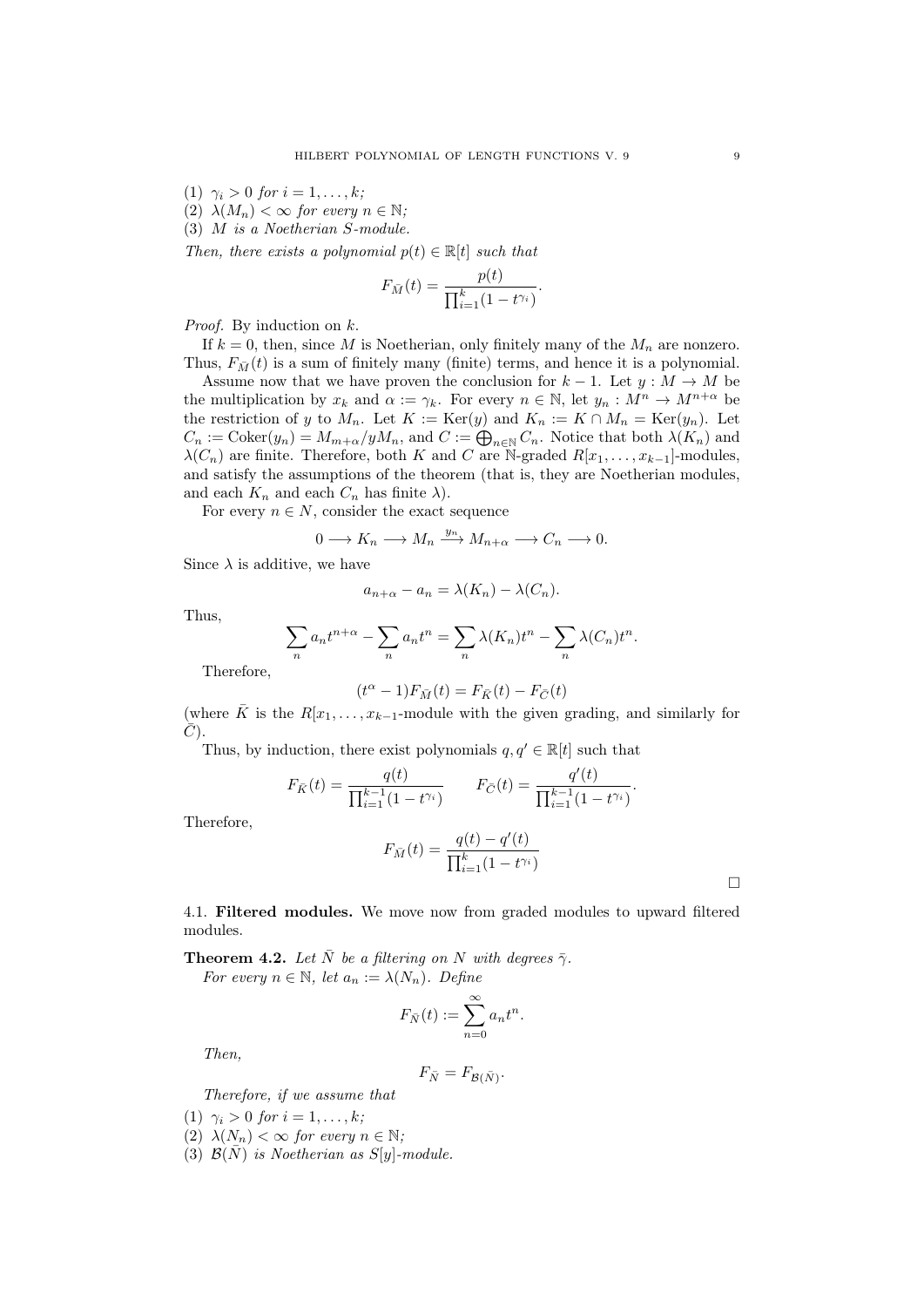Then, there exists a polynomial  $p(t) \in \mathbb{R}[t]$  such that

$$
F_{\bar{N}}(t) = \frac{p(t)}{(1-t)\prod_{i=1}^{k}(1-t^{\gamma_i})}
$$

(the  $(1-t)$ -factor in the denominator is due to the action of y on  $\mathcal{B}(N)$  of degree 1).

<span id="page-9-1"></span>**Definition 4.3.** Let M be an S-module. A good filtering of M is given by an acceptable filtering  $\overline{M} := (M_n : n \in \mathbb{N})$  (see Definition [3.7\)](#page-7-4) such that: (3) For every  $n \in \mathbb{N}$ ,  $\lambda(M_n) < \infty$ .

<span id="page-9-2"></span>**Theorem 4.4.** Assume that  $R$  is a Noetherian ring.

Let M be an S-module and  $\overline{M} := (M_n)_{n \in \mathbb{N}}$  be a good filtering of M. For every  $n \in \mathbb{N}$ , let  $a_n := \lambda(M_n)$ . Then, for  $n \in \mathbb{N}$  large enough,  $a_n$  is equal to a polynomial  $q_{\bar{M}}(n)$  of degree at most k. Moreover, the leading monomial of  $q_{\bar{M}}$  does not depend on the choice of the good filtering (but only on M and  $\lambda$ ).

Therefore, we can denote by  $\mu(M)$  the leading monomial of the polynomial  $q_{\bar{M}}$ associated to some good filtering of M (if such good filtering exists).

*Proof.* Notice that, under the above assumptions,  $\mathcal{B}(M)$  is Noetherian.

By Theorem [4.2,](#page-8-0)

$$
F_{\bar{M}}(t) = \frac{p(t)}{(1-t)^{k+1}},
$$

for some polynomial  $p(t) \in \mathbb{R}[t]$ . Thus, the coefficients  $a_n$  of the power series  $F_{\bar{M}}$ are equal to some polynomial  $q(n) \in \mathbb{R}[n]$  of degree at most k.

Assume now that  $\tilde{M}' := (M'_n : n \in \mathbb{N})$  is another good filtering of M and denote  $a'_n := \lambda(M'_n)$ . By Corollary [3.8,](#page-7-2) there exists  $d_0 \in \mathbb{N}$  such that, for every  $n \in \mathbb{N}$ ,

$$
M_{n+d_0}^\prime=S_nM_{d_0}^\prime
$$

Let  $d_1 \in \mathbb{N}$  such that  $M'_{d_0} \leq M_{d_1}$  ( $d_1$  exists because  $M'_{d_0}$  is finitely generated as  $R$ -module). Thus, for every *n* large enough,

$$
q_{\bar{M}'}(n+d_0) = \lambda(M'_{n+d_0}) = \lambda(S_n M'_{d_0}) \leq \lambda(S_n M_{d_1}) = \leq q_{\bar{M}}(n+d_1).
$$

Similarly,

$$
q_{\bar{M}}(n+d'_0)\leq q_{\bar{M}'}(n+d'_1)
$$

for some  $d'_0, d'_1 \in \mathbb{N}$  and every n large enough, showing that  $q_{\bar{M}}$  and  $q_{\bar{M'}}$  have the same leading monomial.

4.2. Polynomial coefficients for some rational functions. We will need the following results: it is probably well known, but I could not find a reference.

<span id="page-9-0"></span>**Proposition 4.5.** Let  $\bar{t} = \langle t_1, \ldots, t_\ell \rangle$ . Let  $p(\bar{t}) \in K[\bar{t}]$  for some ring K. Let  $\gamma_1, \ldots, \gamma_\ell \in \mathbb{N}$ . Define

$$
f(\bar t):=\frac{p(\bar t)}{\prod_{i=1}^\ell (1-t_i)^{\gamma_i}}\in K(\bar t)
$$

and expand f as

$$
f(\bar t)=\sum_{\bar n\in\mathbb N^\ell}a_{\bar n}\bar t^{\bar n}\in K[[\bar t]]
$$

Then, there exists a polynomial  $q(\bar{t}) \in K[\bar{t}]$  such that: (1) For every  $\bar{n} \in \mathbb{N}^{\ell}$  large enough

$$
a_{\bar{n}}=q(\bar{n})
$$

(2) for every  $i = 1, \ldots, \ell$ 

$$
\deg_{t_i}(q) \leq \gamma_i - 1
$$

(where we set deg  $0 \coloneqq -\infty$ )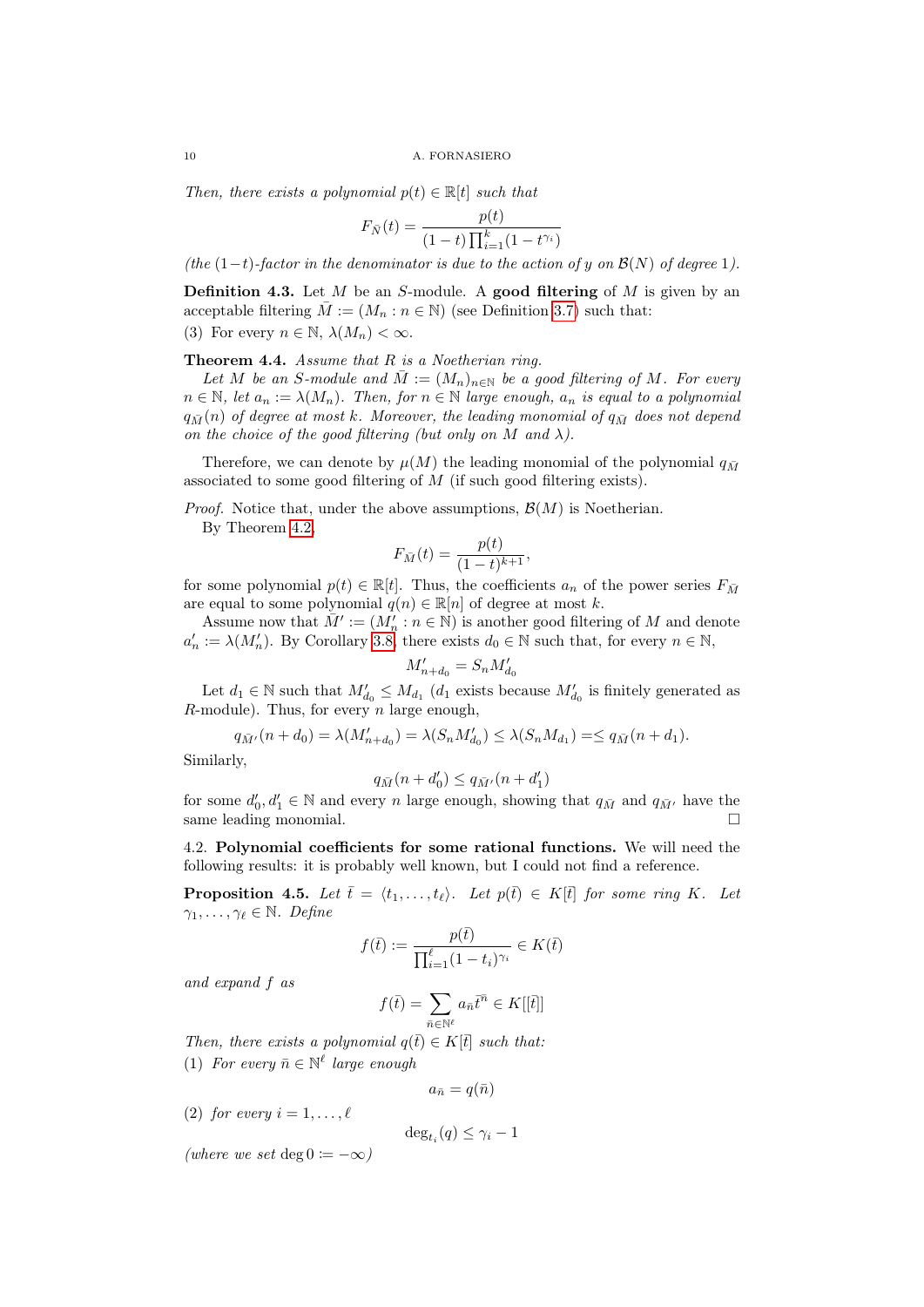*Proof.* It's clear that it suffices to treat the case when  $p = 1$ . We proceed by induction on  $\ell$ . If  $\ell = 0$ , then  $f = 1$ , and  $q = 0$ . If  $\ell = 1$ , the result is easy: by further induction on  $\gamma_1$ , one can prove that  $a_n = \binom{n+\gamma_1-1}{\gamma_1-1}$ .

Assume now that we have already proved the result for  $\ell - 1$ : we want to prove it for  $\ell$ . Denote  $\tilde{t} := \langle t_2, \ldots, t_\ell \rangle$  and

$$
g(\tilde t):=\frac{1}{\prod_{i=2}^\ell (1-t_i)^{\gamma_i}}:=\sum_{\tilde n\in\mathbb N^{\ell-1}} b_{\tilde n} \tilde t^{\tilde n}.
$$

By inductive hypothesis, there exists  $r(\tilde{t}) \in K[\tilde{t}]$  satisfying (1) and (2) for g. Moreover,

$$
f = g \cdot \frac{1}{(1-t_1)^{\gamma_1}} = \sum_{\tilde{n} \in \mathbb{N}^{\ell-1}} b_{\tilde{n}} \tilde{t}^{\tilde{n}} \cdot \sum_{m \in \mathbb{N}} c_m t_1^m,
$$

where  $\frac{1}{(1-t_1)^{\gamma_1}} = \sum_{m \in \mathbb{N}} c_m t_1^m$ . Thus,

$$
a_{m,\tilde{n}}=c_{m}b_{\tilde{n}}.
$$

By the case  $\ell = 1$  there exists  $s(t_1) \in K[t_1]$  of degree at most  $\gamma_1 - 1$ , such that, for every  $m \in \mathbb{N}$  large enough,

$$
c_m = s(m).
$$

Thus, taking  $m \in \mathbb{N}$  and  $\tilde{n} \in \mathbb{N}^{\ell-1}$  large enough, we have

$$
a_{m,\tilde{n}} = s(m)r(\tilde{n}),
$$

and the polynomial  $q(t_1,\tilde{t}) := s(t_1)r(\tilde{t}) \in K[t]$  satisfies the conclusion.

<span id="page-10-1"></span>**Definition 4.6.** Let  $p(\bar{t}), q(\bar{t}) \in \mathbb{R}[\bar{t}]$ ; we write  $p = p_0 + p_1 + \ldots + p_d$ , where each  $p_i \in \bar{t}$  $\mathbb{R}[t]$  is homogeneous of degree i, and  $p_d \neq 0$ . We call  $p_d$  the leading homogeneous component of  $p$ . We write

•  $p \preceq q$  if there exists  $\bar{c} \in \mathbb{N}^{\ell}$  such that, for every  $\bar{n} \in \mathbb{N}^{\ell}$  large enough,  $p(\bar{n}) \leq$  $q(\bar{n} + \bar{c});$ 

•  $p \simeq q$  if  $p \preceq q$  and  $q \preceq p$ ;

•  $p \succeq 0$  if, for every  $\bar{n} \in \mathbb{N}^{\ell}$  large enough,  $p(\bar{n}) \geq 0$ 

<span id="page-10-2"></span>**Proposition 4.7.** Let  $p, q \in \mathbb{R}[t]$  such that:

(1)  $p \geq 0$ 

 $(2)$   $q \geq 0$ 

(3)  $p \simeq q$ 

Then, p and q have the same leading homogeneous component.

*Proof.* Let  $p'$  and  $q'$  be the leading homogeneous component of p and q respectively, and h' be the leading homogeneous component of  $h \coloneqq p - q$ . If, by contradiction,  $p' \neq q'$ , then deg  $h = \max(\deg p, \deg q)$ . Let  $\bar{v} \in \mathbb{N}^{\ell}$  such that  $h'(\bar{v}) \neq 0$ . Then,

$$
r := \lim_{s \to \infty, s \in \mathbb{N}} h(s\bar{v}) \in \{\pm \infty\}.
$$

Since  $q \preceq p$ , we have  $r = +\infty$ , but since since  $p \preceq q$ , we have  $r = -\infty$ , absurd.  $\Box$ 

### <span id="page-10-0"></span>4.3. Growth function.

**Definition 4.8.** Let N be an S-module, and  $V_0 \leq N$  be an R-sub-module. For every  $n \in \mathbb{N}$ , let  $S_n$  be the set of polynomial in S of total degree at most n,  $V_n := S_n V_0$  (notice that  $S_0 = R$ , that  $V_0 = S_0 V_0$ , and that  $S_n$  and  $V_n$  are Rmodules). We denote by

$$
\text{Filt}(V_0; N) \coloneqq (V_n)_{n \in \mathbb{N}}
$$

the corresponding filtering of SV (as S-module), where each  $x_i$  has degree 1, and

$$
Gr(V_0; N) \coloneqq \mathcal{B}(Filt(V_0; N)) = \bigoplus_{n \in \mathbb{N}} S_n V_0 t^n
$$

the corresponding graded  $S[y]$ -module.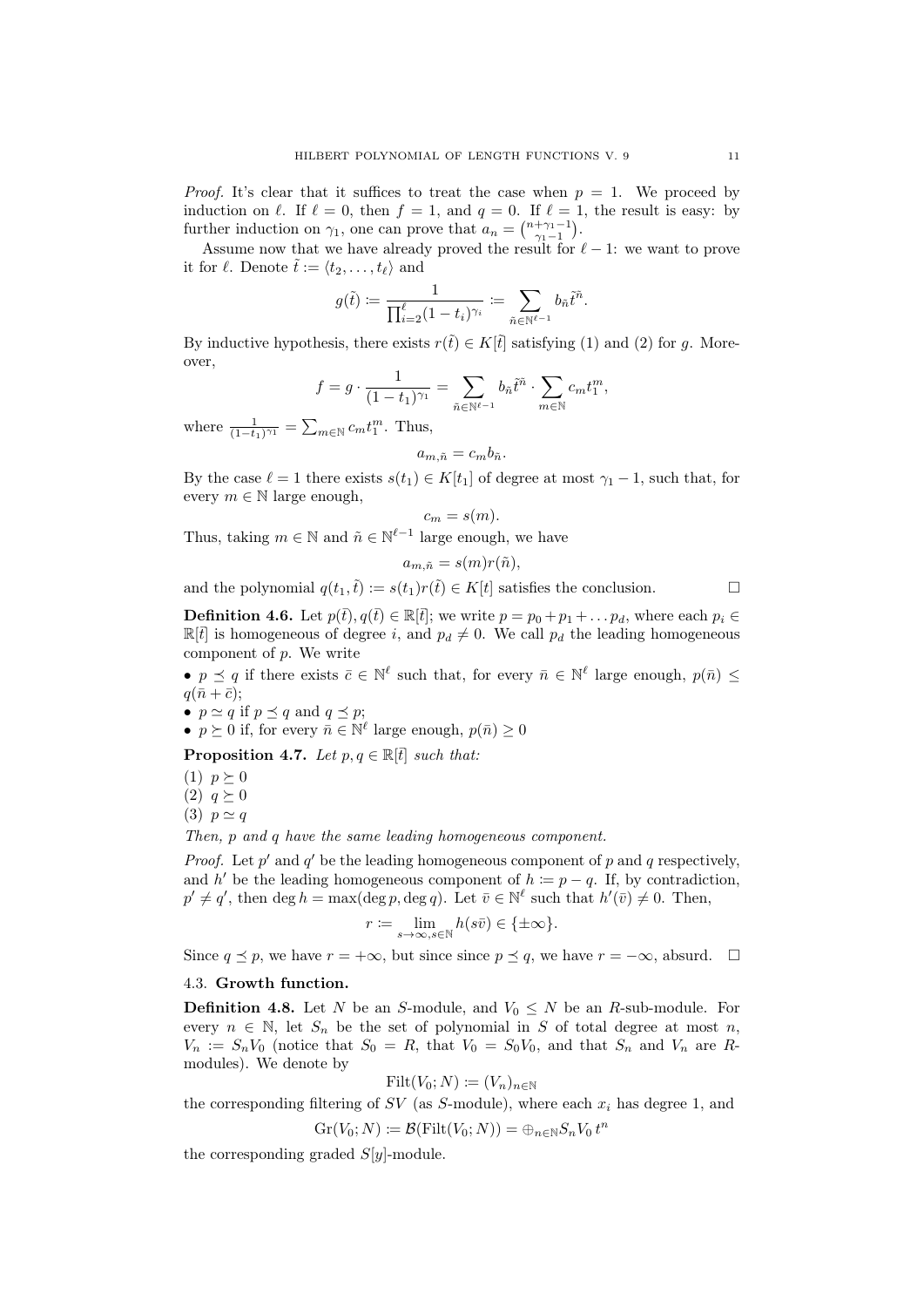12 A. FORNASIERO

<span id="page-11-1"></span>**Theorem 4.9.** Let N be an S-module. Let  $V_0 \leq N$  be an R-sub-module. Define

$$
G_{V_0}(t) := \sum_{n \in \mathbb{N}} \lambda(S_n V_0) t^n.
$$

Assume that:

(1)  $\lambda(V_0) < \infty$ ;

(2)  $V_0$  is finitely generated as R-module;

(3) R is a Noetherian ring.

Then, each  $a_n$  is finite, and there exists a polynomial  $p(t) \in \mathbb{R}[t]$  such that

$$
G_{V_0}(t) = \frac{p(t)}{(1-t)^{k+1}}.
$$

*Proof.* First, we show that (1) implies that  $\lambda(V_n)$  is finite for every  $n \in \mathbb{N}$ . In fact,  $V_n$  is a quotient of  $V_0^{\ell}$ , where  $\ell := \binom{n+k}{n} \in \mathbb{N}$  is the number of monic monomials in S of degree less or equal to n, and  $\lambda(V_0^{\ell})$  is finite.

Let

$$
V := SV.
$$

Notice that V is an S-module, and that  $Filt(V_0; N)$  is an increasing filtering of V (as S-module). Moreover,  $F_{\text{Filt}(V_0;N)} = G_{V_0}$ . Thus, it suffices to show that  $\mathcal{B}(\bar{V})$  is Noetherian as an  $S[y]$ -module to conclude. Since, by (3), R is a Noetherian ring,  $S[y]$  is also a Noetherian ring. Thus, it suffices to show that  $Gr(V_0; N)$  is finitely generated (as an  $S[y]$ -module). It is easy to see that  $Gr(V_0; N)$  is generated by  $V_0t^0$ , and the latter is finitely generated (as R-module) by (2).

<span id="page-11-0"></span>**Theorem 4.10** (Hilbert polynomial). Let N,  $V_0$ , and  $V_n$  be as in Theorem [4.9](#page-11-1) and assume that  $(1)$ ,  $(2)$ , and  $(3)$  as in there hold. Then, there exists a polynomial  $q_{V_0}(t) \in \mathbb{R}[t]$  of degree at most k, such that, for every n large enough,

$$
\lambda(V_n)=q_{V_0}(n).
$$

**Assume** that  $N = \bigcup_{n \in \mathbb{N}} V_n = SV_0$ .

Let  $V_{0'}$  be another finitely generated R-sub-module of N such that  $\lambda(V'_{0}) < \infty$ and  $SV'_0 = N$ . Then, there exists a constant  $n_0$  such that

$$
q_{V_0'}(t) \le q_{V_0}(t + n_0),
$$

and therefore the leading coefficients of  $q_{V_0}$  and of  $q_{V'_0}$  are the same. Therefore, if we define  $\mu_{\lambda}(N)$  to be the leading coefficient of  $q_{V_0}$ ,  $\mu_{\lambda}(N)$  does not depend on the choice of  $V_0$ .

Finally, the coefficient of  $q_{V_0}$  of degree k is equal to

$$
\frac{h_{\lambda}(N)}{k!}
$$

where  $h_{\lambda}(N)$  is the algebraic entropy of N according to  $\lambda$  (see [§2.2\)](#page-3-2).

*Proof.* By Theorem [4.9](#page-11-1) and Proposition [4.5](#page-9-0) □

Notice that many authors (e.g., [\[KLMP99\]](#page-34-4)) use a slightly different construction: in the situation when  $R$  is a field, they consider the function

$$
H(n) \coloneqq \dim(V_{n+1}/V_n).
$$

It is easy to see that there exists a polynomial  $\tilde{G}_{V_0}(t) \in \mathbb{N}[t]$  such that, for n large enough,  $H(n) = \tilde{G}_{V_0}(t)$ ; from the definition it follows that  $\tilde{G}_{V_0}(t) = G_{V_0}(t+1)$  $G_{V_0}(t)$ . In the present situation, we found it easier to work with the function  $\lambda(V_n)$ .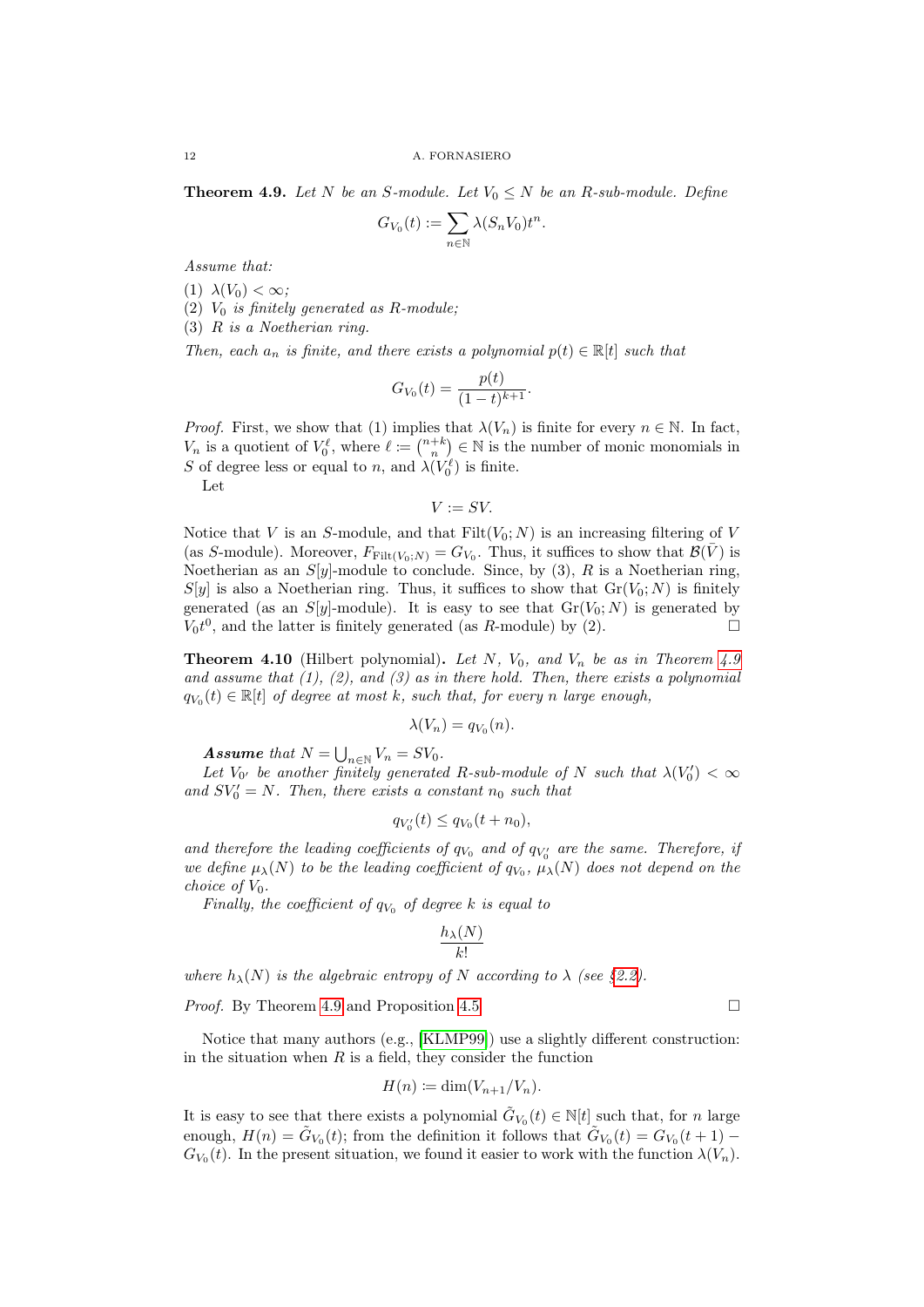<span id="page-12-2"></span>**Definition 4.11.** Assume that R is Noetherian, and M is an S-module, such that M is  $\lambda_S$ -small (see Definition [2.3\)](#page-2-4). Thus, there exists  $V_0 \lt M$  R-sub-module which is finitely generated, of finite length, and generating M as an S-module.

We define  $\mu_{\lambda}(M)$  as in Theorem [4.10:](#page-11-0)  $\mu_{\lambda}(M)$  does not depend on the choice of V<sub>0</sub>. When  $\lambda$  is clear from the context, we will write u instead of  $\mu_{\lambda}$ .

Let d be the degree of  $\mu(M)$  and m be the coefficient of  $\mu(M)$ . We define the  $\lambda$ -dimension of M (as an S-module) to be equal to d, and its  $\lambda$ -degree as

$$
d!\,m
$$

When  $\lambda$  is clear, we will simply say "dimension" and "degree", respectively.<sup>(5</sup>)

One reason of the normalizing coefficient  $d!$  is the following

**Example 4.12.** Assume that  $\lambda(R) < \infty$  and fix  $d \leq k$ . Let  $M := R[x_1, \ldots, x_d]$  as an S-module, by defining the action of  $x_j$  on M as multiplication by 0 for  $j > d$ . Let  $V_0 = R$  as a sub-module of M. Then,

$$
q_{V_0}(n) = \binom{n+d}{d} \lambda(R) \qquad \mu(M) = \frac{t^d}{d!} \lambda(R)
$$

Therefore, the  $\lambda$ -dimension of M is d, and its  $\lambda$ -degree is  $\lambda(R)$ .

<span id="page-12-1"></span>**Proposition 4.13.** Assume that R is Noetherian and  $\lambda(R) = \ell < \infty$ . Let  $p(\bar{x}) \in S$ of degree  $e > 0$ . Assume that  $p_e$ , the leading homogeneous component of p (see Def. [4.6\)](#page-10-1), is not a zero-divisor (inside S). Let  $M := S/(p)$ . Then, the  $\lambda$ -dimension of M is  $k - 1$  and it  $\lambda$ -degree is  $\ell e$ .

*Proof.* "Usual" proof. Let  $N := (p) < S$ . We choose  $M_0 := R < M$ . We have  $SM_0 = M$ . For each  $n \in \mathbb{N}$ , we denote  $M_n := S_n M_0 = S_n / (p) < M$ . Notice that, since  $p_e$  is not a zero-divisor, for every  $n \in \mathbb{N}$  we have

$$
p \cdot S_n = (p) \cap S_{n+e}
$$

and therefore  $S_{n+e}/p \cdot S_n$  and  $M_{n+e}$  are isomorphic (as R-modules). Moreover  $p$  also is not a zero-divisor, and therefore the multiplication by  $p$  is an injective function (on S). Therefore, for every  $n \in \mathbb{N}$ , the following sequence is exact:

$$
0 \longrightarrow S_n \xrightarrow{\cdot p} S_{n+e} \longrightarrow M_{n+e} \longrightarrow 0
$$

Therefore, if  $q^{(S)}$  and  $q^{(M)}$  are the Hilbert polynomials associated to S and M respectively, we have that, for every  $n \in \mathbb{N}$  large enough,

$$
q^{(M)}(n+e) = q^{(S)}(n+e) - q^{(S)}(n).
$$

The conclusion follows.  $\Box$ 

**Corollary 4.14.** Assume that R is Noetherian and  $\lambda(R) = 1$ . Let  $p \in S$  be as in Proposition [4.13.](#page-12-1) Then, the  $\lambda$ -degree of  $S/(p)$  is equal to  $\deg(p)$ , and in particular it is independent from  $\lambda$ .

The above corollary implies that, if R is an integral domain and  $\lambda(R) = 1$ , then the  $\lambda$ -degree of  $S/(p)$  does not depend on  $\lambda$ . However, this hardly surprising, since under the above assumption  $\lambda$  is unique:

Exercise 4.15. Let R be an integral domain. Then, there exists a unique lenght  $\lambda_1$ on R-modules satisfying  $\lambda_1(R) = 1$ . Denoting by K the field of fractions of R,  $\lambda_1$ is defined by:

$$
\lambda_1(M) \coloneqq \dim_K(K \otimes M).
$$

<span id="page-12-0"></span> $(5)$  See [\[Eis95,](#page-33-2) §1.9] for the usual definitions of dimension and degree. There is an alternative construction in [\[Eis95,](#page-33-2) C.12] using Hilbert-Samuel polynomial, where the "degree" becomes "multiplicity": see also [§8.](#page-16-0)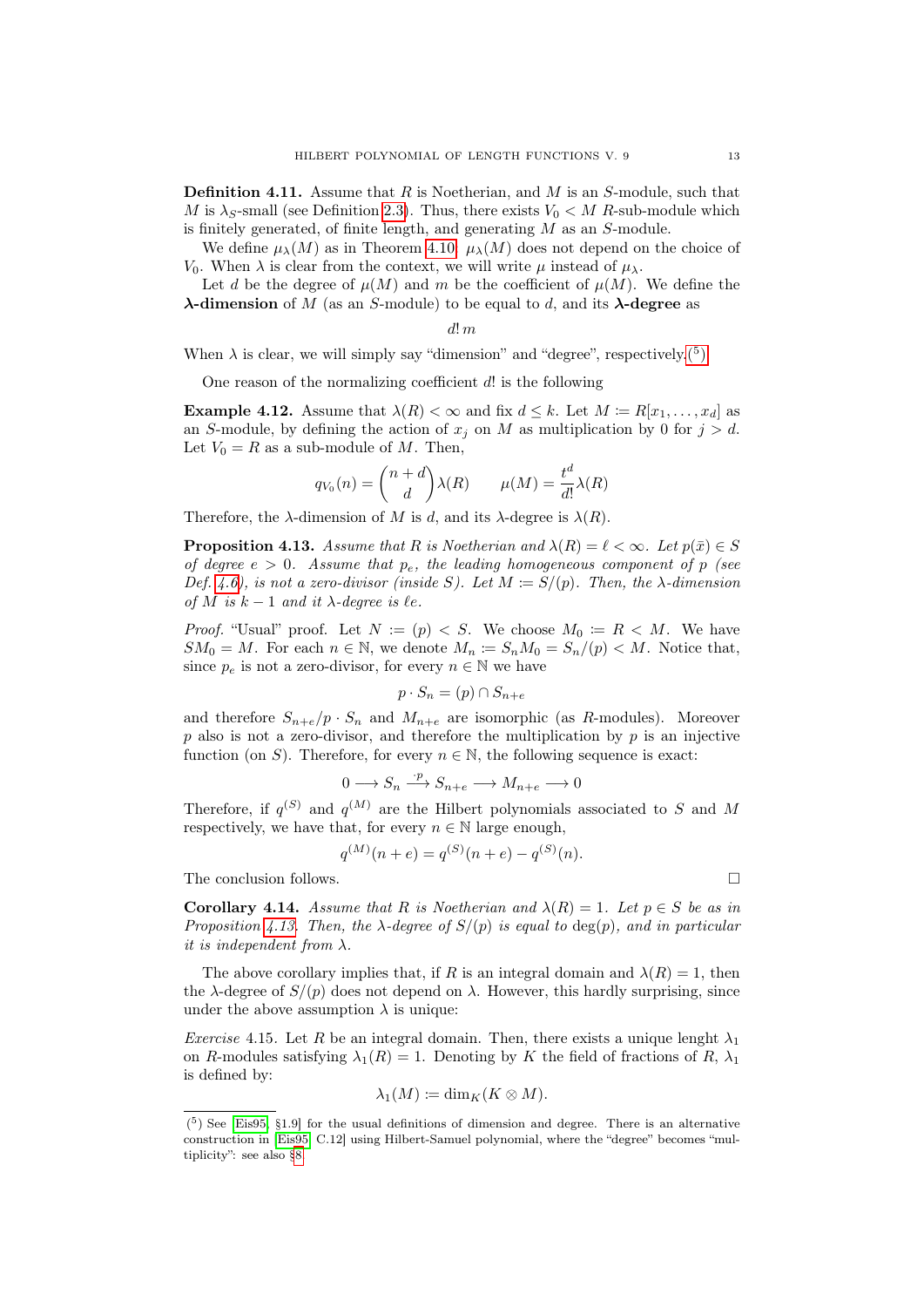### <span id="page-13-0"></span>14 A. FORNASIERO

#### 5. Dimension and degree: the general case

We assume now that R is Noetherian (and  $S = R[x_1, \ldots, x_k]$  for some  $k \in \mathbb{N}$ ). Let M be any R-module. Given  $M' \leq M$  S-sub-module which is  $\lambda_S$ -small (see Definition [2.3\)](#page-2-4), let  $\mu(M')$  be as in Definition [4.11:](#page-12-2) it is a monomial if the form  $rt^d$ , where  $r \in \mathbb{R}_{\geq 0}$  and  $d \in 0, \ldots, k$ . Given a family  $I = \{r_i t^{d_i}\}\$  of monomials of the above form, we can define  $\sup(I)$  as the monomial  $rt^d$ , where

$$
d := \max\{d_i : i \in I\} \in \{0, ..., k\}
$$
  

$$
r := \sup\{r_i : i \in I \& d_i = d\} \in \mathbb{R}_{\geq 0} \cup \{\infty\},
$$

or  $\sup(I) = 0$  if I is empty.

Thus, we can define  $\mu(M)$  as the supremum of  $\mu(M')$ , where  $M'$  varies among all the possible S-sub-modules  $M' \leq M$  which are  $\lambda_S$ -small (notice that, by definition,  $\mu(M) = 0$  if 0 is the only S-sub-module of M of finite length). We can then define as before the  $\lambda$ -dimension and  $\lambda$ -degree of M: the latter can be infinite.

## 6. Addition theorem for exact sequences

<span id="page-13-1"></span>Fix  $k \in \mathbb{N}$  and let  $S := R[x_1, \ldots, x_k]$ . In this section we will prove the following Theorem.

<span id="page-13-2"></span>**Theorem 6.1.** Let  $0 \longrightarrow A \stackrel{\iota}{\longrightarrow} B \stackrel{\pi}{\longrightarrow} C \longrightarrow 0$  be an exact sequence of S-modules. Assume that

(1) R is Noetherian;

(2) B is locally  $\lambda_R$ -finite.

Then,  $\mu(B) = \mu(A) \oplus \mu(C)$ , where

$$
rt^n \oplus st^m = \begin{cases} rt^n & \text{if } n > m \\ st^m & \text{if } n < m \\ (r+s)t^n & \text{if } n = m. \end{cases}
$$

Notice that, under the assumptions of the above theorem, also A and C are locally  $\lambda_R$ -finite.

The main ingredient is the following proposition.

<span id="page-13-3"></span>**Proposition 6.2** (Additivity). Let  $0 \longrightarrow A \stackrel{\iota}{\longrightarrow} B \stackrel{\pi}{\longrightarrow} C \longrightarrow 0$  be an exact sequence of S-modules. Assume that

- $(1)$  R is Noetherian;
- (2) B is  $\lambda_S$ -small.

Then,  $\mu(B) = \mu(A) \oplus \mu(C)$ .

Notice that, under the assumptions of the above propositions, also A and C are  $\lambda_S$ -small.

*Proof.* Let  $B_0$  be an R-sub-module of B such that  $B_0$  is finitely generated,  $\lambda(B_0)$  <  $\infty$ , and  $SB_0 = B$ . For every  $i \in N$ , define

$$
B_i := S_i B_0
$$
  
\n
$$
A_i := \iota^{-1}(B_i)
$$
  
\n
$$
C_i := \pi(B_i),
$$

and define  $\overline{B} := (B_i : i \in \mathbb{N}), \overline{A} := (A_i : i \in \mathbb{N}), \text{ and } \overline{C} := (C_i : i \in \mathbb{N}).$ Notice that  $\bar{A}$ ,  $\bar{B}$ , and  $\bar{C}$  are good filterings of A, B, and C, respectively (see Definiton [4.3\)](#page-9-1). Thus, by Theorem [4.4,](#page-9-2) for  $n \in \mathbb{N}$  large enough,  $\lambda(A_n) = q_{\overline{A}}(n)$  and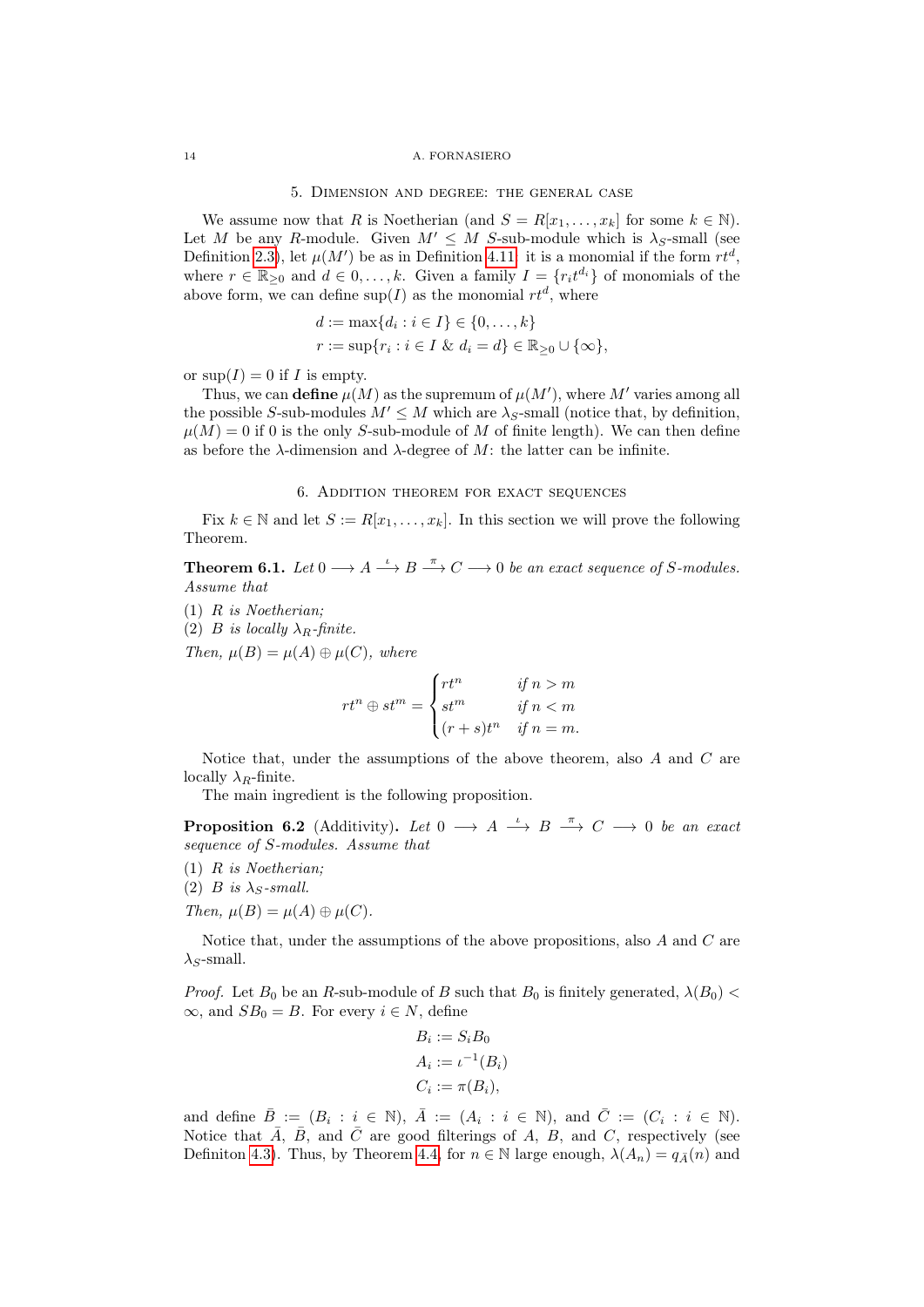$\mu(A)$  is the leading term of  $q_{\bar{A}}$ , and similarly for B and C. Moreover, for every  $n \in \mathbb{N}, \lambda(A_n) + \lambda(C_n) = \lambda(B_n)$ : thus,

$$
q_{\bar{A}}+q_{\bar{C}}=q_{\bar{B}},
$$

and therefore  $\mu(A) \oplus \mu(C) = \mu(B)$ .

*Proof of Thm. [6.1.](#page-13-2)* Since B is locally  $\lambda_R$ –finite, every sub-module of A, B, or C is locally  $\lambda_R$ -finite.

Claim 2.

$$
\mu(B) \le \mu(A) \oplus \mu(C).
$$

Let  $B' \leq B$  be an S-sub-module which is finitely generated. Define

 $A' := \iota^{-1}(B), \qquad C' := \pi(A').$ 

Notice that the sequence

$$
0 \longrightarrow A' \longrightarrow B' \longrightarrow C' \longrightarrow 0
$$

is exact, and therefore, by Proposition [6.2,](#page-13-3)

$$
\mu(B') = \mu(A') \oplus \mu(C') \le \mu(A) \oplus \mu(C).
$$

Taking the supremum among all the  $B'$ , we get the Claim.

Claim 3.

$$
\mu(B) \ge \mu(A) \oplus \mu(C).
$$

Let  $A' \leq A$  and  $C' \leq C$  be a S-sub-modules which are finitely generated. Since C is finitely generated and  $\pi$  is surjective, there exists  $B' \leq B$  finitely generated and such that  $\pi(B') = C$ . Define

$$
B'' := B' + \iota(A'), \qquad A'' := \iota^{-1}(B'').
$$

We have that the sequence

$$
0\longrightarrow A''\longrightarrow B''\longrightarrow C'\longrightarrow 0
$$

is exact, and B<sup>tt</sup> is finitely generated and locally  $\lambda_R$ -finite. Thus, by Proposition [6.2,](#page-13-3)

$$
\mu(A') \oplus \mu(C') \le \mu(A'') \oplus \mu(C') = \mu(B'') \le \mu(B).
$$

Taking the supremum on the left side among all possible  $A'$  and  $C'$ , we get the  $Claim.$ 

# 7. Modules over R-algebrae

<span id="page-14-0"></span>Let  $T$  be a finitely generated commutative  $R$ -algebra. Let  $M$  be a  $T$ -module. We want to define the dimension of  $M$  as a  $T\text{-module}.$ 

Fix  $\gamma_1, \ldots, \gamma_k$  generators of T as R-algebra. Equivalently, we fix a surjective homomorphism of R-algebrae

$$
\phi: R[x_1,\ldots,x_k] \to T
$$

and denote  $\gamma_i := \phi(x_i), i = 1, \ldots, k$ . We can therefore see M as an  $R[x_1, \ldots, x_k]$ module, and we denote it either by  $\langle M; \phi \rangle$  or by  $\langle M; \bar{\gamma} \rangle$ .

We assume that R is Noetherian, and that there exists  $M_0 \leq M$  R-sub-module such that  $TM_0 = M$ ,  $\lambda(M_0) < \infty$ , and  $M_0$  is finitely generated as R-module. Thus, we can use the above data to compute  $\mu(M_0; \phi)$  (which will depend on  $\phi$ ).

We prove now that, while the coefficient of  $\mu$  may depend on  $\phi$ , its degree does not. Thus, we can define the  $\lambda$ -dimension of M (as a T-module) as the degree of  $\mu(M_0;\phi)$ .

Repeating:

Definition 7.1. Assume that: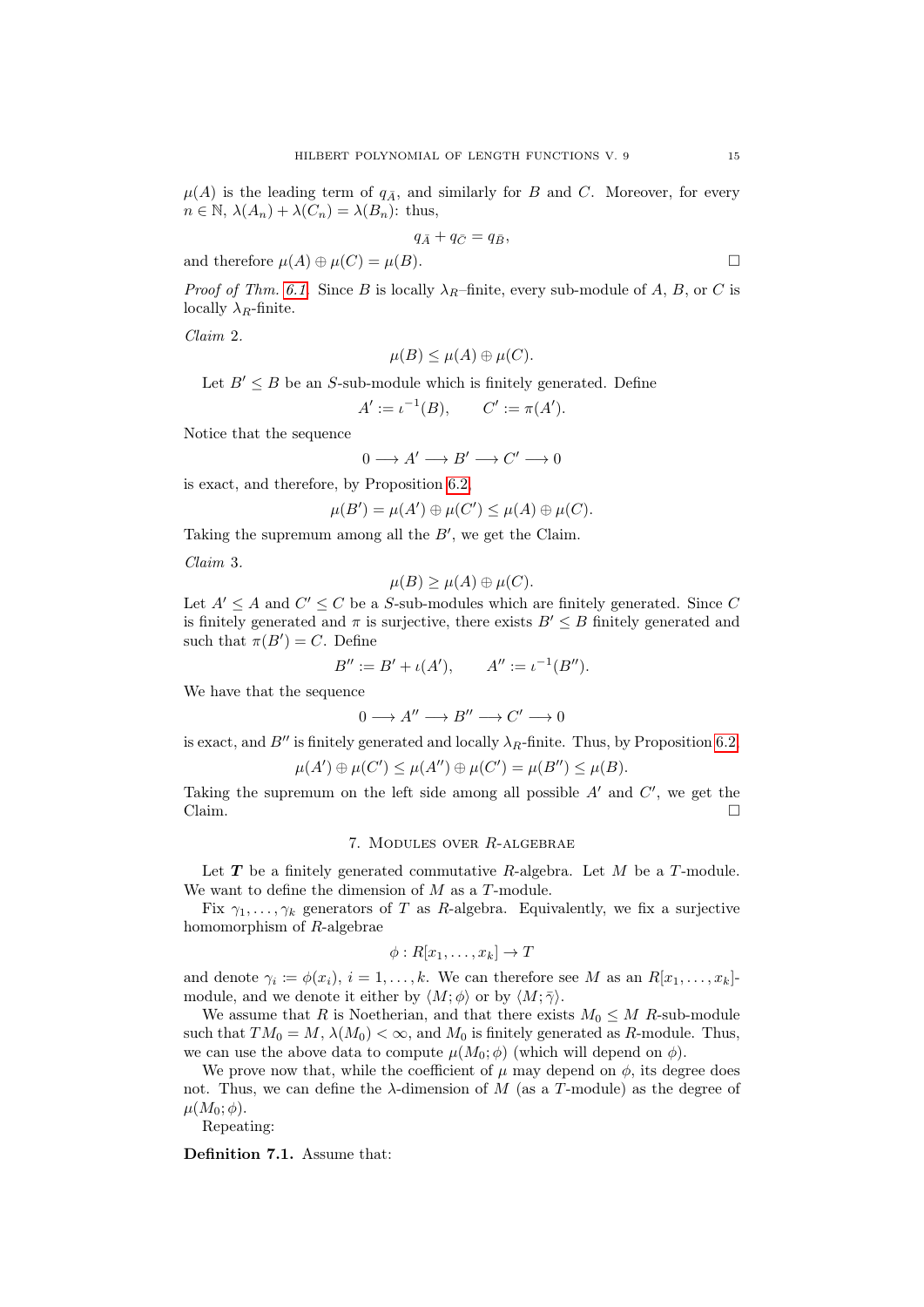#### 16 A. FORNASIERO

 $(1)$  R is Noetherian:

(2)  $T$  is a finitely generated commutative  $R$ -algebra;

(3)  $M$  is a T-module;

(4) there exists  $M_0 \leq M$  finitely generated R-sub-module, such that  $\lambda(M_0) < \infty$ and  $TM_0 = M$ .

Then, we can define as before the  $\lambda$ -dimension of M as a T-module, and this dimension does not depend on the choice of  $M_0$  or of  $\phi$ .

**Examples 7.2.** Fix some length function  $\lambda$  on R such that  $\lambda(R) = 1$ .

a) Let  $M := T = R[z], \overline{\gamma} := \langle 1 \rangle, \overline{\delta} := \langle 1, 3 \rangle$ . Thus,  $\langle M; \overline{\gamma} \rangle$  is  $R[z]$  seen as  $R[z]$ . module with the canonical action, while  $\langle M;\bar{\delta}\rangle$  is  $R[z]$  seen as  $R[y_1,y_2]$ -module, with  $y_1$  acting as multiplication by  $z^2$  and  $y_2$  as multiplication by  $z^3$ . Then,  $\mu(M; \bar{\gamma}) = t$ , while  $\mu(M;\bar{\delta})=3t$ .

b) Let  $M := T = R[z, z^{-1}], \overline{\gamma} := \langle 1, -1 \rangle, \overline{\delta} := \langle 1, -3 \rangle$ . Thus,  $\langle M; \overline{\gamma} \rangle$  is T seen as  $R[x_1, x_2]$ -module with  $x_1$  acting as multiplication by z, and  $x_2$  as multiplication by  $z^{-1}$ , while  $\langle M; \overline{\delta} \rangle$  is T seen as  $R[x_1, x_2]$ -module, with  $x_1$  acting as multiplication by z and  $x_2$  as multiplication by  $z^{-3}$ . Then,  $\mu(M; \bar{\gamma}) = 2t$ , while  $\mu(M; \bar{\delta}) = 4t$ .

In both examples, we see that the two modules have different degrees, but have the same dimension.

It remains to prove that the degree of  $\mu(M; \phi)$  does not depend on the choice of  $\phi$ . It is clear that it suffices to prove the following:

**Lemma 7.3.** Let  $\bar{\delta} \in T^{k'}$  be another tuple of generators of T. Then,  $\langle M; \bar{\gamma} \rangle$  and  $\langle M; \bar{\delta} \rangle$  have the same dimension.

*Proof.* After exchanging the rôles of  $\bar{\gamma}$  and  $\bar{\delta}$  if necessary, we may assume that  $k \geq k'$ . After extending  $\delta$  by setting  $\delta_i = 0$  for  $i \geq k'$ , we may assume that  $k = k'$ . As usual, we denote  $S := R[x_1, \ldots, x_k]$  and by  $S_n$  the set of polynomials in S of degree at most n.

We denote by  $\psi: R[x_1, \ldots, x_k] \to M$  be the surjective homomorphism of Ralgebrae corresponding to  $\bar{\delta}$  (and by  $\phi$  the one corresponding to  $\bar{\gamma}$ ).

For every  $n \in \mathbb{N}$ , define

$$
T_n := \phi(S_n) \qquad T'_n := \psi(S_n)
$$
  

$$
M_n := T_n M_0 \quad M'_n := T'_n M_0
$$

Notice that both  $(T_n)_{n\in\mathbb{N}}$  and  $(T'_n)_{n\in\mathbb{N}}$  are upward filterings of T as an R-module, that  $(M_n)_{n\in\mathbb{N}}$  and  $(M'_n)_{n\in\mathbb{N}}$  are upward filterings of M as an R-module, and that each  $T_n$ ,  $T'_n$ ,  $M_n$  and  $M'_n$  are finitely generated (as R-modules).

Moreover,  $M_0$  generates both  $\langle M; \bar{\gamma} \rangle$  and  $\langle M; \bar{\gamma}' \rangle$  as S-modules. Thus, we can apply Theorem [4.10;](#page-11-0) we denote by q (resp., q') the Hilbert polynomial of  $\langle M; \bar{\gamma} \rangle$ (resp., of  $\langle M; \overline{\gamma}' \rangle$ ).

Let  $c \in \mathbb{N}$  such that  $\gamma_1, \ldots, \gamma_k \in T_c'$ . Thus,  $T_1 \leq T_c'$ .

The following is then clear

*Claim* 4. For every  $n \in \mathbb{N}$ ,  $T_n \leq (T'_c)^n$ 

Therefore, for every  $n \in \mathbb{N}$ 

$$
M_n = T_n M_0 \le (T'_c)^n M_0 \le T'_{cn} M_0 = M'_{cn}
$$

Therefore, for every  $n \in \mathbb{N}$ ,

$$
\lambda(M_n) \le \lambda(M'_{cn}).
$$

Therefore, for every  $n$  large enough,

$$
q(n) = \lambda(M_n) \le \lambda(M'_{cn}) = q'(nc),
$$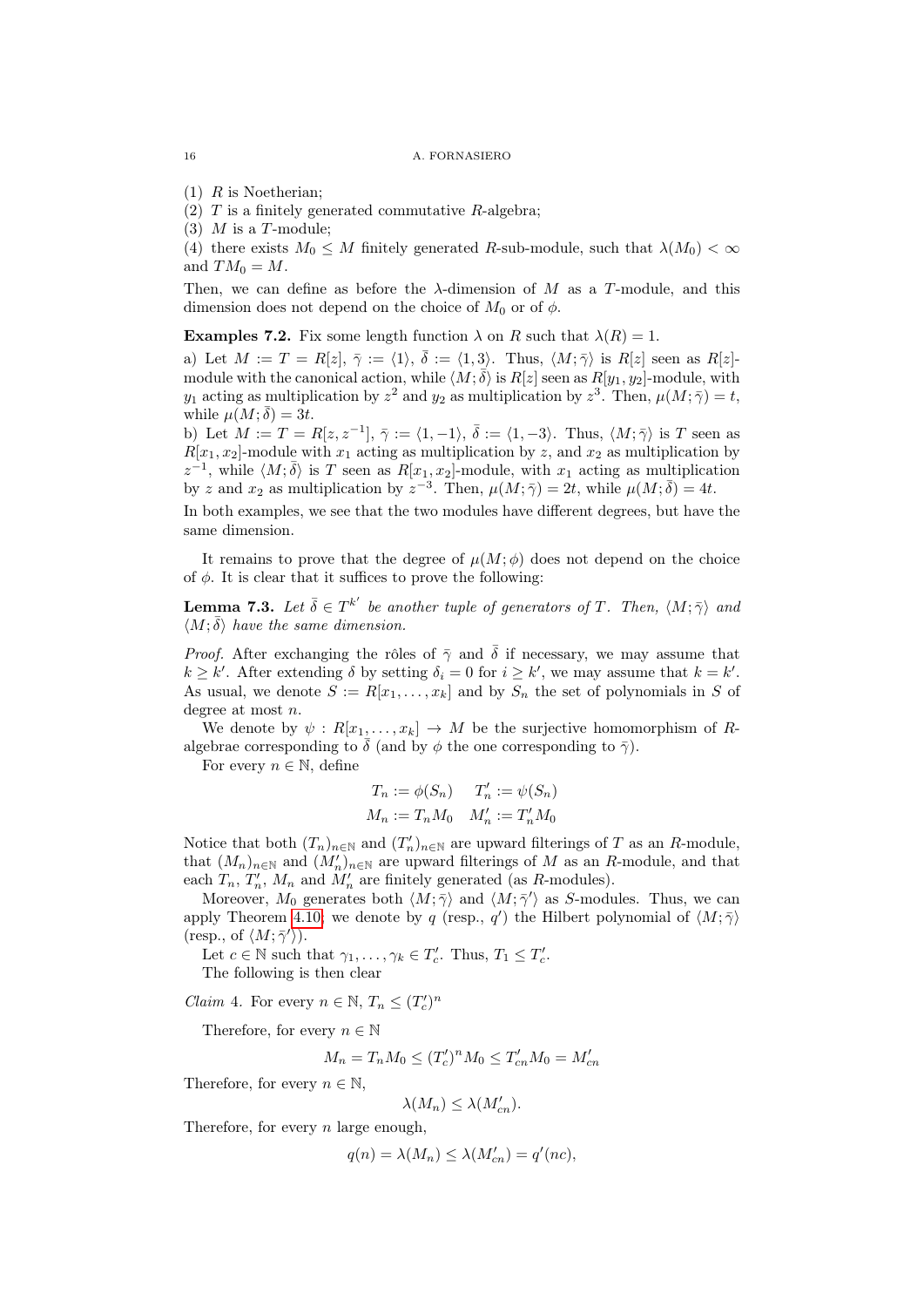proving that  $\deg q \leq \deg q'$ . Exchanging the rôles of  $\phi$  and  $\phi'$ , we see that q and q' have the same degree.  $\Box$ 

We end this section with a comparison between λ-dimension and Krull dimension for affine rings.

<span id="page-16-1"></span>**Lemma 7.4.** Let R be a field and  $\lambda$  equal to the linear dimension (as R-vector spaces). Let T be a finitely generated R-algebra. Then, the  $\lambda$ -dimension and the Krull dimension of T coincide.

*Proof.* Let  $d$  be equal to the Krull dimension of  $T$ . By Noether Normalization (see [\[Eis95,](#page-33-2) Theorem 13.3], there exists an R-sub-algebra  $A < T$  such that:

(1) A, as an R-algebra, is isomorphic to the polynomial ring  $R[y_1, \ldots, y_d]$ ; (2) T is finitely generated as A-module.

Thus,  $T$  and  $A$  have the same Krull dimension  $d$ , and it is easy to see that  $(2)$ implies that T has the same  $\lambda$ -dimension as A. Finally, A has  $\lambda$ -dimension d.  $\square$ 

### 8. Hilbert-Samuel polynomial for homogeneous modules

<span id="page-16-0"></span>Let  $S \coloneqq R[x_1, \ldots, x_n]$  and  $I \coloneqq (x_1, \ldots, x_n)$  ideal of S. Let M be an S-module. For every  $n \in \mathbb{N}$ , define  $c_n \coloneqq \lambda(M/I^{n+1}M)$ .

# Theorem 8.1. Assume that:

(i) R is Noetherian;

- (ii)  $M$  is finitely generated (as  $S$ -module);
- (iii)  $\lambda(M/IM)$  is finite.

Then, for every  $n \in \mathbb{N}$ ,  $c_n$  is finite, and there exists a polynomial  $\bar{q}(t) \in \mathbb{R}[t]$  such that:

(1) for every  $n \in \mathbb{N}$  large enough,  $c_n = \bar{q}(n)$ ;

(2) deg  $\bar{q} \leq k$ .

*Proof.* Usual proof (see e.g. [\[Eis95,](#page-33-2) Proposition 12.2])  $\Box$ 

Assume moreover, besides the hypothesis in the theorem, that there exists  $V <$ M R-sub-module, such that:

- (b)  $V$  is finitely generated (as  $R$ -module):
- (c)  $SV = M$ .

Then, one can define  $a_n := \lambda(S_n V)$  as before. We notice that

$$
c_n = \lambda(M/I^{n+1}M) = \lambda(S_n V/I^{n+1}M) \le a_n
$$

Therefore, denoting by  $q_V$  the Hilbert polynomial associated to V, we have  $\bar{q}(t)$  <  $q_V(t)$  for every t large enough. If  $\bar{\mu}(M)$  is the leading term of  $\bar{q}$ , we have therefore  $\bar{\mu}(M) \leq \mu(M).$ 

In general, it can happen that  $\bar{\mu}(M) < \mu(M)$ .

**Example 8.2.** Let K be a field,  $\lambda$  be the linear dimension over K,  $S \coloneqq K[x, y]$ ,  $M = K[x, y]/(xy - 1)$ . Then,  $\mu(M) = 2t$ , while  $\bar{\mu}(M) = 0$ .

It is easy to prove that for homogeneous ideals the situation is different.

Exercise 8.3. Assume that R is Noetherian. Let  $J < S$  be a homogeneous ideal, and  $M \coloneqq S/J$ . Then,

$$
\mu(M) = \bar{\mu}(M).
$$

<sup>(</sup>a)  $\lambda(V)$  is finite: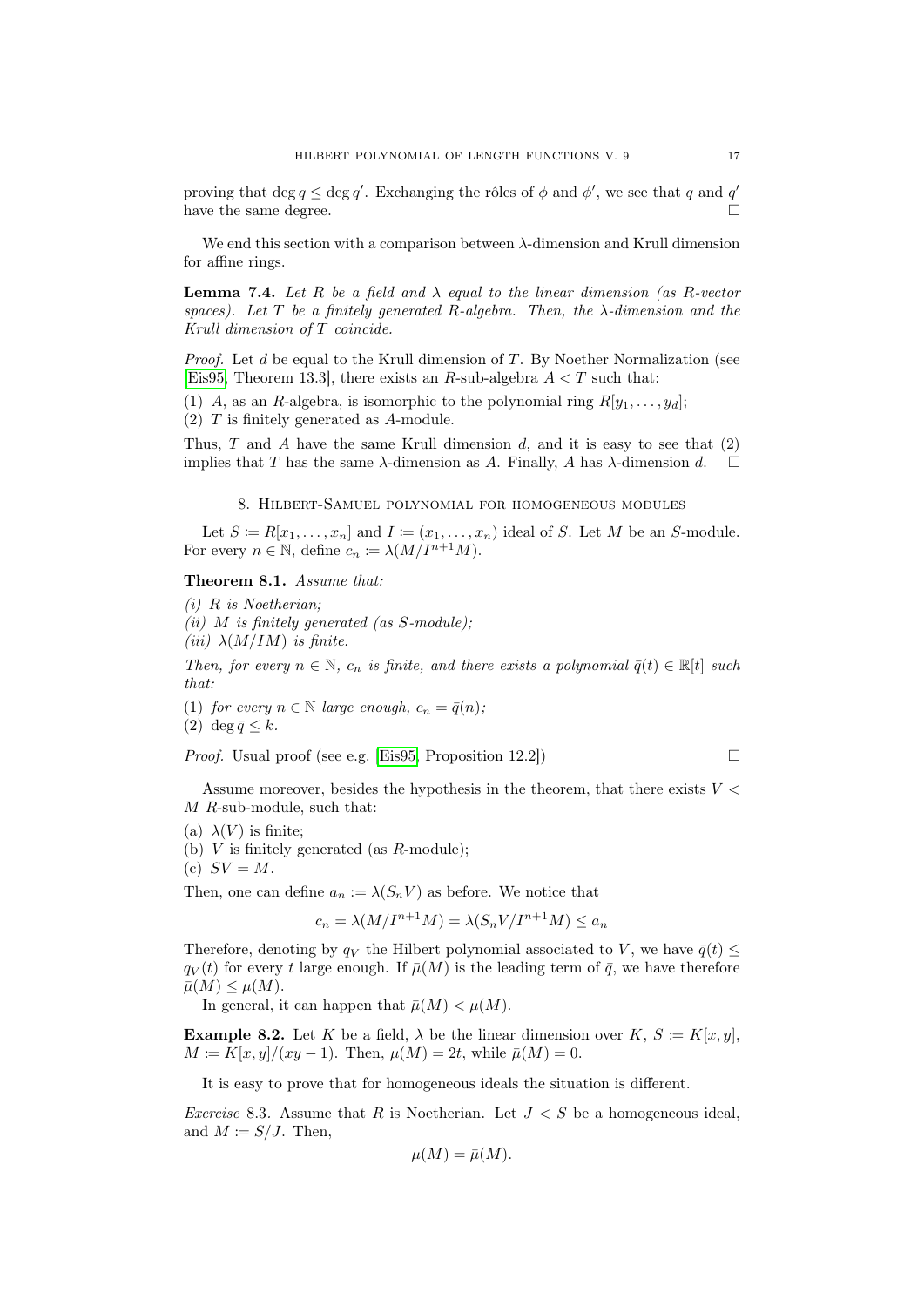More precisely, fix a finite set G generating  $J$ , and let  $n_0$  be the maximum degree of the polynomials in G. Let  $V \coloneqq R$ . Then, for every  $n > n_0$ ,  $S_n V$  and  $M/I^{n+1}$ are isomorphic (as R-modules), and therefore

$$
a_n = \lambda(S_n V) = \lambda(M/I^{n+1}) = c_n.
$$

See also[\[Eis95,](#page-33-2) C.12] and [\[Nor68,](#page-34-8) C.7] for the "classical" version of the Hilbert-Samuel polynomial.

### 9. d-dimensional and receptive versions of entropy

<span id="page-17-0"></span>Let R be Noetherian and M be an S-module. Let m be the coefficient of  $\mu(M)$ . For every  $d \leq k$ , define

$$
h_{\lambda}^{(d)}(M) \coloneqq \begin{cases} +\infty & \text{if } \deg \mu(M) > d \\ 0 & \text{if } \deg \mu(M) < d \\ \frac{m}{d!} & \text{if } \deg \mu(M) = d \end{cases}
$$

The value  $h^{(1)}(M)$  is the receptive entropy of M w.r.t. the standard regular system generated by  $(x_1, \ldots, x_k)$  (see [\[BDGSa,](#page-33-4) [BDGSb\]](#page-33-11)); we call each  $h^{(d)}(M)$ the d-dimensional entropy of  $M$  (and thus the algebraic entropy  $h$  is the  $k$ dimensional entropy).

**Proposition 9.1.** Let  $0 \to A \to B \to C \to 0$  be an exact sequence of S-modules. Assume that

(1) R is Noetherian; (2) B is locally  $\lambda_R$ -finite. Then, for every  $d \leq k$ 

$$
h^{(d)}(B) = h^{(d)}(A) + h^{(d)}(C).
$$

*Proof.* By Theorem [6.1.](#page-13-2)

Let  $T$  be a finitely generated  $R$ -algebra. We can give similar definitions for  $M$ T-module. Fix  $\bar{\gamma} = \langle \gamma_1, \ldots, \gamma_k \rangle$  generators of T (as R-algebra). Let  $\langle M, \bar{\gamma} \rangle$  be the S-algebra defined in [§7.](#page-14-0) Assume that  $R$  is Noetherian. We define

$$
h_\lambda^{(d,\bar \gamma)}(M) \coloneqq \sup \{ h^{(d)}(\langle M',\bar \gamma\rangle): M' < M ~\lambda_S\text{-small $S$-sub-module}\}
$$

 $h^{(1,\bar{\gamma})}_\lambda$  $\lambda^{(1,\gamma)}(M)$  is the receptive entropy of M w.r.t. the the standard regular system generated by  $\bar{\gamma}$  (see [\[BDGSa,](#page-33-4) [BDGSb\]](#page-33-11)); we call each  $h^{(d,\bar{\gamma})}(M)$  the *d*-dimensional entropy of M w.r.t.  $\bar{\gamma}$ .

**Theorem 9.2.** Let  $0 \rightarrow A \rightarrow B \rightarrow C \rightarrow 0$  be an exact sequence of T-modules. Assume that

- (1) R is Noetherian;
- (2) B is locally  $\lambda_R$ -finite.

Then, for every  $d \leq k$ ,

$$
h^{(d,\bar{\gamma})}(B) = h^{(d,\bar{\gamma})}(A) + h^{(d,\bar{\gamma})}(C)
$$

In particular, the receptive entropy  $h^{(1,\bar{\gamma})}$  is additive (under the assumptions of Noetherian of R and locally  $\lambda_R$ -finiteness).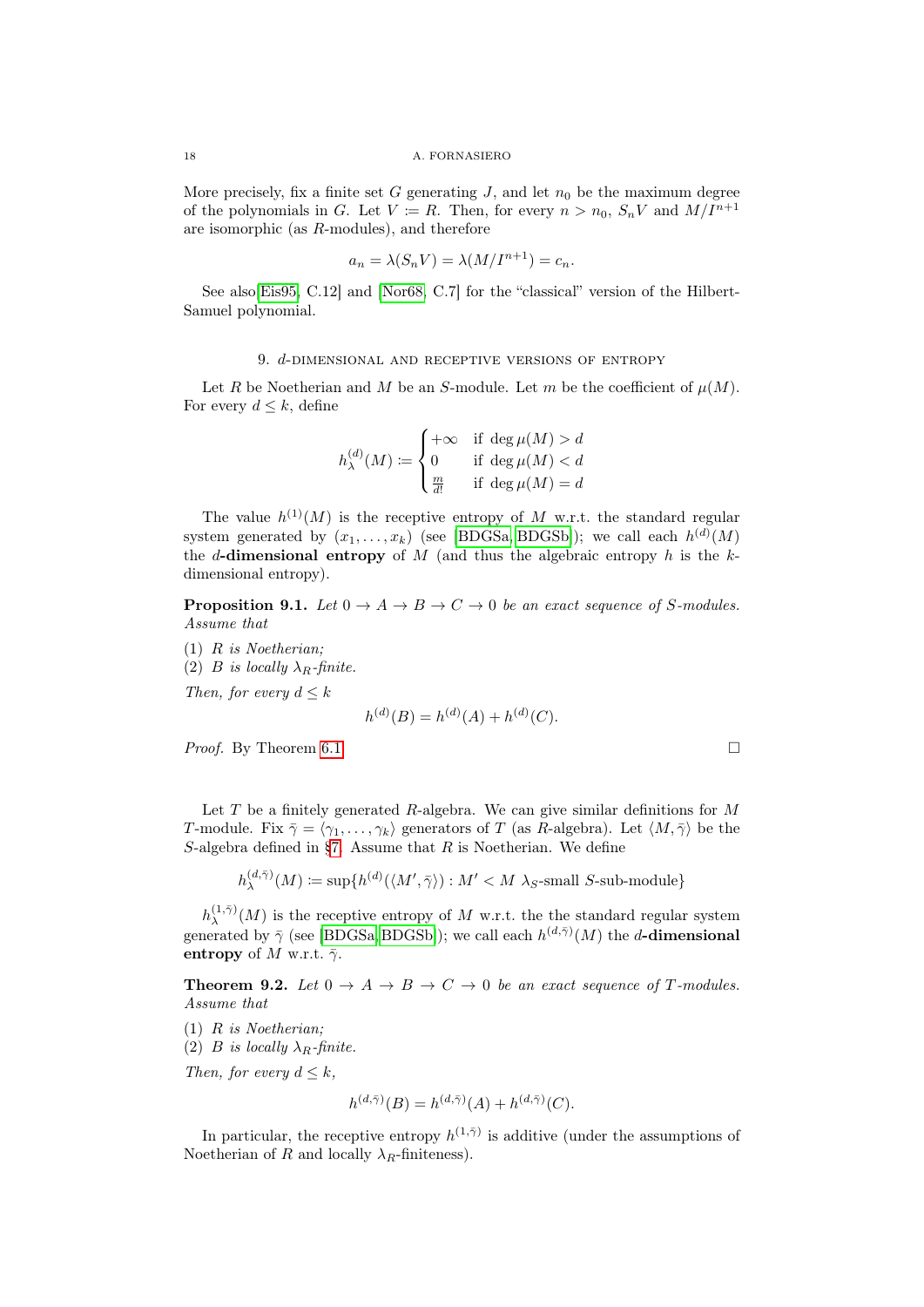<span id="page-18-0"></span>The definition of  $\mu(M)$  reflects the usual definition of algebraic entropy (see [§2.2\)](#page-3-2). Following a construction in [\[Vám68a,](#page-34-1) Proposition 3], we propose an alternative definition, which is in some ways better behaved

**Definition 10.1.** Let A be an S-module. A  $\lambda_S$ -small chain in A is a sequence of S-sub-modules

$$
\mathfrak{A} = (A_1 \le A_2 \le \cdots \le A_{2n-1} \le A_{2n} \le A),
$$

where, for every  $i \leq n$ ,

$$
\hat{A}_i \coloneqq A_{2i}/A_{2i-1}
$$

is  $\lambda_S$ -small. We call *n* is the size of  $\mathfrak{A}$ .

**Definition 10.2.** Let  $\theta$  be a partial function from S-modules to the commutative monoid of monomials of the form  $m t^d$ , where  $d \in \mathbb{N}$  and  $m \in R_{\geq 0} \cup \{+\infty\}$  (examples of such function are  $\lambda$  and  $\mu$ ). We will be interested only in functions  $\theta$  which satisfy the following conditions:

- Additivity:  $\theta(0) = 0$  and, for every exact sequence  $0 \rightarrow A \rightarrow B \rightarrow C \rightarrow 0$  of S-modules in the domain of  $\theta$ ,  $\theta(B) = \theta(A) \oplus \theta(C)$ ;
- **Invariance:** if A and B are isomorphic S-modules in the domain of  $\theta$ ,  $\theta(A) = \theta(B)$ . Assume that the domain of  $\theta$  includes all the  $\lambda_S$ -small S-modules. Let A be any
	- S-module. Given a  $\lambda_S$ -small chain  $\mathfrak A$  in A of size n, we define  $\frac{n}{\cdot}$

$$
\theta(\mathfrak{A}) \coloneqq \sum_{i=1} \theta(\hat{A}_i)
$$
  

$$
\hat{\theta}(A) \coloneqq \sup \{ \theta(\mathfrak{A}) : \mathfrak{A} \lambda_S\text{-small chain in } A \}
$$

We will see later that  $\hat{\theta}$  can be defined in a simpler way (Proposition [10.7\)](#page-19-0); see also [\[Vám68a,](#page-34-1) Proposition 3] for an equivalent approach.

For "well-behaved" length functions  $\lambda$ , we have  $\hat{\lambda} = \lambda$  (here we take  $S = R$ ). However, the following example shows that it is not always the case.

**Example 10.3.** Let  $\lambda$  be the following function on  $\mathbb{Z}$ -modules:

$$
\lambda(A) := \begin{cases} 0 & \text{if } A \text{ is torsion} \\ \infty & \text{otherwise.} \end{cases}
$$

Then,  $\hat{\lambda} = 0$ .

<span id="page-18-1"></span>Proposition 10.4. Assume:

- (1) R is Noetherian;
- (2) the domain of  $\theta$  includes all  $\lambda_S$ -small S-modules;
- (3)  $\theta$  is additive and invariant (on  $\lambda_S$ -small S-modules).

Then,

- (a)  $\hat{\theta}$  is also additive and invariant;
- (b) if A is a  $\lambda_S$ -small S-module, then  $\hat{\theta}(A) = \theta(A);$
- (c) For every S-module A,

$$
\hat{\theta}(A) = \sup \{ \hat{\theta}(B) : B < A \text{ finitely generated } S \text{-sub-module} \}
$$

(d) if A is a locally  $\lambda_R$ -finite S-module, then

$$
\hat{\theta}(A) = \sup \{ \theta(B) : B < A \text{ finitely generated } S \text{-}sub-module \}
$$

 $\hat{\hat{\theta}} = \hat{\theta}$ 

 $(e)$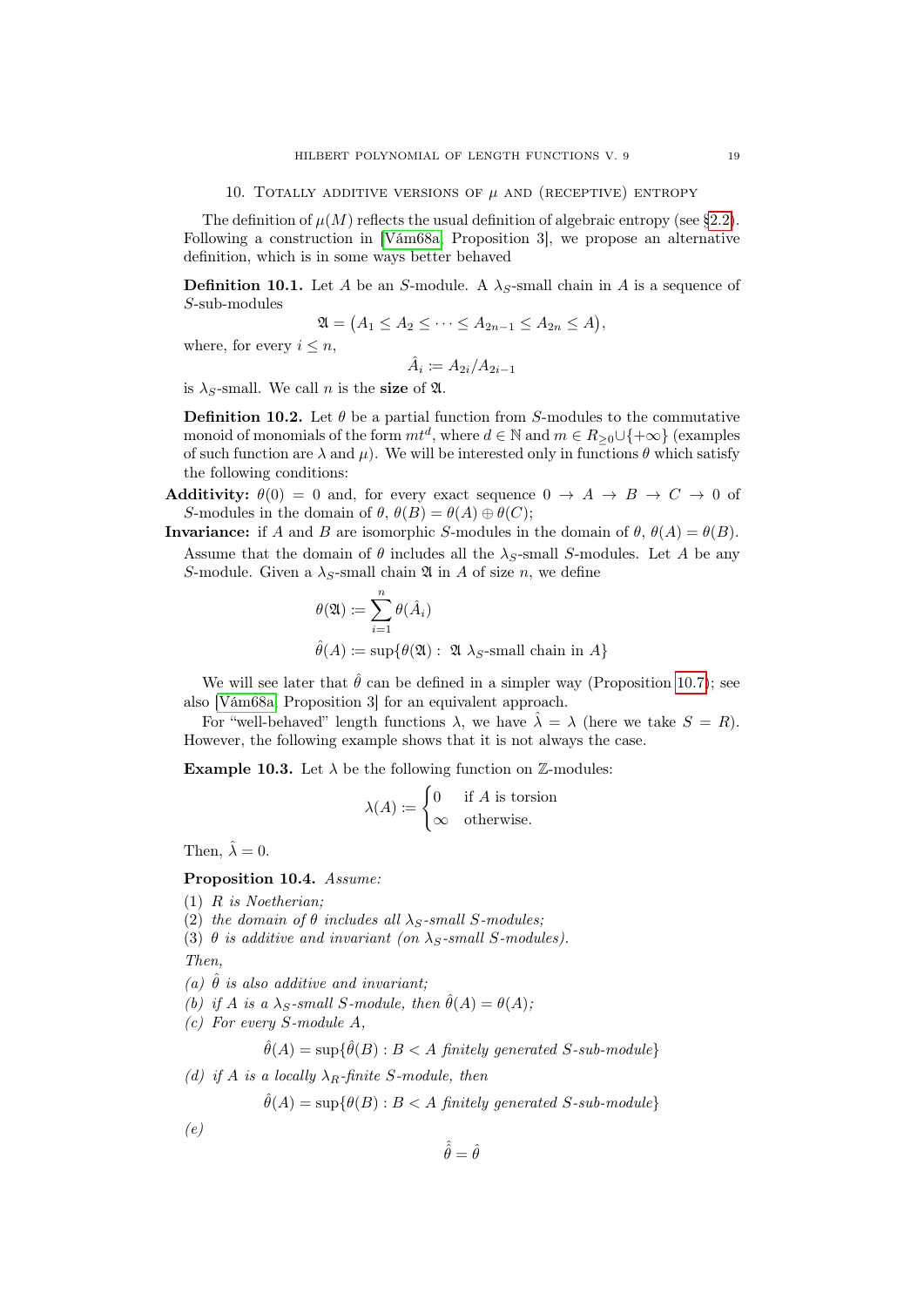*Proof.* The proof is quite straightforward; we will prove that  $\hat{\theta}$  is additive, and leave the remainder as an exercise (see also [\[Vám68a\]](#page-34-1)). Thus, let  $0 \longrightarrow A \longrightarrow B \longrightarrow$  $C \longrightarrow 0$  be an exact sequence of S-modules.

Claim 5.

$$
\hat{\theta}(B) \le \hat{\theta}(A) \oplus \hat{\theta}(C).
$$

Let  $\mathfrak{B} = (B_1 \leq B_2 \leq \cdots \leq B_{2n-1} \leq B_{2n} \leq B)$  be a  $\lambda_S$ -small chain in B. For every  $i \leq n$ , define

$$
A_i \coloneqq \iota^{-1}(B_i) \qquad C_i \coloneqq \pi(A_i).
$$

Then,  $\mathfrak{A} \coloneqq (A_1 \leq A_2 \leq \cdots \leq A_{2n-1} \leq A_{2n} \leq A)$  and  $\mathfrak{C} \coloneqq (C_1 \leq C_2 \leq \cdots \leq$  $C_{2m-1} \leq C_{2m} \leq C$  are  $\lambda_S$ -small chains in A and C, respectively. Moreover, for every  $i \leq n$ , we have an exact sequence

$$
0 \longrightarrow \hat{A}_i \longrightarrow \hat{B}_i \longrightarrow \hat{C}_i \longrightarrow 0.
$$

Therefore,  $\theta(\mathfrak{B}) = \theta(\mathfrak{A}) \oplus \theta(\mathfrak{C})$ , and the claim follows.

Claim 6.

$$
\hat{\theta}(B) \ge \hat{\theta}(A) \oplus \hat{\theta}(C)
$$

Let  $\mathfrak{A} = \{A_1 \leq A_2 \leq \cdots \leq A_{2n-1} \leq A_{2n} \leq A\}$  and  $\mathfrak{C} = \{C_1 \leq C_2 \leq \cdots \leq C_n\}$  $C_{2m-1} \leq C_{2m} \leq C$  be  $\lambda_S$ -small chains in A and C, respectively. For every  $i \leq 2(m+n)$ 

$$
B_i := \begin{cases} \iota(A_i) & \text{if } i \le 2n; \\ \pi^{-1}(C_{i-2n}) & \text{if } 2n < i \le 2(n+m). \end{cases}
$$

Then,  $\mathfrak{B} \coloneqq (B_1 \leq B_2 \leq \cdots \leq B_{2n+2m-1} \leq B_{2n+2m} \leq B)$  is a  $\lambda_S$ -small chain in B. Moreover, for every  $i \leq n+m$ ,

$$
\hat{B}_i = \begin{cases} \hat{A}_i & \text{if } i \leq n; \\ \hat{C}_i & \text{if } n < i \leq n+m. \end{cases}
$$

Therefore,  $\theta(\mathfrak{B}) = \theta(\mathfrak{A}) \oplus \theta(\mathfrak{C})$ , and the claim follows.

For the remainder of this section, we assume that  $R$  is Noetherian.

**Definition 10.5.** Given an ideal  $I < R$ , we say that I is  $\lambda$ -cofinite if  $\lambda(R/I) < \infty$ . **Remark 10.6.** Let  $I \leq R$  be a  $\lambda$ -cofinite ideal, and A be an R-module. Then,  $A/I$  is locally  $\lambda_R$ -finite.

<span id="page-19-0"></span>**Proposition 10.7.** Let  $\theta$  be as above and total. Assume that, for every S-module A  $\theta(A) = \sup \{ \theta(B) : B \leq A \}$   $\lambda_S$ -small S-submodule}.

Then,

 $\hat{\theta}(A) > \theta(A)$ 

and, if A is finitely generated,

$$
\hat{\theta}(A) = \sup \{ \theta(A/I) : I < R \} \cdot \text{cofinite ideal} \}
$$

The proof of the above proposition is in the next subsection: for now we will record some consequences.

Corollary 10.8. (1)  $\hat{\mu}$  satisfies the conclusions of Propositions [10.4](#page-18-1) and [10.7;](#page-19-0) (2)  $\hat{\mu}(A) = \mu(A)$  for every locally  $\lambda_R$ -finite S-module A;

(3) if  $\lambda(R) < \infty$ , then  $\hat{\mu} = \mu$ .

Corollary 10.9. For every  $d \leq k$ ,

(1) the d-dimensional entropy (see [§9\)](#page-17-0)  $\hat{h}_{\lambda}^{(d)}$  $\lambda^{(a)}$  is a length functions (on all S-modules) and satisfies the conclusion of Proposition [10.7;](#page-19-0)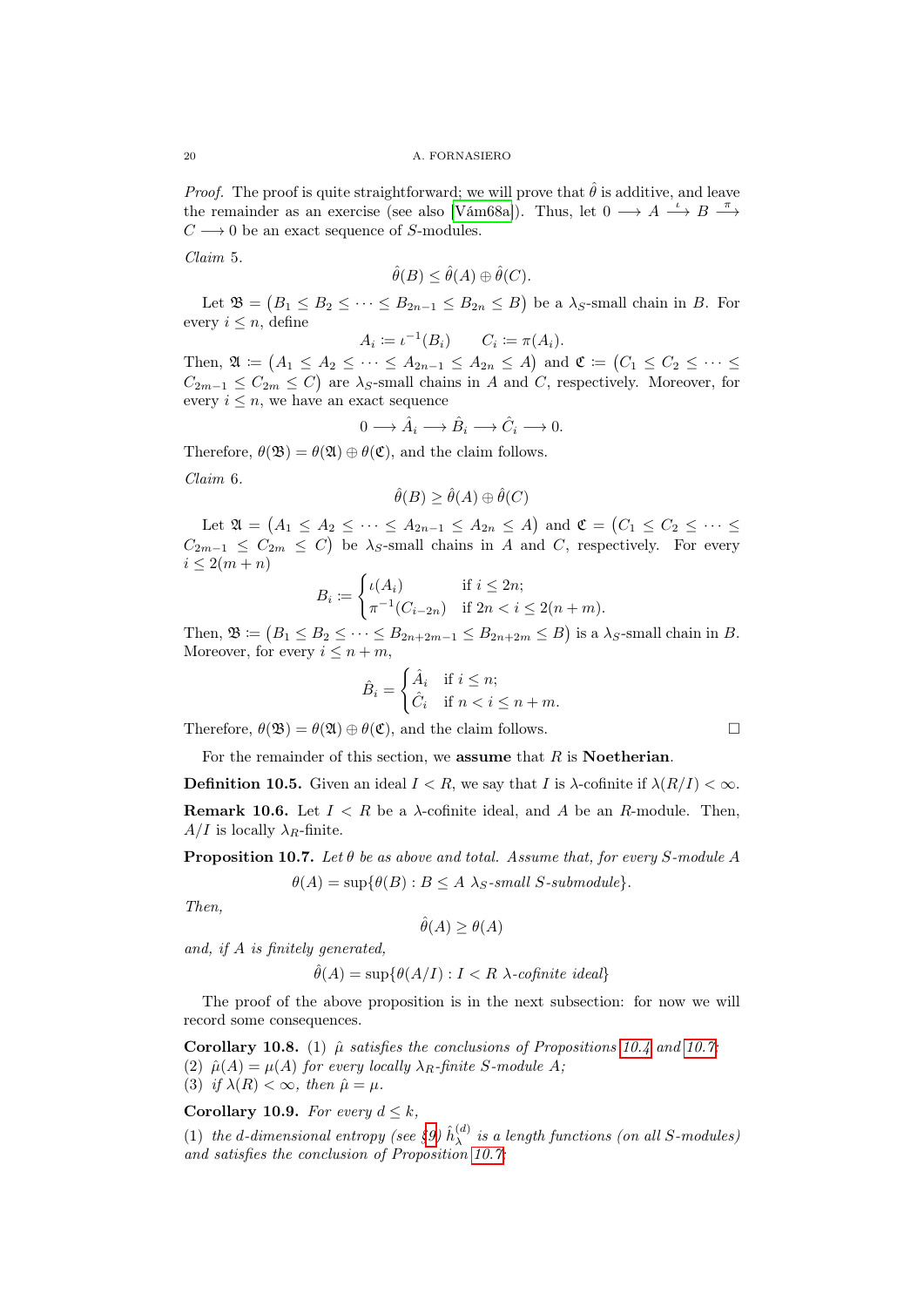$(2)$   $\hat{h}_{\lambda}^{(d)}$  $h_{\lambda}^{(d)}(A) = h_{\lambda}^{(d)}$  $\lambda_{\lambda}^{(a)}(A)$  for every locally  $\lambda_R$ -finite S-module A; (3) if  $\lambda(R) < \infty$ , then  $\hat{h}_{\lambda}^{(d)} = h_{\lambda}^{(d)}$  $\lambda^{(a)}$ .

Remember that

$$
\hat{h}_{\lambda} = \hat{h}^{(k)}.
$$

**Corollary 10.10.** Let T be a finitely generated R-algebra,  $\bar{\gamma} \in T^k$  be a set of generators of T. Given  $d \leq k$ , let  $h^{(d,\bar{\gamma})}$  be defined as in [§9.](#page-17-0) Then:

 $(1)$   $\hat{h}_{\lambda}^{(d,\bar{\gamma})}$  $\lambda^{(a,\gamma)}$  is a length functions (on all T-modules) and satisfies the conclusion of Proposition [10.7;](#page-19-0)

(2) 
$$
\hat{h}_{\lambda}^{(d,\bar{\gamma})}(A) = h_{\lambda}^{(d,\bar{\gamma})}(A)
$$
 for every locally  $\lambda_R$ -finite S-module A;  
(3) if  $\lambda(R) < \infty$ , then  $\hat{h}_{\lambda}^{(d,\bar{\gamma})} = h_{\lambda}^{(d,\bar{\gamma})}$ .

The above Corollary answers [\[BDGSb,](#page-33-11) Question 5.10]. Moreover, Lemma [7.4](#page-16-1) answers the conjecture in [\[BDGSb,](#page-33-11) Remark 5.9].

Corollary 10.11. Let  $\lambda$  be the standard length on  $\mathbb{Z}$ -modules introduced in Exam-ple [2.2](#page-2-5)[\(b\)](#page-2-6). Then, for every finitely generated  $\mathbb{Z}[\bar{x}]$ -module A,

$$
\hat{\mu}(A) = \sup \{ \mu(A/nA) : 2 \le n \in \mathbb{N} \} = \lim_{n \to \infty} \mu(A/n!A).
$$

We cannot drop the assumption that A is finitely generated in Proposition [10.7.](#page-19-0)

**Example 10.12.** Let  $R := \mathbb{Z}$  and  $\lambda$  be the standard length. Let  $A := \mathbb{Q}[\bar{x}]$  (see as  $\mathbb{Z}[\bar{x}]$ -module). Then,

$$
\hat{\mu}(A) = \infty \cdot t^k
$$
  
 
$$
\sup \{ \mu(A/nA) : 2 \le n \in \mathbb{N} \} = 0.
$$

We now give another example of equality between Krull and  $\lambda$  dimensions (besides Lemma [7.4\)](#page-16-1).

**Lemma 10.13.** Fix  $2 \le n \in \mathbb{N}$ . Let  $R := \mathbb{Z}/(n)$ . Let  $\lambda$  be the length on R-mod given by

$$
\lambda(M) \coloneqq \log_n(|M|).
$$

Let  $A := S/J$  for some ideal  $J < S$ . Then,  $\lambda$ -dim(A) is equal to the Krull dimension of A.

*Proof.* We proceed by induction on  $n$ .

If n is prime, then R is a field, and  $\lambda$  is equal to the linear dimension: thus, the conclusion follows from Lemma [7.4.](#page-16-1)

Otherwise, let  $p \in \mathbb{N}$  be a prime divisor of n and let  $m := n/p$ . We have the exact sequence

$$
0 \longrightarrow pA \longrightarrow A \longrightarrow A/pA \longrightarrow 0
$$

Both pA and  $A/pA$  are quotients of  $\mathbb{Z}/(m)[\bar{x}]$ : therefore, by inductive hypothesis, their  $\lambda$ -dimensions are equal to their Krull dimensions. By additivity of Krull and  $\lambda$  dimensions, the conclusion follows.

10.1. Proof of Proposition [10.7.](#page-19-0)

<span id="page-20-0"></span>**Lemma 10.14.** Let  $I, J \leq R$  be  $\lambda$ -cofinite ideals. Then,  $I \cap J$  is also  $\lambda$ -cofinite.

*Proof.* 
$$
R/I \cap J
$$
 embeds into  $R/I \times R/J$ .

**Lemma 10.15.** Let  $I, J \lt R$  be  $\lambda$ -cofinite ideals. Then, IJ is also  $\lambda$ -cofinite.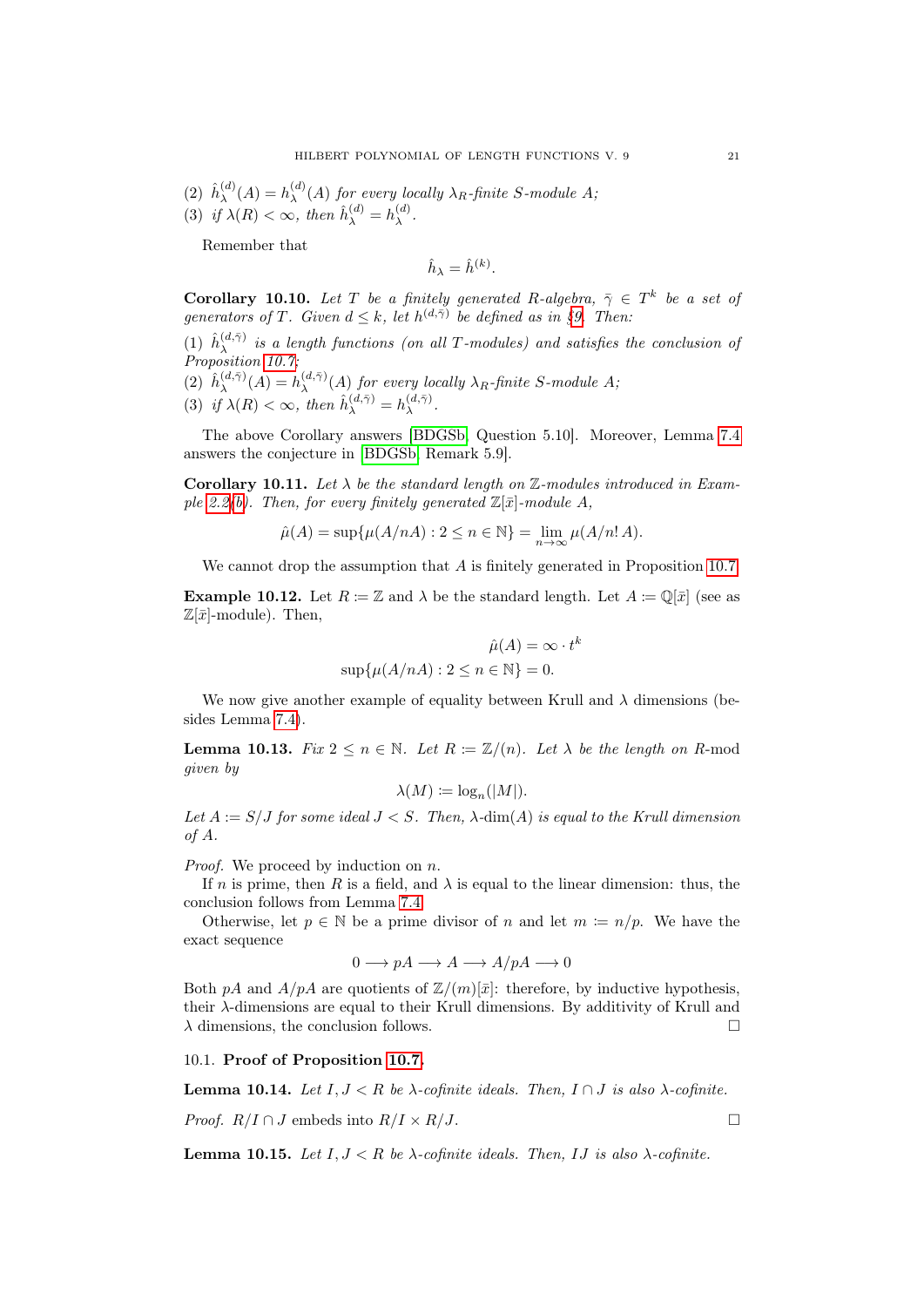*Proof.* Let  $\bar{a} = (a_1, \ldots, a_\ell)$  generate *I*. Then,  $I/IJ$  is a quotient of  $(R/J)^{\ell}$  via the map

$$
(r_1+J,\ldots,r_\ell+J)\mapsto r_1a_1+\cdots+r_\ell a_\ell+IJ.
$$

Therefore,  $\lambda(I/IJ) \leq \ell \lambda(R/J) \leq \infty$ , and

$$
\lambda(R/IJ) \le \lambda(R/I) + \lambda(I/IJ) < \infty. \tag{}
$$

**Lemma 10.16.** Let A be an S-module. Assume that A is  $\lambda_S$ -small. Then,

$$
Ann_R(A) := \{ r \in R : rA = 0 \}
$$

is  $\lambda$ -cofinite

*Proof.* Let  $a_1, \ldots, a_\ell$  be generators of A (as S-module). For every  $i \leq \ell, \lambda(Ra_i)$  $\infty$ . Moreover,  $Ra_i$  is isomorphic (as R-module) to  $R/Ann_R(a_i)$ , and therefore  $Ann_R(a_i)$  is  $\lambda$ -cofinite. Finally,

$$
Ann_R(A) = Ann_R(a_1) \cap \cdots \cap Ann_R(a_\ell)
$$

and the conclusion follows from Lemma [10.14.](#page-20-0)

*Proof of Proposition [10.7.](#page-19-0)* Let  $B \leq A$  be a  $\lambda_S$ -small S-sub-module. By definition,  $\hat{\theta}(A) \geq \theta(B)$ : therefore, by the assumption,  $\hat{\theta}(A) \geq \theta(A)$ .

Define

$$
\theta'(A) := \sup \{ \theta(A/I) : I \leq R \text{ } \lambda \text{-cofinite ideal} \}.
$$

We want to prove that, when A is finitely generated,  $\hat{\theta}(A) = \theta'(A)$ . It suffices to show that  $\theta'$  is additive on finitely generated S-modules. Thus, let

 $0 \longrightarrow A \longrightarrow B \longrightarrow C \longrightarrow 0$ 

be an exact sequence of finitely generated S-modules.

*Claim* 7.  $\hat{\theta}(B) \leq \hat{\theta}(A) \oplus \hat{\theta}(C)$ .

Let  $I \leq R$  be a  $\lambda$ -cofinite ideal. We have the exact sequence of  $\lambda_S$ -small Smodules

$$
0 \longrightarrow A/(A \cap IB) \longrightarrow B/IB \longrightarrow C/IC \longrightarrow 0.
$$

Since  $\theta$  is additive on  $\lambda_S$ -small S-modules, and  $IA \leq A \cap IB$ , we have

$$
\hat{\theta}(A) + \hat{\theta}(C) \ge \theta(A/IA) \oplus \theta(C/IC) \ge \theta(A/(A \cap IB)) \oplus \theta(C/IC) = \theta(B/IB),
$$

and the claim follows.

*Claim 8.*  $\hat{\theta}(B) \geq \hat{\theta}(A) \oplus \hat{\theta}(C)$ .

Let  $I, I' \leq R$  be  $\lambda$ -cofinite ideals. We want to prove that

<span id="page-21-0"></span>
$$
\theta(A/I) + \theta(C/I') \le \hat{\theta}(B).
$$

Replacing  $I, I'$  with  $I \cap I'$ , w.l.o.g. we may assume that  $I = I'$ . By the Artin-Rees Lemma (see e.g. [\[Nor68,](#page-34-8) §4.7]), there exists  $1 \leq n_0 \in \mathbb{N}$  such that, for every  $m \in N$ , (1)  $A \cap I^{m+n_0}B = I^m(A \cap I^{n_0}B).$ 

Let  $J := I^{n_0}$  and  $A' := A \cap JB$ : notice that  $J$  is also  $\lambda$ -cofinite. Taking  $m := n_0$ in  $(1)$ , we obtain:

$$
A \cap J^2B = JA'
$$

.

Thus, we have the exact sequence

$$
0 \longrightarrow A/JA' \longrightarrow B/J^2B \longrightarrow C/J^2C \longrightarrow 0.
$$

The modules appearing above are all  $\lambda_S$ -small: therefore,

$$
\theta(A/IA) \oplus \theta(C/IC) \le \theta(A/JA') \oplus \theta(C/J^2C) = \theta(B/J^2B) \le \hat{\theta}(B),
$$

proving the Claim.  $\Box$ 

$$
^{22}
$$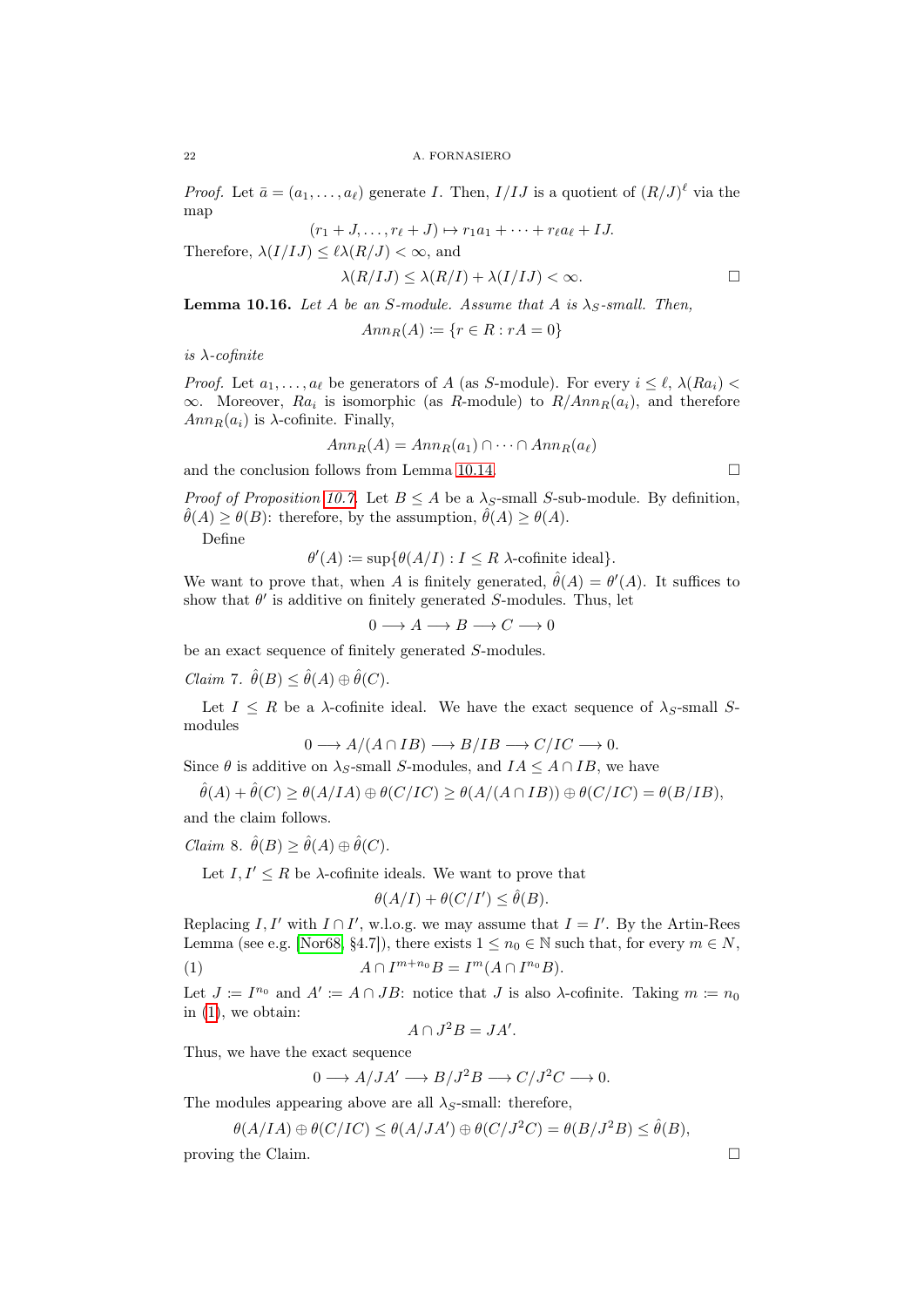10.2. **Examples.** Let  $R := \mathbb{Z}$ ,  $\alpha$  be the standard length introduced in Exam-ple [2.2\(](#page-2-5)[b\)](#page-2-6) and  $\beta$  be the length given by the rank (i.e.,  $\beta(M) = \dim_{\mathbb{Q}}(M \otimes \mathbb{Q})$ ). Since  $\beta(\mathbb{Z}) = 1 < \infty$ ,  $\mu_{\beta} = \hat{\mu}_{\beta}$ .

1) Let  $S \coloneqq \mathbb{Z}[x], I$  be an ideal of S, and  $M := S/I$ . The following table shows the values of  $\mu_{\alpha}(M)$ ,  $\hat{\mu}_{\alpha}(M)$ , and  $\mu_{\beta}(M)$  for some values of I:

|                                                                         | $\mu_{\alpha}(S/I)$        | $\hat{\mu}_{\alpha}(S/I)$                    | $\mu_{\beta}(S/I)$ |
|-------------------------------------------------------------------------|----------------------------|----------------------------------------------|--------------------|
|                                                                         |                            | $\infty \cdot t^1$                           |                    |
|                                                                         |                            |                                              |                    |
| $(n); 2 \leq n \in \mathbb{N}$                                          | $\log(n) \cdot t^1$        | $\frac{\log(n) \cdot t^1}{\infty \cdot t^0}$ |                    |
| $(p(x))$ ; deg $p \geq 1$                                               |                            |                                              | $\deg p \cdot t^0$ |
| $(p(x), n); 2 \le n \in \mathbb{N},$<br><i>p</i> monic, $\deg p \geq 1$ | $\log(n) \deg p \cdot t^0$ | $\log(n) \deg p \cdot t^0$                   |                    |

2) Let 
$$
S := \mathbb{Z}[x, y]
$$
 and  $M := S/(xy)$ . Then,

$$
\mu_{\alpha}(M) = 0, \quad \hat{\mu}(M) = \infty \cdot t, \quad \mu_{\beta}(M) = 2t
$$

# 11. Intrinsic Hilbert polynomial

<span id="page-22-0"></span>In this section, we assume that  $R$  is Noetherian.

Let A be an S-module. Let  $\bar{A} := (A_i)_{i \in \mathbb{N}}$  be a filtration of A. For each  $i \in \mathbb{N}$ , define  $\tilde{A}_i \coloneqq A_{i+1}/A_i$  (as R-modules). Define

$$
\tilde{\mathcal{B}}(\bar{A})\coloneqq \oplus_{i\in \mathbb{N}}\tilde{A}_i
$$

as graded S-module (where all the  $x_i$  have degree 1). An equivalent description of  $\tilde{\mathcal{B}}(\bar{A})$  is the following. Remember that  $\mathcal{B}(\bar{A})$  is an  $S[y]$ -module. Let

$$
\cdot y : \mathcal{B}(\bar{A}) \to \mathcal{B}(\bar{A})
$$

be the multiplication by  $y$ . Then,

$$
\tilde{\mathcal{B}}(\bar{A}) = \mathrm{Coker}(\cdot y);
$$

notice that  $Coker(y)$  is an S[y]-module: however, y acts trivially on  $Coker(y)$ , hence we lose nothing in considering  $Coker(y)$  as an S-module; moreover, the above isomorphism is of graded S-modules. In particular, if  $\mathcal{B}(\bar{A})$  is Noetherian (as  $S[y]$ -module), then  $\tilde{\mathcal{B}}(\bar{A})$  is also Noetherian (as S-module).

**Definition 11.1.** We say that  $\bar{A}$  is a  $\lambda$ -inert filtration of A if:

(1)  $\tilde{\mathcal{B}}(\bar{A})$  is Noetherian (as S-module);

(2) there exists  $n_0 \in \mathbb{N}$  such that, for every  $n \geq n_0$ ,

 $\lambda(\tilde{A}_n) < \infty.$ 

**Proposition 11.2.** Assume that  $\overline{A}$  is a  $\lambda$ -inert filtration of A. Then, there exists a polynomial  $\tilde{q}_{\bar{A}}(t) \in \mathbb{Q}[t]$  of degree at most  $k-1$  such that, for every  $n \in \mathbb{N}$  large enough,

$$
\lambda(\tilde{A}_n) = \tilde{q}_{\bar{A}}(n).
$$

*Proof.* Same proof as Theorem [4.10.](#page-11-0)

We call  $\tilde{q}_{\bar{A}}$  the intrinsic Hilbert polynomial of  $\bar{A}$ , and denote by  $\tilde{\mu}(\bar{A})$  its leading term.

**Remark 11.3.** Assume that  $\overline{A}$  is a  $\lambda$ -inert filtration of A. Assume moreover that  $\lambda(A_0) < \infty$ . In this situation, we have defined the Hilbert polynomial  $q_{\bar{A}}$ . We have, for every  $n \in \mathbb{N}$ 

$$
\lambda(\tilde{A}_n) = \lambda(A_{n+1}) - \lambda(A_n),
$$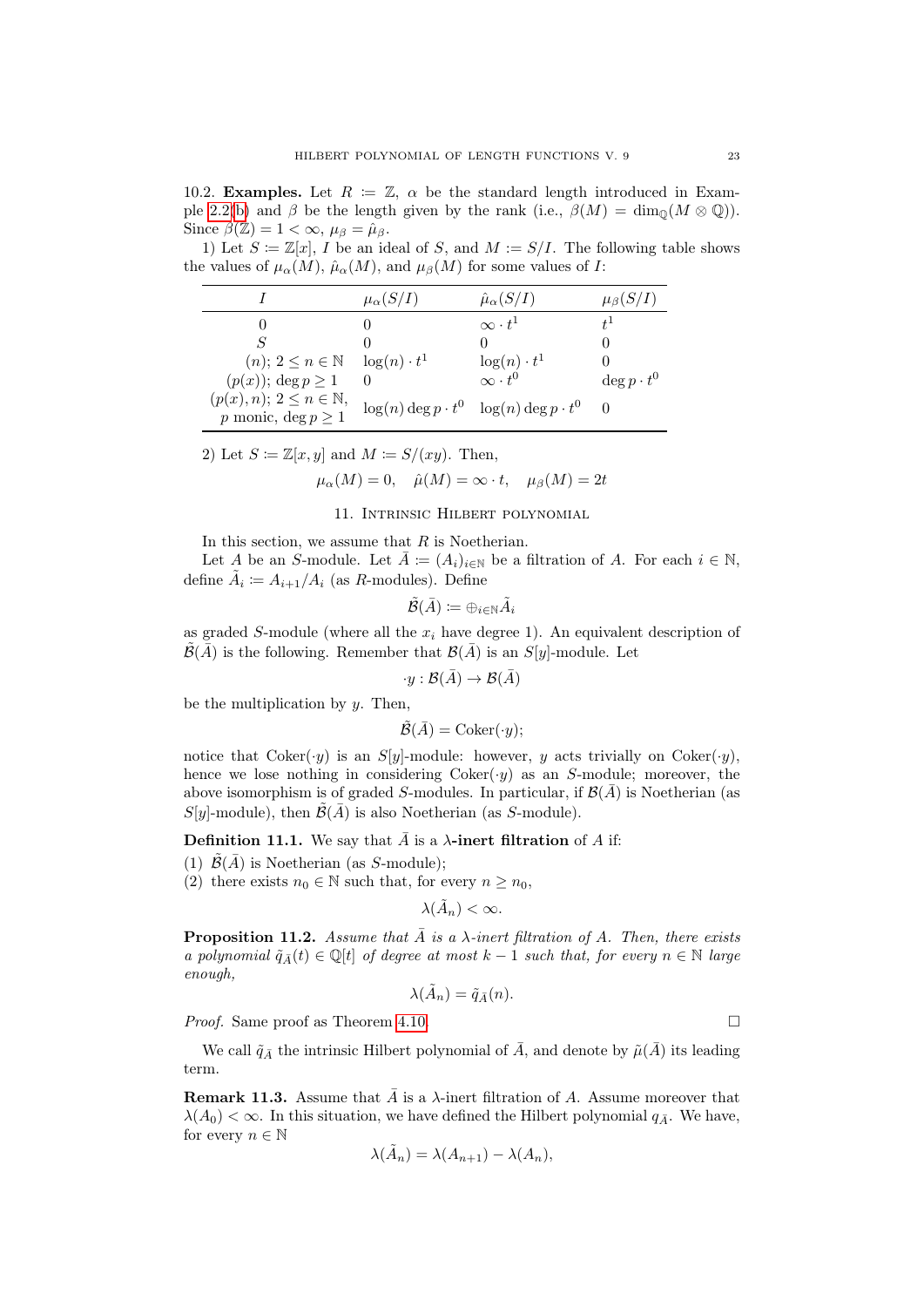and therefore

$$
\tilde{q}_{\bar{A}} = \Delta q_{\bar{A}},
$$

where  $\Delta p$  is the difference of p: the polynomial defined by  $\Delta p(t) = p(t+1) - p(t)$ .

The intrinsic Hilbert polynomial becomes interesting when  $\lambda(A_0)$  is infinite (and therefore we cannot compute the usual Hilbert polynomial).

Let  $A_0 < A$  be an R-sub-module. Denote  $\tilde{A}_0 := (S_1 A_0)/A_0$ . We say that  $A_0$  is  $\lambda$ -inert if

$$
\lambda(\tilde{A}_0) < \infty.
$$

Assume that:

(1)  $\tilde{A}_0$  is finitely generated (as R-module);

(2)  $A_0$  is  $\lambda$ -inert;

(3)  $SA_0 = A;$ 

We can define the associated filtering  $Filt(A_0; A)$  of A. We denote

$$
\widetilde{\mathrm{Gr}}(A; A_0) := \widetilde{\mathrm{Filt}(A_0; A)} = \bigoplus_n (S_{n+1}A)/(S_nA) t^n.
$$

Then,  $\tilde{Gr}(A; A_0)$  is Noetherian (since it is generated, as S-module, by  $\tilde{A}_0$ ), and therefore Filt $(A_0, A)$  is a  $\lambda$ -inert filtration.

We can therefore find  $\tilde{q}_{\bar{A}}$ ; we define

$$
\tilde{q}_{A_0} \coloneqq q_{\tilde{Gr}(A;A_0)} \qquad \& \qquad \tilde{\mu}[A_0] \coloneqq \mu(\tilde{Gr}(A;A_0)).
$$

Unlike  $\mu$ , it can happen that  $\tilde{\mu}[A_0]$  depends on the choice of  $A_0$ , as the following example shows (suggested by S. Virili).

**Example 11.4.** Let  $R := \mathbb{Z}, A := S$ ,  $\lambda$  be the standard length. Fix  $n \in \mathbb{N}$  and let  $V \coloneqq \mathbb{Z} + nS = \mathbb{Z} \oplus n\mathbb{Z}\bar{x} \oplus n\mathbb{Z}\bar{x}^2 \oplus \ldots$ 

Then,

$$
\widetilde{V} = (V + \bar{x}V)/V \simeq \bar{x}\mathbb{Z}/n.
$$

Thus,  $\lambda(\tilde{V}) = k \log n < \infty$ ; moreover, V is finitely generated and  $SV = A$ . Moreover,

$$
V_i = S_i \mathbb{Z} + nS_i S = S_i + nS,
$$

and therefore

$$
\tilde{V}_i = (S_{i+1} + nS)/(S_i + nS) = S^{(i)}/(n)
$$

Thus,

$$
\lambda(\tilde{V}_i) = \log n \cdot |S^{(i+1)}| = {i+k-1 \choose k} \log n
$$

and therefore

$$
\tilde{\mu}[V(n)] = \frac{\log n}{(k-1)!} \cdot t^{k-1}.
$$

Therefore,

$$
\tilde{\mu}(A) = \infty
$$

and  $\tilde{\mu}[V]$  depends in this case on the choice of V.

**Definition 11.5.** Assume that  $A$  is a finitely generated  $S$ -module. Define

 $\tilde{\mu}(A) \coloneqq \sup \{ \tilde{\mu}[V_0] : V_0 \lt A \text{ is } \lambda\text{-inert}, \quad \tilde{V}_0 \text{ is finitely generated, and } SV_0 = A \}.$ 

(We will see later that we can drop the assumption that  $SV_0 = A$  is the definition of  $\tilde{\mu}(A)$ ).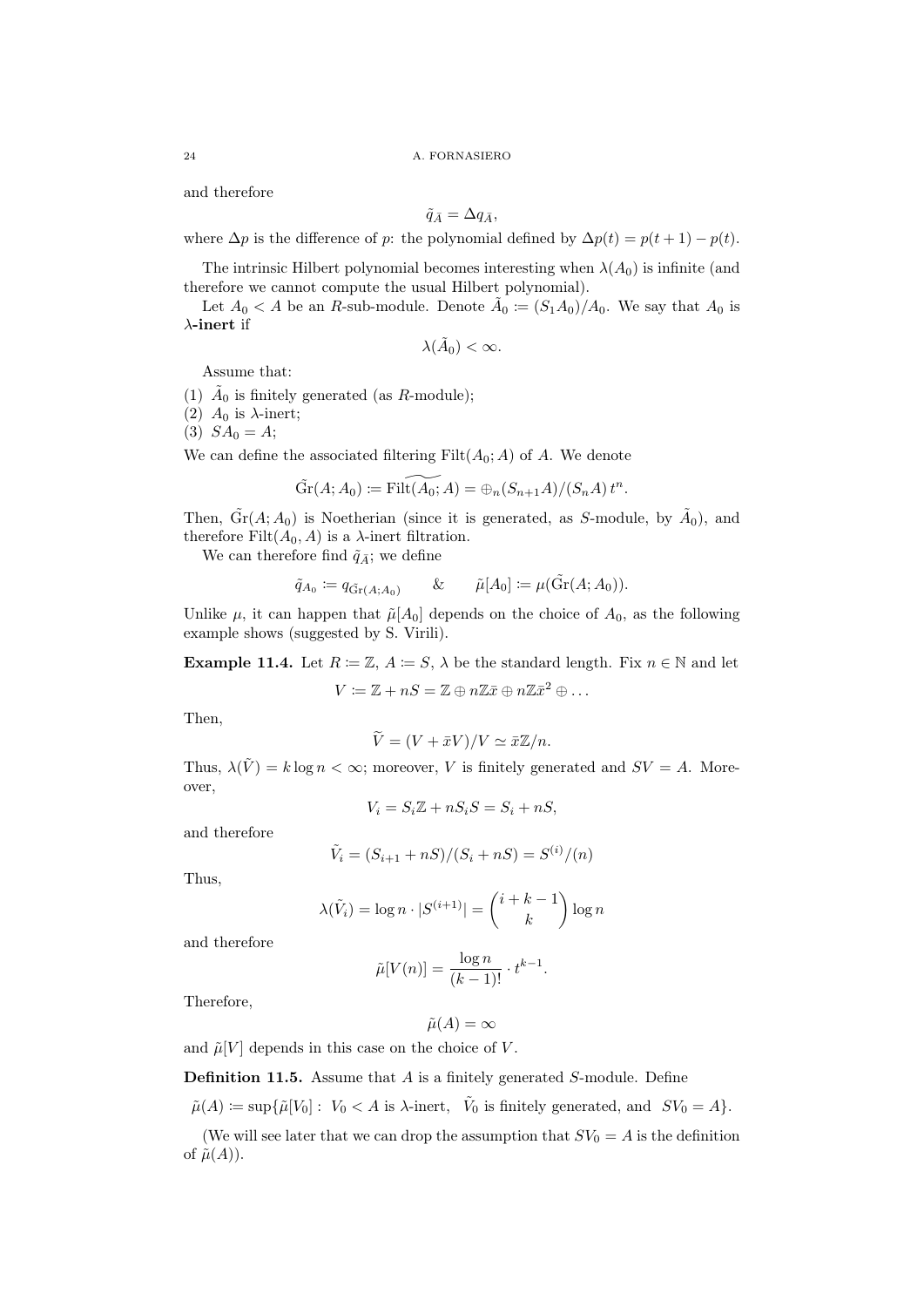<span id="page-24-1"></span>**Lemma 11.6.** Let A be an S-module. Let  $\overline{A} := (A_i)_{i \in \mathbb{N}}$  be a  $\lambda$ -inert filtration of A. Then,  $\tilde{\mathcal{B}}(\bar{A})$  is an acceptable graded S-module (see Definition [3.3\)](#page-5-1) and therefore, by Proposition [3.4](#page-5-0) there exists  $d_0 \in \mathbb{N}$  such that, for every  $n \in \mathbb{N}$ ,

<span id="page-24-0"></span>
$$
\tilde{A}_{n+d_0} = S^{(n)} \tilde{A}_{d_0} = S_n A_{d_0}.
$$

Let  $d_1 \geq d_0$  such that  $\lambda(\tilde{A}_{d_1}) < \infty$ . Then,  $A_{d_1}$  is  $\lambda$ -inert,  $\tilde{A}_{d_1}$  is finitely generated, and  $SA_{d_1} = SA_{d_0} = A$ . Moreover,

(2)  $\tilde{\mu}(\bar{A}) = \tilde{\mu}[A_{d_1}].$ 

Therefore,

$$
\tilde{\mu}(A) = \sup \{ \tilde{\mu}(\bar{A}) : \ \bar{A} \ \lambda\text{-inert filtration of } A \}
$$

*Proof.* It suffices to prove  $(2)$ : the rest of the lemma is clear. However, we have, for every  $n \in \mathbb{N}$ 

 $\tilde{A}_{n+d_1} = S_n \cdot \tilde{A}_{d_1}$ :

therefore,

$$
\lambda(\tilde{A}_{n+d_1}) = \lambda(S_n \cdot \tilde{A}_{d_1})
$$

proving that

$$
\tilde{q}_{\bar{A}}(n+d_1)=\tilde{q}_{A_{d_1}}(n)
$$

and thus  $(2)$  follows.

**Definition 11.7.** Let  $\overline{A}$  be a filtration of A. Given  $n \in \mathbb{N}$ , the translate of  $\overline{A}$  by n is  $\mathcal{L}$ 

$$
\bar{A}[n] := (A_{n+i})_{i \in \mathbb{N}}.
$$

**Proposition 11.8.** Let  $0 \longrightarrow A \longrightarrow B \stackrel{\pi}{\longrightarrow} C \longrightarrow 0$  be an exact sequence of finitely generated S-modules. Then,

$$
\tilde{\mu}(B) = \tilde{\mu}(A) \oplus \tilde{\mu}(C).
$$

*Proof.* Let  $B_0 < B$  be a  $\lambda$ -inert finitely generated R-sub-module of B such that  $SB<sub>0</sub> = B.$ 

For every  $n \in \mathbb{N}$ , define

$$
B_n \coloneqq S_n B_0 \qquad \& \qquad A_n \coloneqq A \cap B_n \qquad \& \qquad C_n \coloneqq \pi(B_n).
$$

Let  $\overline{A} := (A_n)_{n \in \mathbb{N}}$ .  $\overline{B} := (B_n)_{n \in \mathbb{N}} = \text{Filt}(B_0; B)$ , and  $\overline{C} := (C_n)_{n \in \mathbb{N}} = \text{Filt}(C_0; C)$ . It is clear that  $\overline{A}$  is a filtration of A and  $\overline{C}$  is a filtration of C.

*Claim* 9.  $\bar{C}$  and  $\bar{A}$  are  $\lambda$ -inert.

In fact, for every  $n \in \mathbb{N}$ , we have an exact sequence of R-modules

$$
0 \to \tilde{A}_n \to \tilde{B}_n \to \tilde{C}_n \to 0.
$$

Since  $B_n$  is finitely generated and R is Noetherian, both  $\tilde{A}_n$  and  $\tilde{C}_n$  are finitely generated. Since moreover  $\lambda(\tilde{B}_n)$  is finite, both  $\lambda(\tilde{A}_n)$  and  $\lambda(\tilde{C}_n)$  are finite.

Finally, we have an exact sequence of S-modules

$$
0 \to \mathcal{B}(\bar{A}) \to \mathcal{B}(\bar{B}) \to \mathcal{B}(barC) \to 0;
$$

since  $\mathcal{B}(\bar{B})$  is Noetherian, we have that also  $\mathcal{B}(\bar{A})$  and  $\mathcal{B}(\bar{C})$  are Noetherian. Notice moreover that, for every  $n \in \mathbb{N}$  large enough,

$$
\tilde{q}_{\bar{A}}(n) + \tilde{q}_{\bar{C}}(n) = \lambda(\tilde{A}_n) + \lambda(\tilde{C}_n) = \lambda(\tilde{B}_n) = \tilde{q}_{\bar{B}}(n).
$$

Thus, by Lemma [11.6,](#page-24-1)

$$
\tilde{\mu}[B_0] = \tilde{\mu}(\bar{A}) \oplus \tilde{\mu}(\bar{C}) \leq \tilde{\mu}(A) + \tilde{\mu}(C).
$$

Therefore,

$$
\tilde{\mu}(B) \le \tilde{\mu}(A) + \tilde{\mu}(C).
$$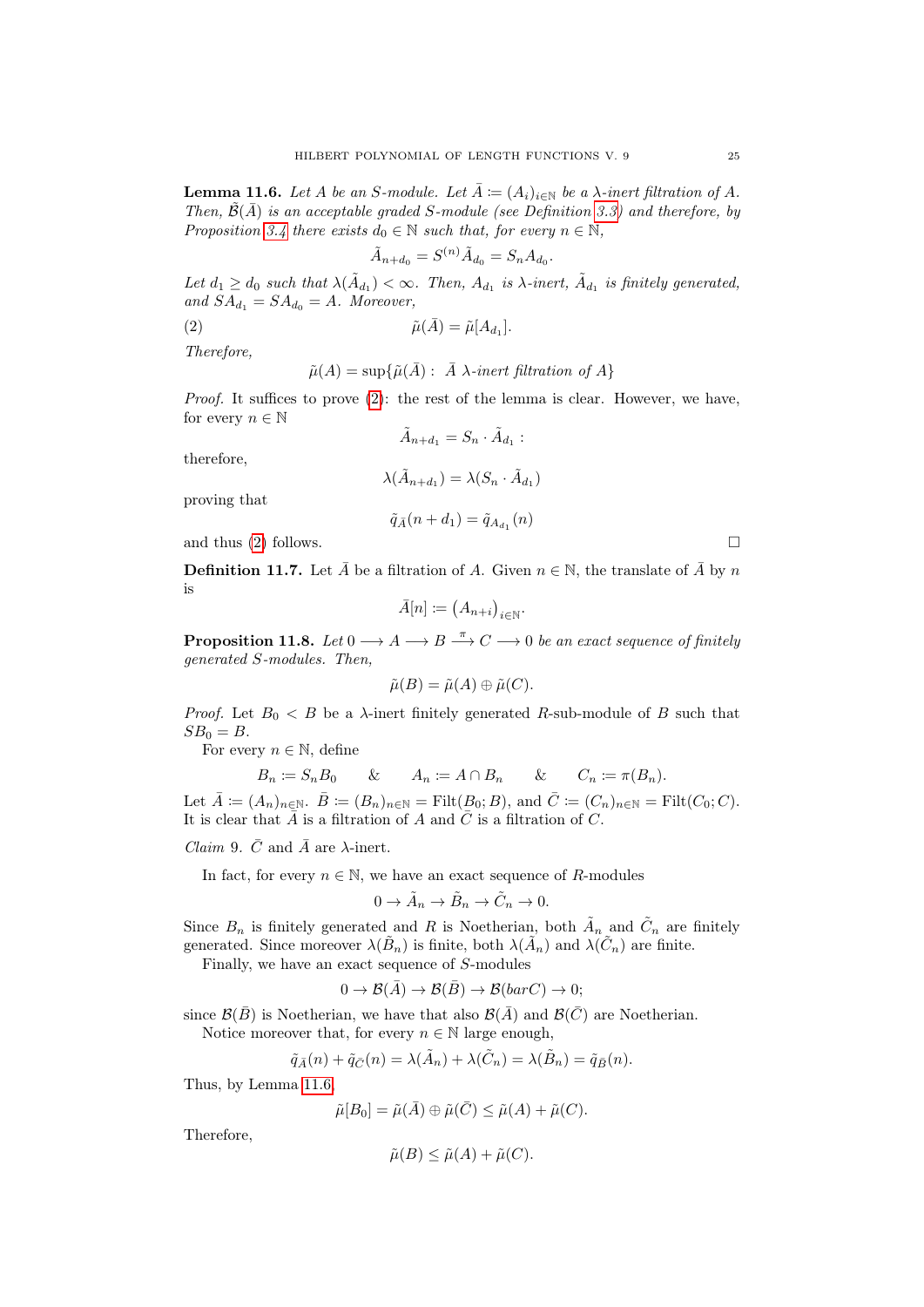We want to prove now the opposite inequality.

Let  $A_0 < A$  be a  $\lambda$ -inert finitely generated R-sub-module of C such that  $SA_0 =$ A, and similarly for  $C_0$  inside  $C$ .

Let  $X \subseteq B$  finitely generated R-sub-module, such that  $SX = B$ . Up to replacing  $C_0$  with  $S_dC_0$  for some fixed  $d \in \mathbb{N}$ , w.l.o.g. we may assume that  $\pi(X) \subseteq C_0$ .

Pick  $D_0 \leq B$  finitely generated R-sub-module, such that  $X \subseteq D_0$  and  $\pi(D_0)$  +  $C_0 = C_1$ . For every  $n \in \mathbb{N}$ , define

$$
A_n := S_n A_0
$$
  
\n
$$
C_n := S_n C_0
$$
  
\n
$$
D_n := S_n D_0
$$
  
\n
$$
F_n := D_{n+1} \cap A
$$

Define as usual the filtrations  $\overline{C} := (C_n)_{n \in N} = \text{Filt}(C_0; C)$  of C, and  $\overline{A} :=$  $(A_n)_{n\in\mathbb{N}}$  Filt $(A_0; A)$  of A. Define also the filtrations  $\overline{D} := (D_n)_{n\in\mathbb{N}}$  and  $\overline{F} :=$  $(F_n)_{n\in\mathbb{N}}$  (they are not exhaustive). Notice that  $\mathcal{B}(\bar{D})$  is Noetherian, and therefore  $\mathcal{B}(\bar{F})$  is also Noetherian, since it is an  $S[X]$ -sub-module of  $\mathcal{B}(\bar{D})[1]$ .

By Corollary [3.8,](#page-7-2) there exists  $d \in \mathbb{N}$  such that: for every  $n \in \mathbb{N}$ ,  $F_{n+d} = S_n F_d$ . Replace all the above filtrations by their translates by  $d$ : thus, w.l.o.g., for every  $n \in \mathbb{N}$ ,

$$
F_n = S_n F_0.
$$

Since  $\overline{A}$  is an exhaustive filtration of A, and  $F_0$  is finitely generated, there exists  $d_0 \in \mathbb{N}$  such that  $F_0 \leq A_{d_0}.$ 

Define

$$
B_n \coloneqq D_n + A_{n+d_0}
$$
  

$$
E_n \coloneqq B_n \cap A.
$$

Define as usual the filtrations  $\overline{B} := (B_n)_{n \in \mathbb{N}} = \text{Filt}(B_0; B)$  of B, and  $\overline{E} := (E_n)_{n \in \mathbb{N}}$ of A (notice that  $\bigcup_{n\in\mathbb{N}} B_n = B$  and  $\bigcup_{n\in\mathbb{N}} E_n = A$ ).

<span id="page-25-0"></span>*Claim* 10. For every  $n \in \mathbb{N}$ ,

$$
E_n = A_{n+d_0}
$$

In fact,

<span id="page-25-1"></span> $E_n = B_n \cap A = (D_n + A_{n+d_0}) \cap A = (D_n \cap A) + A_{n+d_0} = F_{n-1} + A_{n+d_0} = A_{n+d_0}.$ *Claim* 11. For every  $n \in \mathbb{N}$ ,

$$
D_{n+1} \cap A \le A_{d_0+n}
$$

In fact,

 $D_{n+1} \cap A = F_n = S_n F_0 \leq S_n A_{d_0} = A_{d_0+n}.$ 

For every  $n \in \mathbb{N}$ , we have the exact sequence

$$
0 \to \tilde{E}_n \to \tilde{B}_n \to \tilde{C}_n \to 0
$$

*Claim* 12.  $\tilde{B}_n$  is Noetherian (and therefore  $\tilde{E}_n$  is also Noetherian).

In fact,  $\tilde{B}_n$  is the sum of the Noetherian modules  $\tilde{D}_n$  and  $\tilde{A}_{d_0+n}$ . By Claim [10,](#page-25-0) we have

$$
\tilde{\mathcal{B}}(\bar{E})=\tilde{\mathcal{B}}(\bar{A})[d_0].
$$

Since  $\widetilde{\mathcal{B}}(\overline{A})$  is a Noetherian S-module, also  $\widetilde{\mathcal{B}}(\overline{E})$  is Noetherian. Moreover, we have the exact sequence

$$
0 \to \tilde{\mathcal{B}}(\bar{E}) \to \tilde{\mathcal{B}}(\bar{B}) \to \tilde{\mathcal{B}}(\bar{C}) \to 0
$$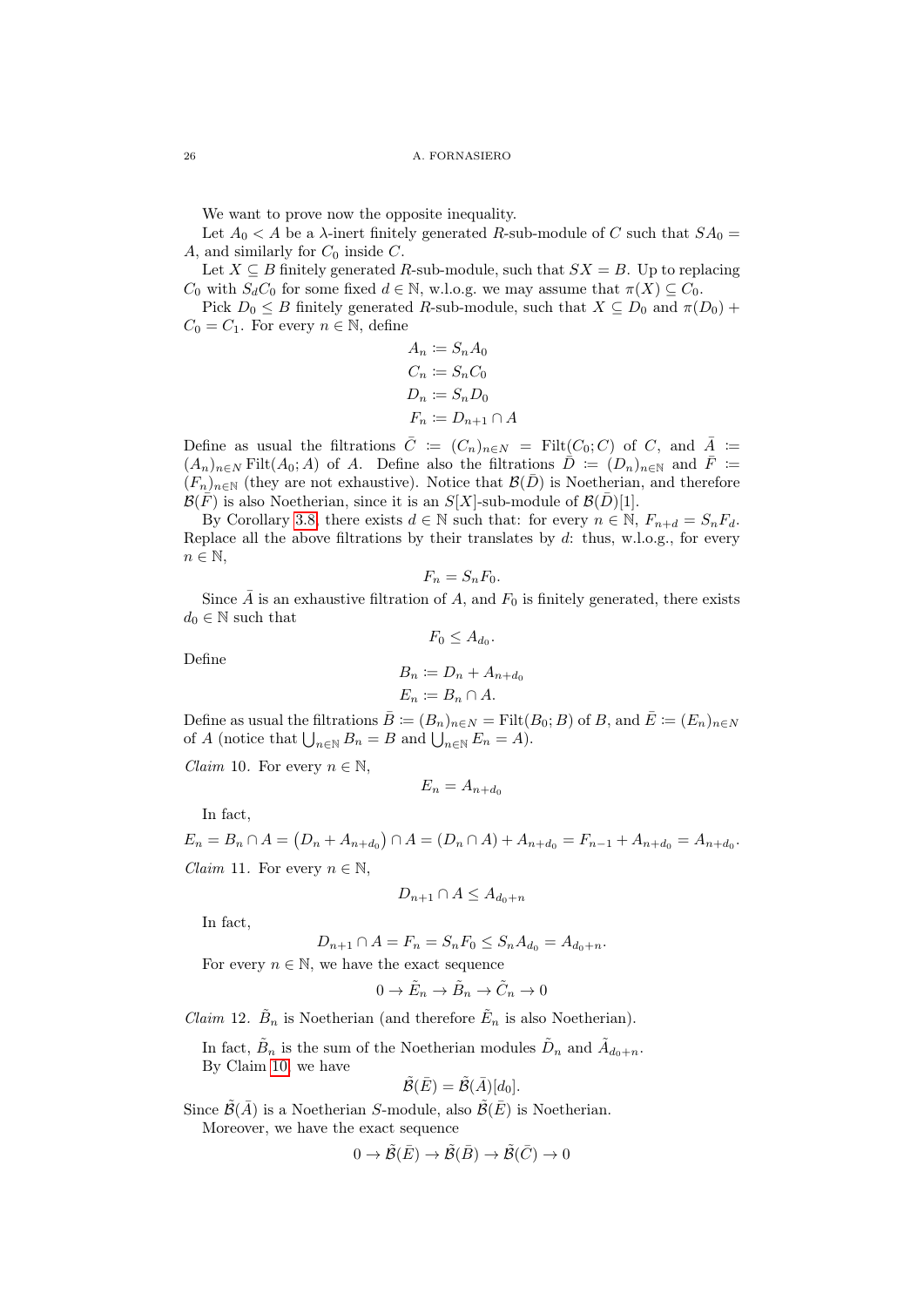*Claim* 13.  $\tilde{\mathcal{B}}(\bar{B})$  is Noetherian.

In fact,  $\tilde{\mathcal{B}}(\bar{E})$  and  $\tilde{\mathcal{B}}(\bar{C})$  are Noetherian.

*Claim* 14.  $\bar{E}$  is  $\lambda$ -inert.

In fact, by Claim [10,](#page-25-0)  $\overline{E}$  is a translate of  $\overline{A}$ .

*Claim* 15.  $\bar{B}$  is  $\lambda$ -inert.

It suffices to show  $\lambda(B_{n+1}/B_n)$  is finite for every  $n \in \mathbb{N}$ . In fact, since  $B_n =$  $A_{d_0+n} + D_n,$ 

$$
\lambda(B_{n+1}/B_n) = \lambda(A_{d_0+n+1}/A_{d_0+n}) + \lambda(D_{n+1}/(D_n + A_{d_0+n})).
$$

We have

$$
\lambda(A_{d_0+n+1}/A_{d_0+n}) < \infty
$$

and, by Claim [11](#page-25-1)

$$
\lambda(D_{n+1}/(D_n + A_{d_0+n}) = \lambda(D_{n+1}/D_n + (D_{n+1} \cap A)) = \lambda(C_{n+1}/C_n) < \infty.
$$

Moreover, the proof of the above Claim gives the additional information

$$
\lambda(\tilde{B}_n) = \lambda(\tilde{A}_n) + \lambda(\tilde{C}_n).
$$

Thus,

$$
\tilde{\mu}(B) \ge \tilde{\mu}(\bar{B}) = \tilde{\mu}(\bar{A}) \oplus \tilde{\mu}(\bar{C}).
$$

We can therefore conclude that

$$
\tilde{\mu}(B) \ge \tilde{\mu}(A) \oplus \tilde{\mu}(C).
$$

From the above Lemma, we can conclude:

Lemma 11.9. Assume that A is a finitely generated S-module. Then,

 $\tilde{\mu}(A) = \sup \{ \tilde{\mu}[A_0] : A_0 < A \lambda\text{-inert } R\text{-sub-module},$ 

 $\tilde{A}_0$  finitely generated R-module.

Thus, we can extend  $\tilde{\mu}$  to all S-modules, by defining, for any S-module A,

 $\tilde{\mu}(A) \coloneqq \sup \{ \tilde{\mu}[A_0] : A_0 \lt A \lambda \text{-inert } R\text{-sub-module,}\}$ 

 $\tilde{A}_0$  finitely generated R-module,

 $SA_0$  finitely generated S-module} =

 $=\sup\{\tilde{\mu}(B): B\leq A \text{ finitely generated } S\text{-sub-module}\}.$ 

**Theorem 11.10.**  $\tilde{\mu}$  is additive on all S-modules. That is, if

 $0 \to A \to B \to C \to 0$ 

is an exact sequence of S-modules, then  $\tilde{\mu}(B) = \tilde{\mu}(A) \oplus \tilde{\mu}(C)$ 

*Proof.* Same as the proof of Theorem [6.1.](#page-13-2)  $\Box$ 

Let A be an S-module. Let  $d \in \mathbb{N}$  be the degree of  $\tilde{\mu}(A)$  and  $s \in R$  be its coefficient. We define the **intrinsic**  $\lambda$ **-dimension** of A to be  $d + 1$  if  $\tilde{\mu}(A) \neq 0$ , 0 if  $\lambda(A) > 0$  and  $\tilde{\mu}(A) = 0$ , and  $-\infty$  if  $\lambda(A) = 0$ . For each  $i \leq k$ , the intrinsic *i*-dimensional  $\lambda$ -entropy of A is

$$
\tilde{h}_{\lambda}^{(i)}(A) := \begin{cases}\n0 & \text{if } i > d + 1; \\
0 & \text{if } i \ge 1 \& \tilde{\mu}(A) = 0; \\
\infty & \text{if } i \le d; \\
\frac{s}{(d+1)!} & \text{if } i = d + 1 \& \tilde{\mu}(A) \neq 0; \\
\lambda(A) & \text{if } i = 0.\n\end{cases}
$$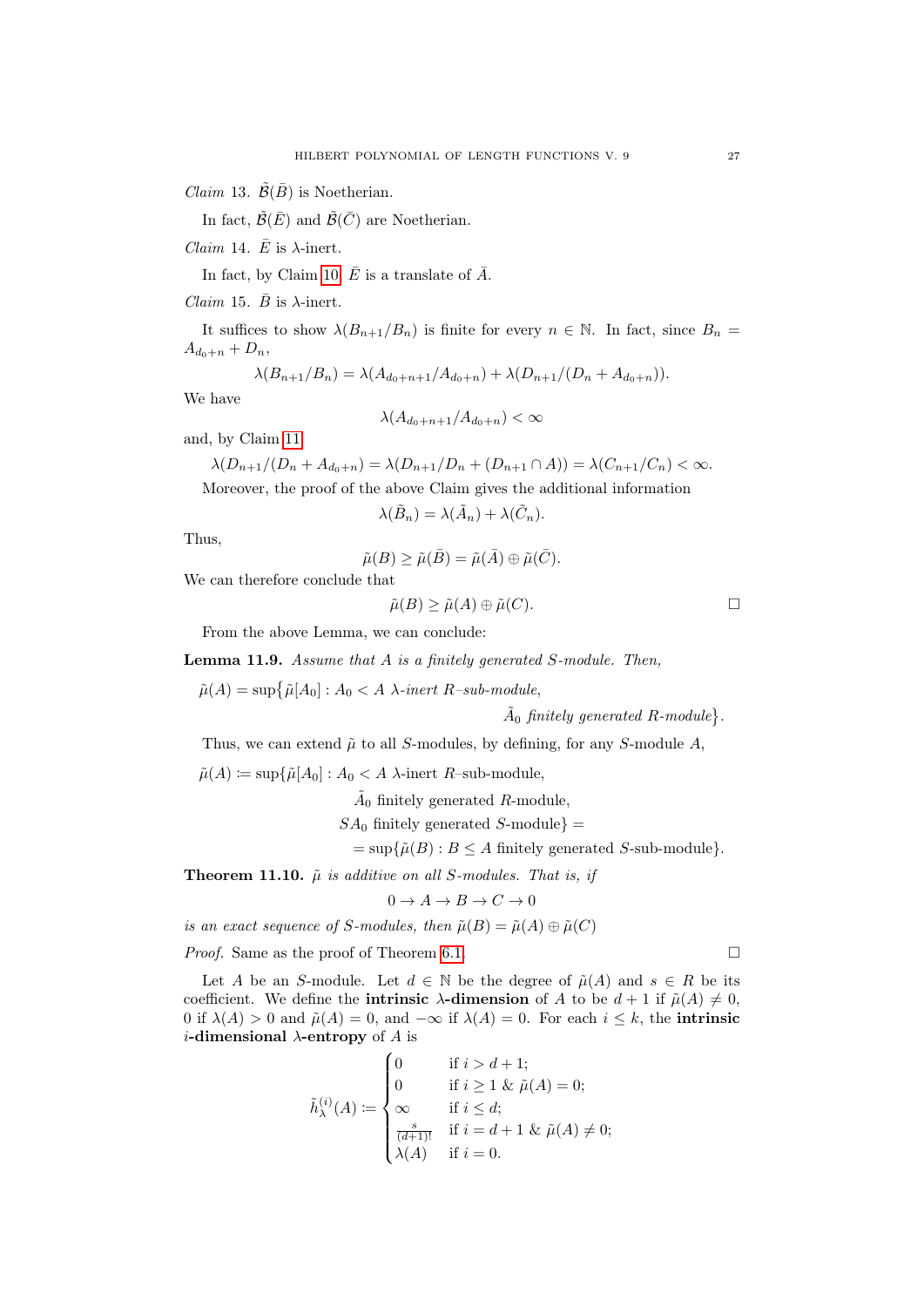The intrinsic  $\lambda$ -entropy is

$$
\tilde{h}_{\lambda}(A) := \tilde{h}_{\lambda}^{(k)}(A)
$$

and has been studied already (at least, in the case  $R = \mathbb{Z}$  and  $k = 1$ ) in [\[DGSV15,](#page-33-5) [GS15,](#page-34-14) [SV18\]](#page-34-13), and for some non-Noetherian rings in [\[SV19\]](#page-34-7)): our definition of  $\tilde{\mu}$  is clearly inspired by the intrinsic algebraic entropy (the notation ent is used elsewhere, but we prefer  $\tilde{h}_{\lambda}$  for consistency).

We have therefore 2 length functions on S-modules extending of  $h_{\lambda}$  on locally  $\lambda_R$ -finite S-modules:  $\hat{h}_{\lambda}$  and  $\tilde{h}_{\lambda}$ . They are different in general.

**Example 11.11.** Let  $R = \mathbb{Z}$ ,  $k = 1$ ,  $\lambda$  be the standard length, and  $A = \mathbb{Q}$  seen as S-module via the action  $xq := q/2$ . Then,  $\tilde{h}_{\lambda}(A) = \log 2$  (see [\[DGSV15\]](#page-33-5): but the computation is easy, since any finitely generated subgroup of  $\mathbb Q$  is either 0 or isomorphic to  $\mathbb{Z}$ ), while  $\hat{h}_{\lambda}(A) = 0$ .

# 12. Fine grading

<span id="page-27-0"></span>Up to now, we have only considered the case when the degrees are natural numbers. As in the classical case when  $R$  is a field, one can consider gradings in any commutative monoid (see e.g. [\[MS05\]](#page-34-3)).

# 12.1. Graded modules. Let  $\Gamma$  be a commutative monoid.

Remember that  $\Gamma$  has a canonical quasi-ordering, given by  $m \leq n$  if there exists  $p \in \Gamma$  with  $m + p = n$ . The neutral element 0 is a minimum of  $\langle \Gamma, \leq \rangle$ .

**Definition 12.1.** We say that  $\bar{\gamma} \in \Gamma^k$  is **good** (inside  $\Gamma$ ) if:

for every  $\lambda \in \Gamma$  there exist at most finitely many  $\bar{n} \in \mathbb{N}^k$ , such that  $\bar{n} \cdot \bar{\gamma} = \lambda$ . We say that  $\bar{\gamma} \in \Gamma^k$  is **very good** if:

for every  $\lambda \in \Gamma$  there exist at most finitely many  $\bar{n} \in \mathbb{N}^k$ , such that  $\bar{n} \cdot \bar{\gamma} \leq \lambda$ .

For example,  $\bar{\gamma} \in \mathbb{Z}^k$  is good (in  $\mathbb{Z}$ ) if  $\gamma_i > 0$  for  $i = 1, ..., k$ .  $\bar{\gamma} \in \mathbb{N}^k$  is very good (in N) iff  $\gamma_i \neq 0$  for  $i = 1, ..., k$ . Notice that, in general, if  $\bar{\gamma}$  is good, then each  $\gamma_i$  is non-zero (and even non-torsion).

**Remark 12.2.** Given  $\bar{\gamma} = \langle \gamma_1, \ldots, \gamma_k \rangle \in \Gamma^k$ , if  $\bar{\gamma}$  is good, then the following expression is well defined:

$$
\frac{1}{\prod_{i=1}^k (1-t^{\gamma_i})} \in \mathbb{N}[[t^{\Gamma}]]
$$

**Definition 12.3.** Fix  $\bar{\gamma} = \langle \gamma_1, \ldots, \gamma_k \rangle \in \Gamma^k$ . A  $\Gamma$ -graded S-module of degree  $\bar{\gamma}$  is given by an  $S$ -module  $M$  and a decomposition

$$
M=\bigoplus_{n\in\Gamma}M_n,
$$

where each  $M_n$  is an R-module, and, for every  $i \leq k$  and  $n \in \Gamma$ ,

$$
x_i M_n \leq M_{n+\gamma_i}.
$$

We denote by  $\overline{M}$  the module M with the given grading (including the tuple  $\overline{\gamma}$  :=  $\langle \gamma_1, \ldots, \gamma_k \rangle$ ).

**Theorem 12.4.** Let  $\overline{M}$  be a  $\Gamma$ -graded S-module of degree  $\overline{\gamma} \in \Gamma^k$ . For every  $n \in \mathbb{N}$ , let  $a_n := \lambda(M_n)$ . Define

$$
F_{\bar{M}}(t) := \sum_{n \in \Gamma} a_n t^n.
$$

Assume that:

 $(1)$   $\bar{\gamma}$  is good:

(2)  $\lambda(M_n) < \infty$  for every  $n \in \Gamma$ ;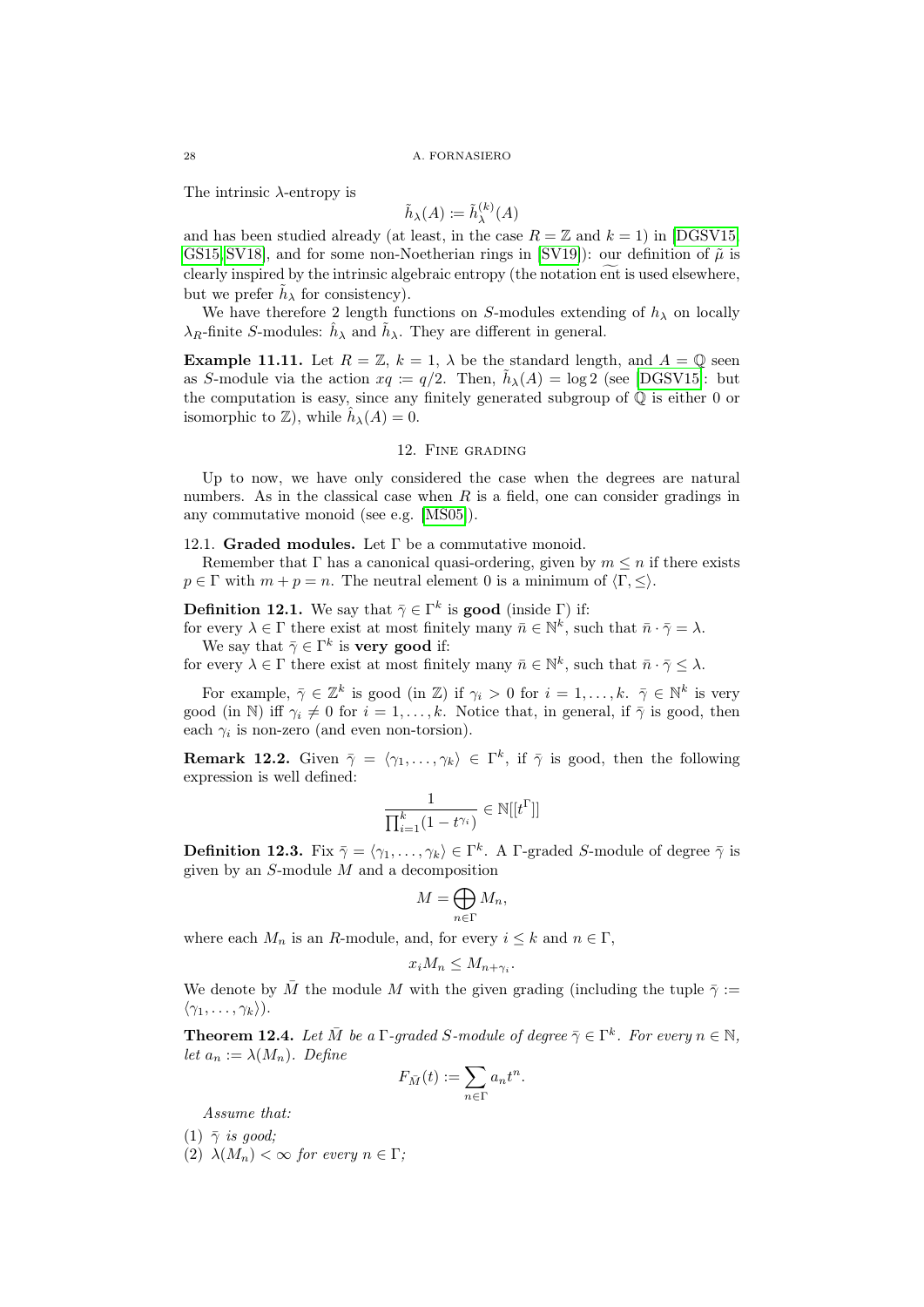(3) M is a Noetherian S-module.

Then, there exists a polynomial  $p(t) \in \mathbb{R}[t]$  such that

$$
F_{\bar{M}}(t) = \frac{p(t)}{\prod_{i=1}^{k} (1 - t^{\gamma_i})}.
$$

*Proof. Mutatis mutandis,* same proof as Thm. [4.1.](#page-7-1)

12.2. Filtered modules. We move now from graded modules to upward filtered modules.

**Definition 12.5.** Let  $\bar{\gamma} := \langle \gamma_1, \ldots, \gamma_k \rangle \in \Gamma^k$  and N be an S-module.

An increasing Γ-filtering on N with degrees  $\bar{\gamma}$  is a sequence of R-sub-modules of N

 $(N_i : i \in \Gamma)$ 

such that it is increasing (i.e., if  $i \leq j$ , then  $N_i \leq N_j$ ),  $\bigcup_{i \in \Gamma} N_i = N$ , and  $x_i N_j \leq$  $N_{j+\alpha_i}$  for every  $j \in \Gamma$ ,  $i \leq k$ . We denote by  $\overline{N}$  the S-module with the given tuple  $\gamma$  and the filtering  $(N_i)_{i \in \Gamma}$ .

**Definition 12.6.** Let  $\bar{\delta} = \langle \delta_1, \delta_2, \ldots \rangle$  be a tuple of generators of Γ (for simplicity, we assume  $\Gamma$  countable: later we will be interested only in the case when  $\overline{\delta}$  is a finite tuple). Let  $\bar{y}$  be a tuple of variables indexed by  $\bar{\delta}$  (i.e., there is one variable  $y_j$  for each chosen generator  $\delta_j$ ). The **blow-up** module associated to  $\bar{N}$  and the tuple  $\bar{\delta}$  is the following graded  $S[\bar{y}]$ -module. As an R-module,

$$
{\mathcal B}_{\bar{\delta}}(\bar{N}):=\bigoplus_{n\in\Gamma}N_nt^n.
$$

The Γ-grading of  $\mathcal{B}_{\bar{\delta}}(\bar{N})$  is given by the decomposition  $\mathcal{B}_{\bar{\delta}}(\bar{N}) = \bigoplus_{n \in \Gamma} N_n t^n$ .

The multiplication by  $x_i$  on  $\mathcal{B}_{\bar{\delta}}(\bar{N})$  is defined as:

$$
x_i(vt^n) := (x_iv)\overline{t}^{n+\gamma_i},
$$

for every  $i \leq k, n \in \Gamma$ ,  $v \in N_n$ , and then extended by R-linearity on all  $\mathcal{B}_{\bar{\delta}}(\bar{N})$ : notice that the  $x_i$  has degree  $\gamma_i$  on  $\mathcal{B}_{\bar{\delta}}(\bar{N})$ . For each  $\delta_i \in \bar{\delta}$ , the multiplication by  $y_j$  on  $\mathcal{B}_{\bar{\delta}}(\bar{N})$  is defined as:

$$
y_j(vt^n) := vt^{n+\delta_j},
$$

for every  $n \in \Gamma$ ,  $v \in N_n$ , and then extended by R-linearity on all  $\mathcal{B}_{\bar{\delta}}(\bar{N})$ : notice that  $y_i$  has degree  $\delta_i$ .

<span id="page-28-0"></span>**Theorem 12.7.** Let  $\bar{N}$  be a Γ-filtering on N with degrees  $\bar{\gamma}$ . Let  $\bar{\delta} = \langle \delta_1, \ldots, \delta_\ell \rangle$ be a finite tuple of generators of  $\Gamma$ , with corresponding variables  $\bar{y} = \langle y_1, \ldots, y_\ell \rangle$ . For every  $n \in \mathbb{N}$ , let  $a_n := \lambda(N_n)$ . Define

$$
F_{\bar{N}}(t):=\sum_{n\in\Gamma}a_nt^n\in\mathbb{R}[[t^{\Gamma}]]
$$

Then,

$$
F_{\bar{N}} = F_{\mathcal{B}_{\bar{\delta}}(\bar{N})}.
$$

Therefore, if we assume that:

(1)  $\bar{\gamma} \cup \bar{\delta}$  is good;

(2) for every 
$$
n \in \mathbb{N}
$$
,  $\lambda(N_n) < \infty$ ;

(3)  $\mathcal{B}(\bar{N})$  is Noetherian as  $S[\bar{y}]$ -module.

Then, there exists a polynomial  $p(t) \in \mathbb{R}[t]$  such that

$$
F_{\bar{N}}(t) = \frac{p(t)}{\prod_{j=1}^{\ell} (1 - t^{\delta_j}) \prod_{i=1}^{k} (1 - t^{\gamma_i})}
$$

(the  $(1-t^{\delta_j})$ -factor in the denominator is due to the action of  $y_j$  on  $\mathcal{B}_{\bar{\delta}}(\bar{N})$  of degree  $\delta_k$ ).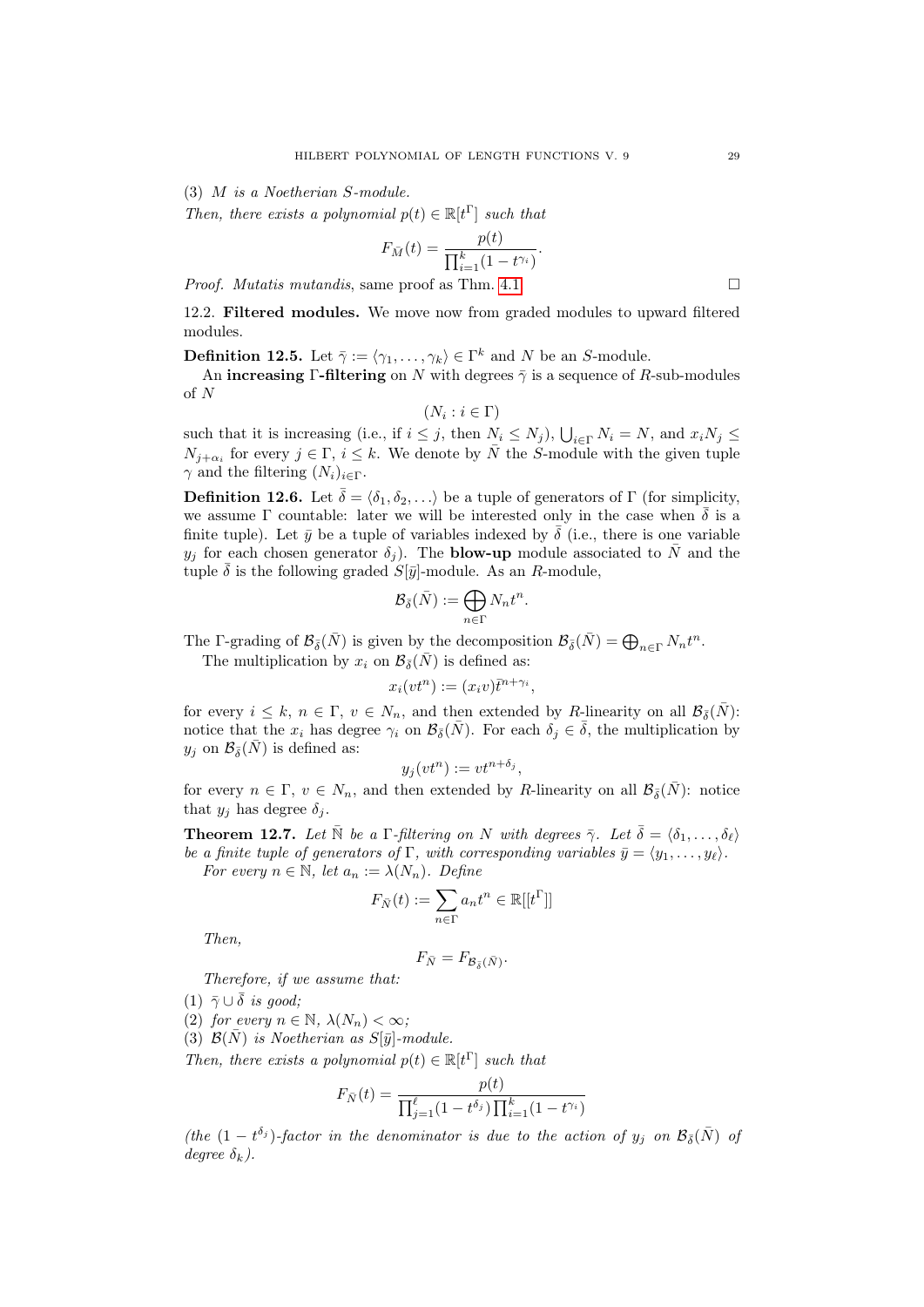12.3. Growth function. In this subsection we fix a monoid  $\Gamma$  with a tuple of generators  $\overline{\delta} = \langle \delta_1, \ldots, \delta_\ell \rangle$ .

We also fix a tuple  $\bar{\gamma} = \langle \gamma_1, \ldots, \gamma_k \rangle \in \Gamma^k$ . Given a monomial in  $S = R[x_1, \ldots, x_k]$ its  $\bar{\gamma}$ -degree  $\deg_{\bar{\gamma}}$  is defined in the "obvious" way:

$$
\deg_{\bar{\gamma}}(rx_1^{n_1}\cdots x_k^{n_k}) := n_1\gamma_1 + \cdots + n_k\gamma_k.
$$

Given a polynomial  $p(\bar{x}) \in S = R[x_1, \ldots, x_k]$ , we say that its  $\bar{\gamma}$ -degree is less or equal to  $n \in \Gamma$ , and write  $\deg_{\bar{\gamma}}(p) \leq n$ , if each monomial in p has  $\bar{\gamma}$ -degree less or equal to  $\bar{\gamma}$  (since  $\Gamma$  is not linearly ordered in general, it's not clear how to define the  $\bar{\gamma}$ -degree of a polynomial). For every  $n \in \Gamma$ , we denote

$$
S_n := \langle p \in S : \deg_{\gamma}(p) \le n \rangle.
$$

<span id="page-29-0"></span>**Theorem 12.8.** Let N be an S-module. Let  $V_0 \leq N$  be an R-sub-module. For every  $n \in \Gamma$ , let  $V_n := S_n V_0$  (notice that  $S_0 = R$ , that  $V_0 = S_0 V_0$ , and that  $S_n$  and  $V_n$  are R-modules), and  $a_n := \lambda(V_n)$ . Define

$$
G_{V_0}(t):=\sum_{n\in\Gamma} a_nt^n\in\mathbb{R}[[t^\Gamma]]
$$

Assume that:

- (1)  $\bar{\gamma} \cup \bar{\delta}$  is very good (inside  $\Gamma$ );
- (2)  $\lambda(V_0) < \infty$ ;
- (3)  $V_0$  is finitely generated as R-module;
- (4) R is a Noetherian ring.

Then, each  $a_n$  is finite, and there exists a polynomial  $p(t) \in \mathbb{R}[t]$  such that

$$
G_{V_0}(t) = \frac{p(t)}{\prod_{j=1}^{\ell} (1 - t^{\delta_j}) \prod_{i=1}^k (1 - t^{\gamma_i})}
$$

*Proof.* The fact that  $\gamma$  is very good is equivalent to the fact that  $S_n$  is finitely generated (as R-module) for every  $n \in \Gamma$ . The above plus the fact that  $\lambda(V_0)$  $\infty$  easily implies that  $\lambda(V_n) < \infty$  for every  $n \in \Gamma$ . Let  $\overline{V} := SV_0$  as filtered  $S[\bar{y}]$ -module. Then,  $V_0 t^0$  generates  $\mathcal{B}(\bar{V})$  as  $S[\bar{y}]$ -module, and therefore  $\mathcal{B}(\bar{V})$  is a Noetherian  $S[\bar{y}]$ -module.

We can conclude as in the proof of Theorem [4.9,](#page-11-1) using Theorem [12.7.](#page-28-0)  $\Box$ 

Example 12.9. Let  $\bar{x} := \langle x_1, \ldots, x_k \rangle$ ,  $\bar{y} := \langle y_1, \ldots, y_\ell \rangle$ ,  $S := R[\bar{x}, \bar{y}],$   $\Gamma := \mathbb{N}^2$ ,  $\gamma_i := \delta_1 := \langle 1, 0 \rangle$  for  $i = 1, \ldots, k$ , and  $\gamma_i := \delta_2 := \langle 0, 1 \rangle$  for  $i := k + 1, \ldots, k + \ell$ . Thus, each  $x_i$  has degree  $\delta_1$  and each  $y_j$  has degree  $\delta_2$ . A monomial in  $\bar{x}\bar{y}$  has therefore a "double degree"  $\langle m, n \rangle \in \Gamma$ , where m is its total degree in  $\bar{x}$  and n is its total degree in  $\bar{y}$ . A polynomial in  $\mathbb{R}[t^{\Gamma}]$  is the same object as a polynomial in the two variables  $t_1, t_2$ . Let N be an S-module and  $V_0 < N$  be an R-sub-module which satisfies  $(2)$  and  $(3)$ . Then, if R is Noetherian, we have a corresponding function

$$
G_{V_0}(t_1, t_2) = \frac{p(t_1, t_2)}{(1 - t_1)^{k+1} (1 - t_2)^{\ell+1}}
$$

where  $p \in \mathbb{R}[t_1, t_2]$ .

12.4. Multi-variate Hilbert polynomial. Let  $P := \langle P_1, \ldots, P_\ell \rangle$  be a partition of  $\{1, \ldots, k\}$  into  $\ell$  nonempty subsets; for every  $j \leq \ell$ , let  $p_j$  be the cardinality of  $P_j$ . In the following, we will assume that  $P_1 = \{1, 2, ..., p_1\}, P_2 = \{p_1 + 1, p_1 +$  $2, \ldots, p_1 + p_2$ ,  $\ldots, P_\ell = \{p_1 + \cdots + p_{\ell-1} + 1, \ldots, k\}.$ 

Let  $\Gamma := \dot{\mathbb{N}}^{\ell}$ ; for every  $j \leq \ell$ , let  $\hat{e}_j \in \Gamma$  be the vector with all coordinates 0 except the j-th which is 1. Let  $\bar{x} := \langle x_1, \ldots, x_k \rangle$  be a k-tuple of variables; to each variable  $x_i \in P_j$  assign the weight  $\hat{e}_j$ , and define

$$
\bar{e} \coloneqq \langle \hat{e}_1, \hat{e}_1, \dots, \hat{e}_\ell \rangle \in \mathbb{N}^k,
$$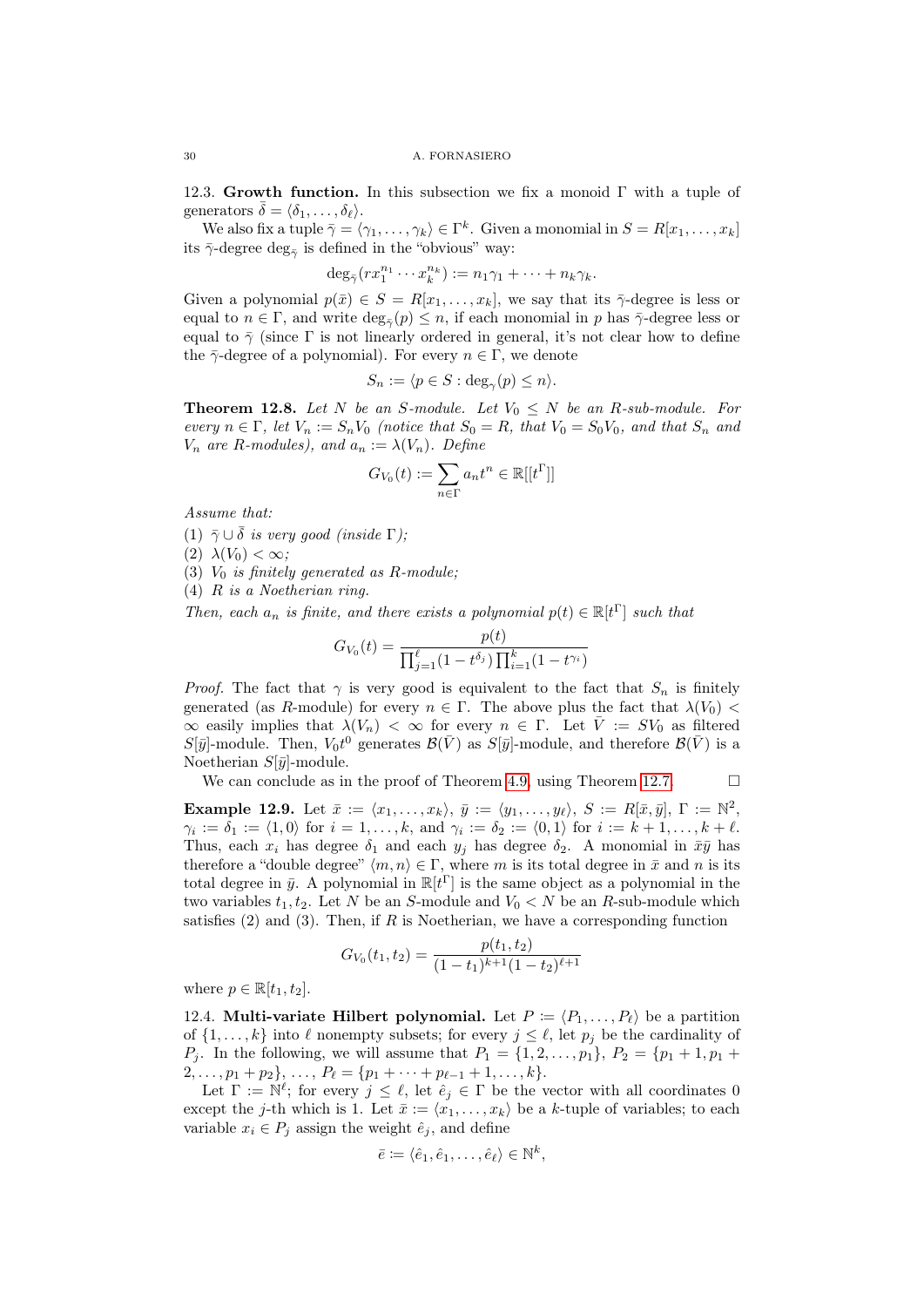where each weight  $\hat{e}_j$  is repeated  $p_j$  times.

As usual,  $S \coloneqq R[x_1, \ldots, x_k]$ ; for every  $\bar{m} \in \mathbb{N}^{\ell}$ , let

$$
S_{\bar{m}}^{(\bar{e})} := \{ p \in S : \deg_{\bar{e}}(p) \leq \bar{m} \}.
$$

An equivalent way of describing  $S_{\bar{m}}^{(\bar{e})}$  is the following. Let  $\bar{t} := \langle t_1, \ldots, t_\ell \rangle$ . Let  $\phi : S \to R[t]$  be the homomorphism of R-algebrae mapping  $x_i$  to  $t_j$  when  $i \in P_j$ . Then,  $q \in S_{\bar{m}}^{(\bar{e})}$  iff, for every  $j \leq \ell$ ,  $\deg_{t_j}(\phi(q)) \leq m_j$ .

Let M be a module over S and  $V_0 \leq M$  be an R-sub-module. For every  $\bar{m} \in \mathbb{N}^{\ell}$ , define  $V_{\bar{m}} := S_{\bar{m}}^{\bar{e}} V_0 \leq M$  and  $a_{\bar{m}} := \lambda(V_{\bar{m}})$ .

Theorem 12.10. In the above setting, assume:

- (1)  $\lambda(V_0) < \infty$ ;
- (2)  $V_0$  is finitely generated as R-module;
- (3) R is a Noetherian ring;
- (4)  $SV_0 = M$

Then, each  $a_{\overline{n}}$  is finite. Moreover, there exists a polynomial  $q(\overline{t}) \in \mathbb{R}[\overline{t}]$  such that: (i) for every  $\bar{m} \in \mathbb{N}^{\ell}$  large enough,

$$
a_{\bar{m}}=q(\bar{m});
$$

(*ii*) for every  $j \leq \ell$ ,

$$
\deg_{t_j}(q) \le p_j.
$$

Moreover, the leading homogeneous component of  $q$  (see Def. [4.6\)](#page-10-1) is independent from  $V_0$ .

*Proof.* Choose  $\bar{e}$  as tuple of generators of  $\Gamma$  and apply Theorem [12.8.](#page-29-0) We obtain that there exists a polynomial  $r(\bar{t}) \in \mathbb{R}[\bar{t}]$  such that

$$
\sum_{\bar{m}\in\mathbb{N}^{\ell}} a_{\bar{m}}\bar{t}^{\bar{m}} = \frac{p(\bar{t})}{\prod_{j=1}^{\ell}(1-t_j)^{p_j+1}}
$$

(the exponents  $p_j + 1$  in the denominator come from the combination of the  $p_j$ variables in  $P_j$ , each with degree  $\hat{e}_j$ , plus the generator  $\hat{e}_j$ ). By Proposition [4.5,](#page-9-0) there exists a polynomial  $q$  satisfying (i) and (ii). By Proposition [4.7,](#page-10-2) the leading homogeneous component of q is independent from  $V_0$ .

# Appendix A. Non-commuative rings

<span id="page-30-0"></span>In this section  $R$  is no longer assumed to be commuative. Let  $G$  be some (associative) monoid, and  $T := R[G]$ . T-mod is the category of left T-modules (by "modules" we will mean left modules).  $\theta$  is some function from T-mod to the family of monomials of the form  $rt^n$ , with  $n \in \mathbb{N}$  and  $r \in \mathbb{R}_{\geq 0} \cup \{\infty\}$ . We assume:

(1)  $\theta$  is additive on the category of  $\lambda_T$ -small T-modules:  $\theta(0) = 0$  and, for every exact sequences of  $\lambda_T$ -small T-modules  $0 \to A \to B \to C \to 0$ ,  $\theta(B) = \theta(A) \oplus \theta(C)$ ; (2)  $\theta$  is invariant: if A and B are isomorphic T-modules, then  $\theta(A) = \theta(B)$ ; (3)  $\theta(A) = \sup \{ \theta(B) : B \leq A \lambda_T \text{-small } T\text{-sub-module} \}.$ 

We define

$$
\hat{\theta}(A) \coloneqq \sup \{ \theta(\mathfrak{A}) : \mathfrak{A} \lambda_T\text{-small chain in } A \}
$$

<span id="page-30-1"></span>**Theorem A.1.** Assume that  $T$  is (left) Noetherian. Then,

(a)  $\hat{\theta}$  is invariant and additive on all T-mod; (b) if A is locally  $\lambda_B$ -finite, then  $\hat{\theta}(A) = \theta(A);$ (c)  $\hat{\theta}(A) = \sup \{ \hat{\theta}(B) : B \leq A \text{ finitely generated } T \text{-sub-module} \},$ (d)  $\hat{\theta} > \theta$ .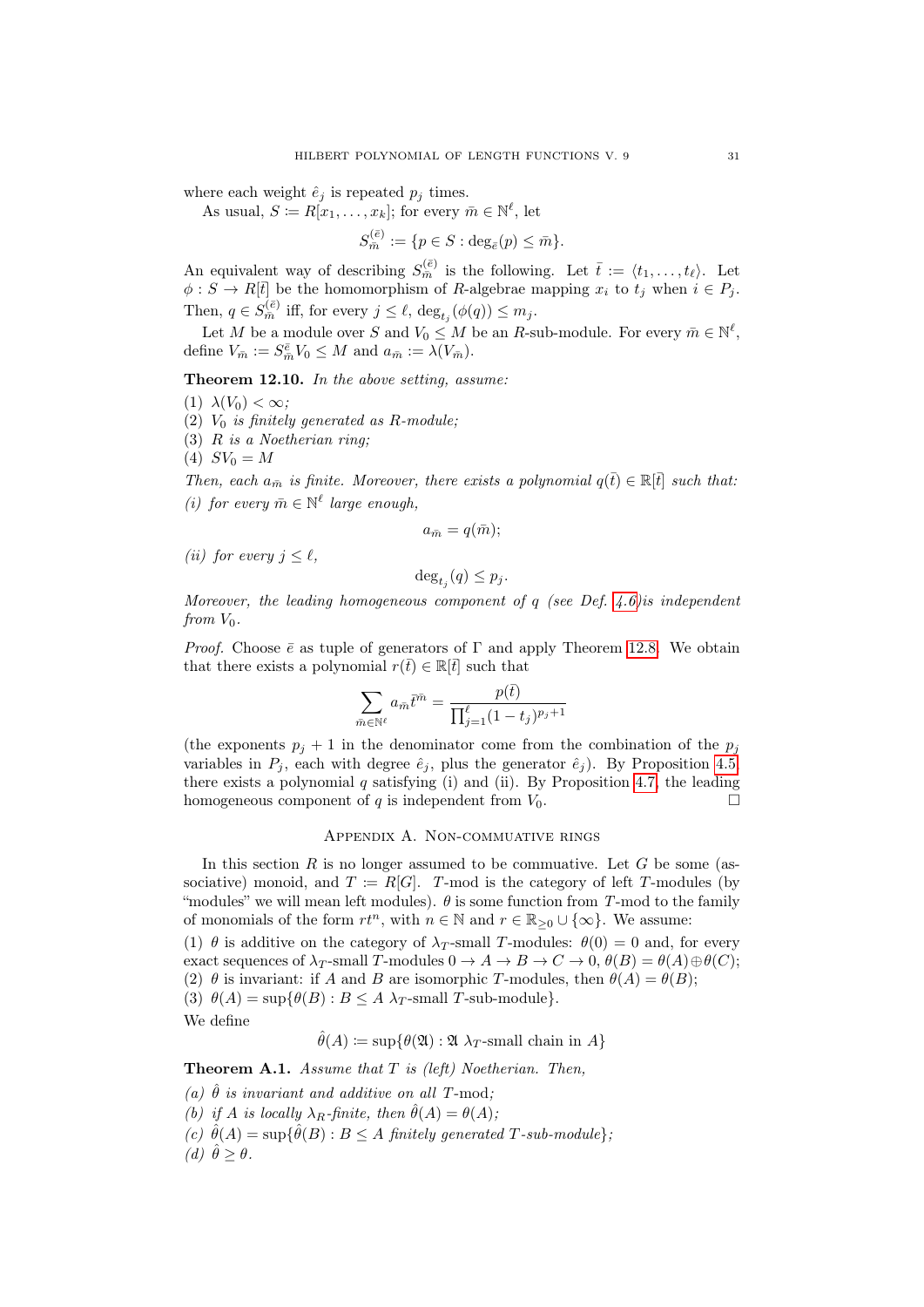### 32 A. FORNASIERO

*Proof.* Same as Propositions [10.4](#page-18-1) and [10.7.](#page-19-0) The assumption that  $T = S[G]$  is used in the following way:

*Claim* 16. Let A be a T-module, generated (as a T-module) by  $a_1, \ldots, a_\ell$ . Assume that  $\lambda(Ra_i)$  is finite, for  $i = 1, \ldots, \ell$ . Then, A is locally  $\lambda_R$ -finite.

 $\Box$ 

It is unclear if, under the same assumptions as in Thm. [A.1,](#page-30-1) we can conclude that, when  $A$  is a finitely generated  $T$ -module,

$$
\hat{\theta}(A) = \sup \{ \hat{\theta}(A/I) : I \le R \text{ } \lambda\text{-cofinite ideal} \}.
$$

**Example A.2.** Let G be an amenable cancellative monoid and  $T := R[G]$ . Let  $\lambda$  be a length on R-mod. Let  $h_{\lambda}(A)$  be the algebraic entropy of the action of G on A for the length  $\lambda$  (see e.g. [\[DFGB20\]](#page-33-3)). Assume that T is Noetherian. Then,  $\theta := h_{\lambda}$  satisfies the assumptions of this section. Thus, the function  $\hat{h}_{\lambda}$  satisfies the conclusion of Theorem [A.1,](#page-30-1) and in particular is a length function on all T-mod.

<span id="page-31-0"></span>APPENDIX B. FINITE GENERATION AND NOETHERIANITY ACCORDING TO  $\lambda$ 

Let  $S$  be an  $R$ -algebra, and  $N$  be an  $S$ -module.

Given  $A \subseteq N$ , we denote by SA the S-sub-module of N generated by A. We define

$$
\lambda_S(b \mid A) := \lambda((SA + Sb)/SA) = \lambda(Sb/(SA \cap Sb)).
$$

We also define

$$
c\ell_N^{S,\lambda}(A) := \{ b \in N : \lambda_S(b \mid A) = 0 \}.
$$

<span id="page-31-1"></span>**Lemma B.1.** Let  $N' < N$  be an S-sub-module. We have  $\lambda(N/N') > 0$  iff there exists  $a \in N \setminus cl_N^{S,\lambda}(N')$ .

*Proof.*  $\Leftarrow$ ) Assume that  $a \in N \setminus ct_N^{S,\lambda}(N')$ , that is,  $\lambda((Sa+N')/N') > 0$ . We have  $\lambda(N/N') \geq \lambda((Sa+N')/N') > 0.$ 

Conversely, assume that  $\lambda(N/N') > 0$ . Since  $\lambda$  is continuous, there exists  $a_1, \ldots, a_n \in N$  such that

$$
\lambda((Sa_1+\cdots + Sa_n)/N')>0
$$

We have

$$
\lambda((Sa_1+\cdots + Sa_n)/N') \leq \sum_{i=1}^n \lambda(a_i \mid N').
$$

Thus, for some  $i \leq n$ ,  $\lambda(a_i \mid N'$  $) > 0.$ 

**Lemma B.2.**  $c\ell_N^{S,\lambda}(A)$  is an S-sub-module of N.  $c\ell_N^{S,\lambda}$  is a closure operator (on subsets of N).  $c\ell_N^{S,\lambda}(A)$  is the largest S-sub-module N' of N such that  $\lambda(N'/SA) = 0$ .

*Proof.* Let  $a, b \in cl_N^{S,\lambda}(A)$ . Thus,

$$
\lambda((Sa+Sb+N)/N) \le \lambda((Sa+N)/N) + \lambda((Sb+N)/N) = 0.
$$

Therefore, every  $c \in Sa + Sb$  satisfies  $\lambda(c | N) = 0$ , showing that  $Sa + Sb \subseteq c\ell_N^{S,\lambda}(A)$ , that is  $c\ell_N^{S,\lambda}(A)$  is an S-sub-module of N.

*Claim* 17.  $c\ell_N^{S,\lambda}$  is increasing.

In fact, let 
$$
A \subseteq B \subseteq N
$$
 and  $a \in cl_N^{S,\lambda}(A)$ . We have  

$$
\lambda(a \mid B) = \lambda(Sa/(Sa \cap B)) \leq \lambda(Sa/(Sa \cap A)) = 0.
$$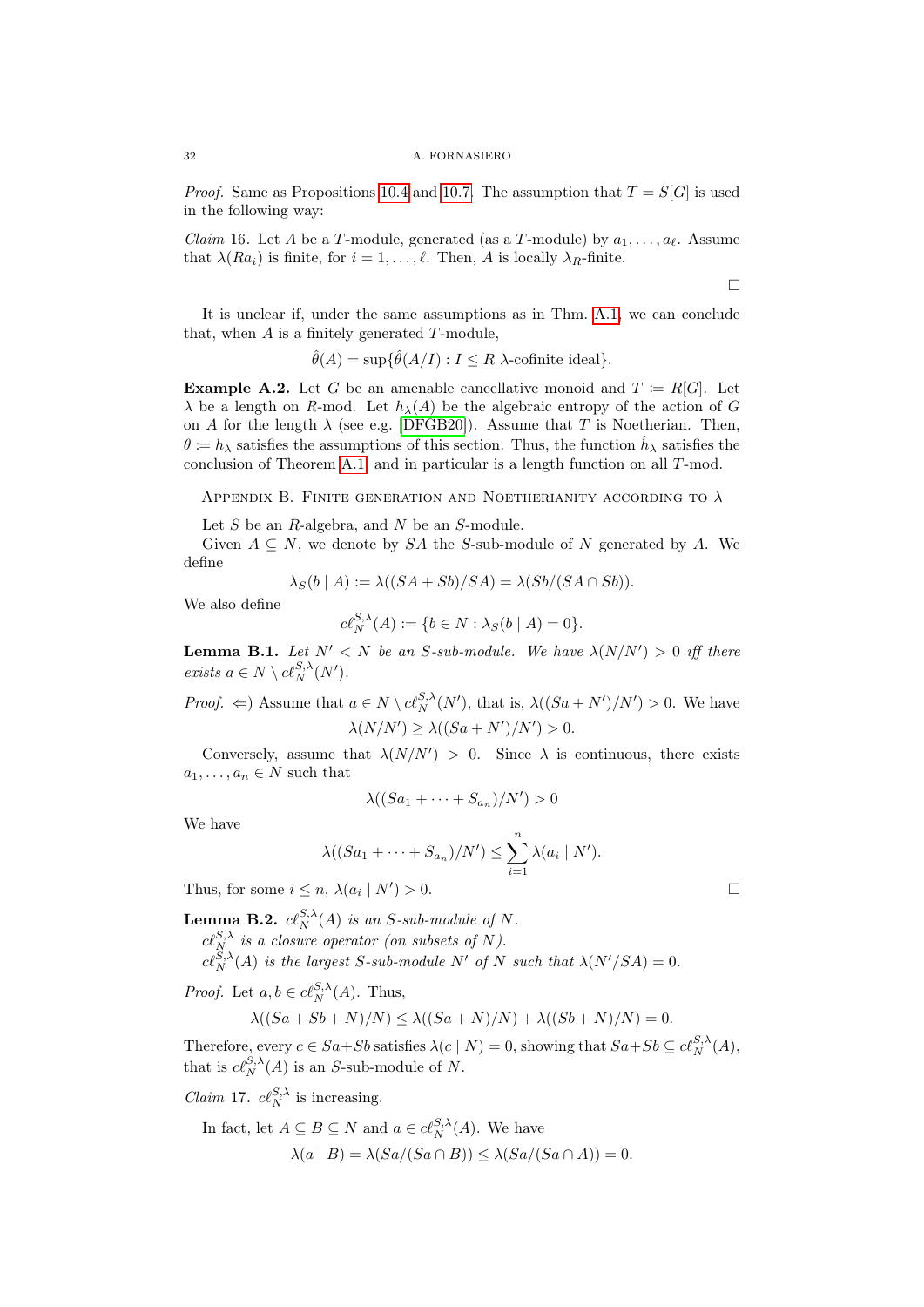*Claim* 18.  $A \subseteq cl_N^{S,\lambda}(A)$ .

Clear, since  $\lambda(A/A) = 0$ .

Claim 19.  $\lambda(c\ell_N^{S,\lambda}(A)/SA) = 0.$ 

By Lemm[aB.1.](#page-31-1)

Claim 20.  $c\ell_N^{S,\lambda}(c\ell_N^{S,\lambda}(A)) = c\ell_N^{S,\lambda}(A)$ .

We have only to show that  $c\ell_N^{S,\lambda}(c\ell_N^{S,\lambda}(A)) = c\ell_N^{S,\lambda}(A)$ . Thus, let  $C := c\ell_N^{S,\lambda}(A)$ and  $b \in cl_N^{S,\lambda}(C)$ . We want to prove that  $\lambda(b \mid A) = 0$ .

We have the surjective natural map

 $\phi: Sb/(Sb \cap SA) \rightarrow Sb/(Sb \cap C)$ 

(remember that  $SC = C$ ). Its kernel is

$$
\operatorname{Ker} \phi = (Sb \cap C)/(Sb \cap SA) \le C/SA.
$$

Thus,  $\lambda(\text{Ker }\phi) \leq \lambda(C/SA) = 0$ . By additivity,

$$
\lambda(b \mid A) = \lambda (Sb/(Sb \cap SA)) = \lambda(b \mid C) + \lambda(\text{Ker } \phi) = 0 + 0 = 0.
$$

Thus,  $c\ell_N^{S,\lambda}$  is a closure operator, and  $\lambda(c\ell_N^{S,\lambda}(A)/SA) = 0$ . Now let  $N' \leq N$ be another S-sub-module such that  $\lambda(N'/N) = 0$ . Thus, for every  $a \in N'$ ,  $\lambda(a)$  $SA \leq \lambda(N'/SA) = 0$ , showing that  $N' \subseteq c\ell_N^{S,\lambda}(A)$ .

**Definition B.3.** •  $N' \subseteq N$  is  $\lambda_S$ -closed (in N) if  $N' = c\ell_N^{S,\lambda}(N)$ .

- $A \subseteq N$   $\lambda_S$ -generates N if  $c\ell_N^{S,\lambda}(A) = N$ .
- N is  $\lambda_S$ -finitely generated (or  $\lambda_S$ -f.g. for short) if there exists a finite subset A of N which  $\lambda_S$ -generates N.
- N is  $\lambda_S$ -Noetherian if every S-sub-module of N is  $\lambda_S$ -f.g..

Lemma B.4.  $T.f.a.e.:$ 

(1) N is  $\lambda_s$ -Noetherian;

(2) there doesn't exists an infinite sequence

$$
N_0 < N_1 < N_2 < \cdots < N
$$

of S-sub-modules of N such that, for every  $n \in N$ ,  $\lambda(N_{n+1}/N_n) > 0$ ;

(3) there doesn't exists an infinite sequence  $a_0, a_1, \ldots$  of elements of N such that, for every  $n \in \mathbb{N}$ ,

$$
\lambda(a_{n+1} \mid a_0, \ldots, a_n) > 0.
$$

It's not clear if in the above Lemma it suffices to assume:

(4) every  $\lambda_S$ -closed sub-module of N is  $\lambda_S$ -f.g..

B.1.  $\lambda$ -Noetherian algebrae. The definitions and results in this subsection will not be used later: it's mostly conjectures which may be used to generalize results on Hilbert polynomials to some non-Noetherian rings.

**Definition B.5.** We say that S is  $\lambda$ -Noetherian (as an R-algebra) if it is  $\lambda_S$ -Noetherian (as an S-module).

**Remark B.6.** If N is finitely generated as S-module, then it is  $\lambda_S$ -f.g..

If N is Noetherian (as S-module), then it is  $\lambda_S$ -Noetherian.

If S is a Noetherian ring, then it is  $\lambda$ -Noetherian.

**Remark B.7.** It's not true in general that if  $\lambda(N) < \infty$ , then N is  $\lambda_S$ -Noetherian. We say that  $\lambda$  has positive gap if

 $\inf{\{\lambda(M): M \text{ is an } R\text{-module and }\lambda(M) > 0\}} > 0.$ 

If  $\lambda$  has positive gap and  $\lambda(N) < \infty$ , then N is  $\lambda_S$ -Noetherian.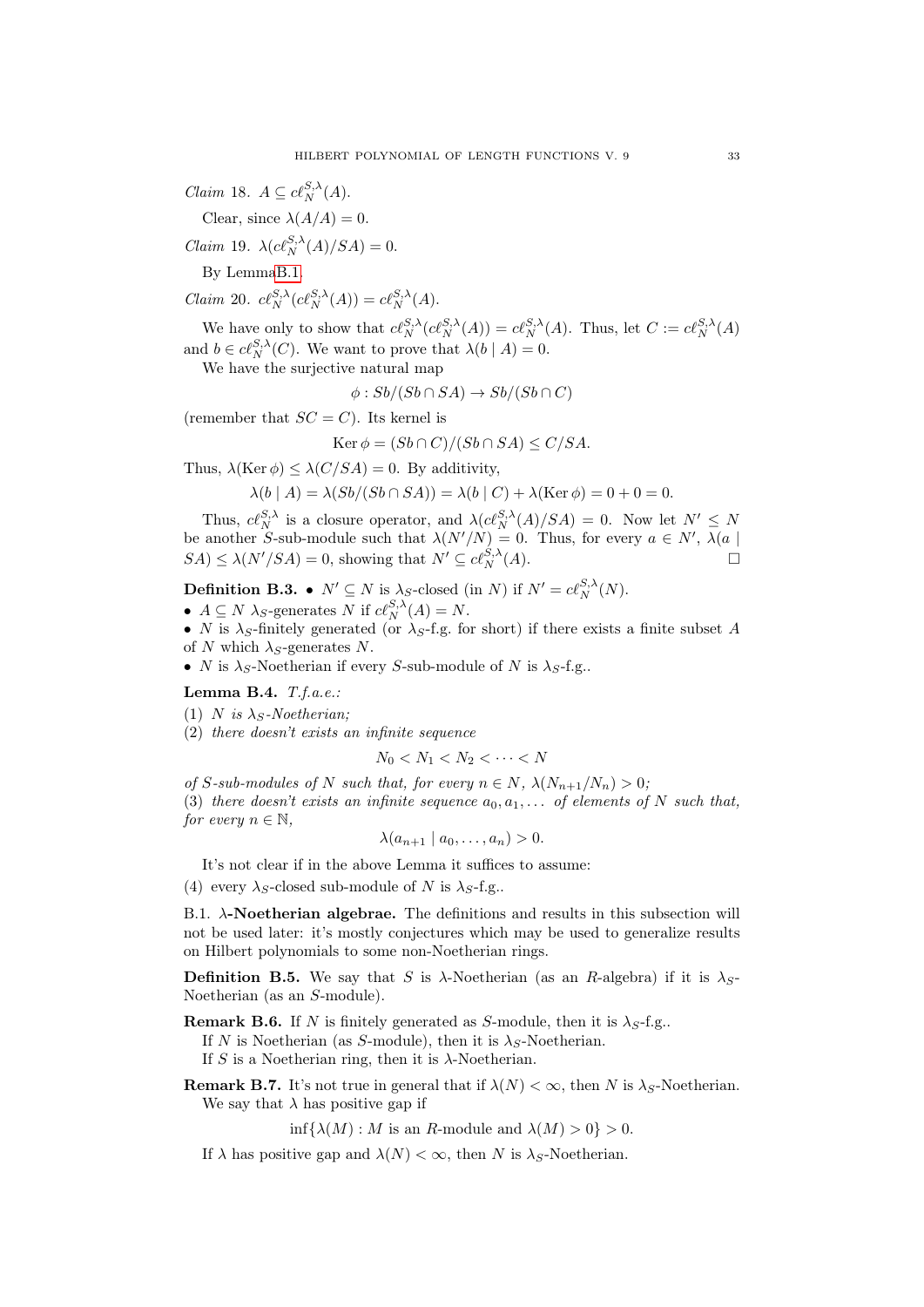#### 34 A. FORNASIERO

Conjecture B.8. If S is  $\lambda$ -Noetherian and M is  $\lambda_S$ -f.g., then M is  $\lambda_S$ -Noetherian.

<span id="page-33-0"></span>Conjecture B.9. If S is  $\lambda$ -Noetherian, then  $S[x]$  is also  $\lambda$ -Noetherian.

Appendix C. Less assumptions

In this section we reprove some of the results in [§4](#page-7-0) weakening some of the assumptions.

**Theorem C.1.** In Theorem [4.1,](#page-7-1) we can replace Assumption  $(3)$  with [\(3\)](#page-8-1)' M is an  $\lambda_S$ -Noetherian S-module.

*Proof.* The proof proceeds in parallel, by induction on  $k$ .

If  $k = 0$ , then, since M is  $\lambda_S$ -Noetherian, only finitely many of the  $M_i$  have  $\lambda(M_i) > 0$ . Thus,  $F_{\bar{M}}(t)$  is a polynomial.

Assume now that we have proven the conclusion for  $k-1$ . Let  $y, \alpha, y_n, \overline{K}, \overline{C}$  be as in the proof of Thm. [4.1.](#page-7-1)

*Claim* 21. Let  $S' := R[x_1, \ldots, x_{k-1}]$ . Both K and C are  $\lambda_{S'}$ -Noetherian.

We can then apply the inductive hypothesis to  $\bar{K}$  and  $\bar{C}$  and conclude the proof as in Thm. [4.1.](#page-7-1)

In fact,  $K$  is an  $S$ -sub-module of  $M$  and  $C$  is a quotient of  $M$ , and therefore they are both  $\lambda_S$ -Noetherian. However, the action of  $x_k$  on K and C is trivial (i.e.,  $x_k a = 0$  for every a). Thus, if e.g.  $N' < K$  is an S'-sub-module, then N' is an Ssub-module, and hence (since K is  $\lambda_S$ -Noetherian) N' is  $\lambda_S$ -finitely generated, and (since again the action of  $x_k$  is trivial on K), N' is  $\lambda_{S'}$ -finitely generated, showing that K is  $\lambda_{S'}$ -Noetherian. Identical argument works for C.

**Corollary C.2.** In Theorem [4.2](#page-8-0) we can weaken Assumption  $(3)$  to

 $(3)'$  $(3)'$  B(N) is  $\lambda_{S[y]}$ -Noetherian.

Moreover, in Theorem [4.9,](#page-11-1) we can weaken the Assumptions  $(2)$  and  $(3)$  to

(2)"  $\mathcal{B}(\bar{V})$  is  $\lambda_{S[y]}$ -Noetherian.

### <span id="page-33-1"></span>**REFERENCES**

- <span id="page-33-7"></span>[AM69] M.F. Atiya and I.G. Macdonald, *Introduction to Commutative Algebra*, Addison Wesley, 1969. ↑4, 8
- <span id="page-33-4"></span>[BDGSa] Andrzej Biś, Dikran Dikranjan, Anna Giordano Bruno, and Luchezar Stoyanov, Algebraic entropies of commuting endomorphisms of torsion abelian groups. Preprint. ↑2, 4, 18
- <span id="page-33-11"></span>[BDGSb]  $\_\_\_\_\$ , Metric vs topological receptive entropy of semigroup actions. To appear in Qualitative Theory of Dynamical Systems. ↑18, 21
- <span id="page-33-6"></span>[CSCK14] Tullio Ceccherini-Silberstein, Michel Coornaert, and Fabrice Krieger, An analogue of Fekete's lemma for subadditive functions on cancellative amenable semigroups, J. Anal. Math. 124 (2014), 59–81. M[R3286049](http://www.ams.org/mathscinet-getitem?mr=3286049) ↑4
- <span id="page-33-3"></span>[DFGB20] Dikran Dikranjan, Antongiulio Fornasiero, and Anna Giordano Bruno, Algebraic entropy for amenable semigroup actions, Journal of Algebra  $556$  (2020), 467–546.  $\uparrow$ 2, 3, 4, 32
- <span id="page-33-5"></span>[DGSV15] Dikran Dikranjan, Anna Giordano Bruno, Luigi Salce, and Simone Virili, Intrinsic algebraic entropy, J. Pure Appl. Algebr. 219 (2015), no. 7, 2933–2961. ↑2, 5, 28
- <span id="page-33-8"></span>[DGSZ09] Dikran Dikranjan, Brendan Goldsmith, Luigi Salce, and Paolo Zanardo, Algebraic entropy for abelian groups, Trans. Amer. Math. Soc. 361 (2009), no. 7, 3401–3434. M[R2491886](http://www.ams.org/mathscinet-getitem?mr=2491886) ↑4
- <span id="page-33-9"></span>[DGZ13] D. Dikranjan, K. Gong, and P. Zanardo, Endomorphisms of abelian groups with small algebraic entropy, Linear Algebra Appl. 439 (2013), no. 7, 1894–1904. M[R3090444](http://www.ams.org/mathscinet-getitem?mr=3090444) ↑4 [Eis95] David Eisenbud, Commutative algebra: with a view toward algebraic geometry, Grad-
- <span id="page-33-2"></span>uate Texts in Mathematics, vol. 150, Springer-Verlag New York, 1995. ↑2, 3, 7, 13, 17, 18
- <span id="page-33-10"></span>[GBV15] Anna Giordano Bruno and Simone Virili, Algebraic Yuzvinski formula, J. Algebra 423 (2015), 114–147. M[R3283712](http://www.ams.org/mathscinet-getitem?mr=3283712) ↑4